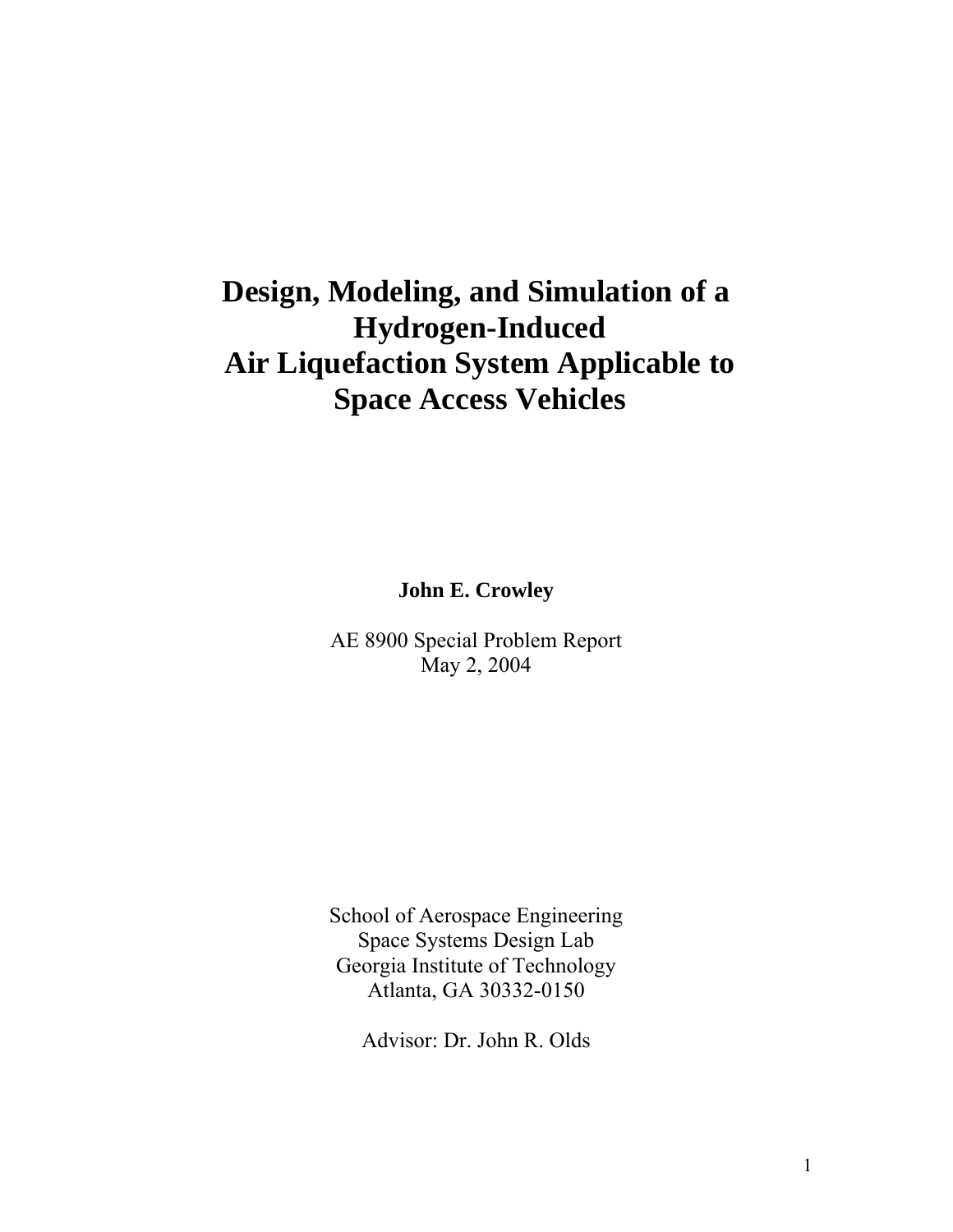| 1.1.1                |                                                  |  |
|----------------------|--------------------------------------------------|--|
| 1.1.2                |                                                  |  |
| 1.1.3                |                                                  |  |
| 1.1.4                |                                                  |  |
|                      | 1.2 Enabling Technologies for Air Liquefaction14 |  |
| 1.2.1                |                                                  |  |
| 1.2.2                | Compact Cryogenic Heat Exchangers16              |  |
| 1.2.3                |                                                  |  |
|                      |                                                  |  |
| $\mathbf 2$<br>2.1.1 |                                                  |  |
|                      |                                                  |  |
|                      |                                                  |  |
| 2.1.2                |                                                  |  |
| 2.1.3                |                                                  |  |
| 2.1.4                |                                                  |  |
|                      |                                                  |  |
|                      |                                                  |  |
| 2.2.2                |                                                  |  |
| 2.2.3                |                                                  |  |
|                      |                                                  |  |
| 2.3.1                |                                                  |  |
| 2.3.2                |                                                  |  |
| 2.3.3                |                                                  |  |
| 2.3.4                |                                                  |  |
|                      |                                                  |  |

## **Table of Contents**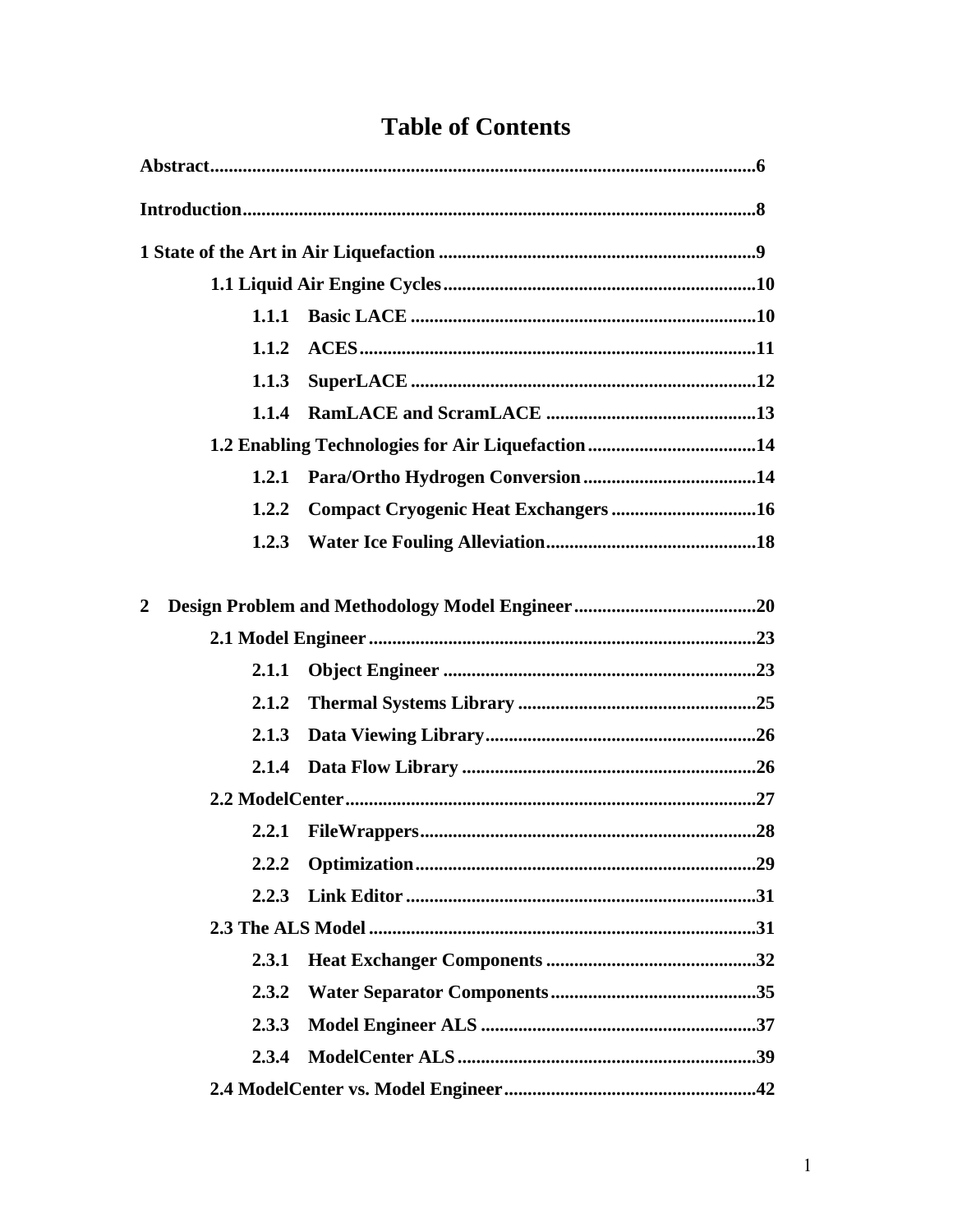| 3  | .44 |
|----|-----|
|    |     |
| 4  |     |
|    |     |
|    |     |
|    |     |
| 5. |     |
|    |     |
|    |     |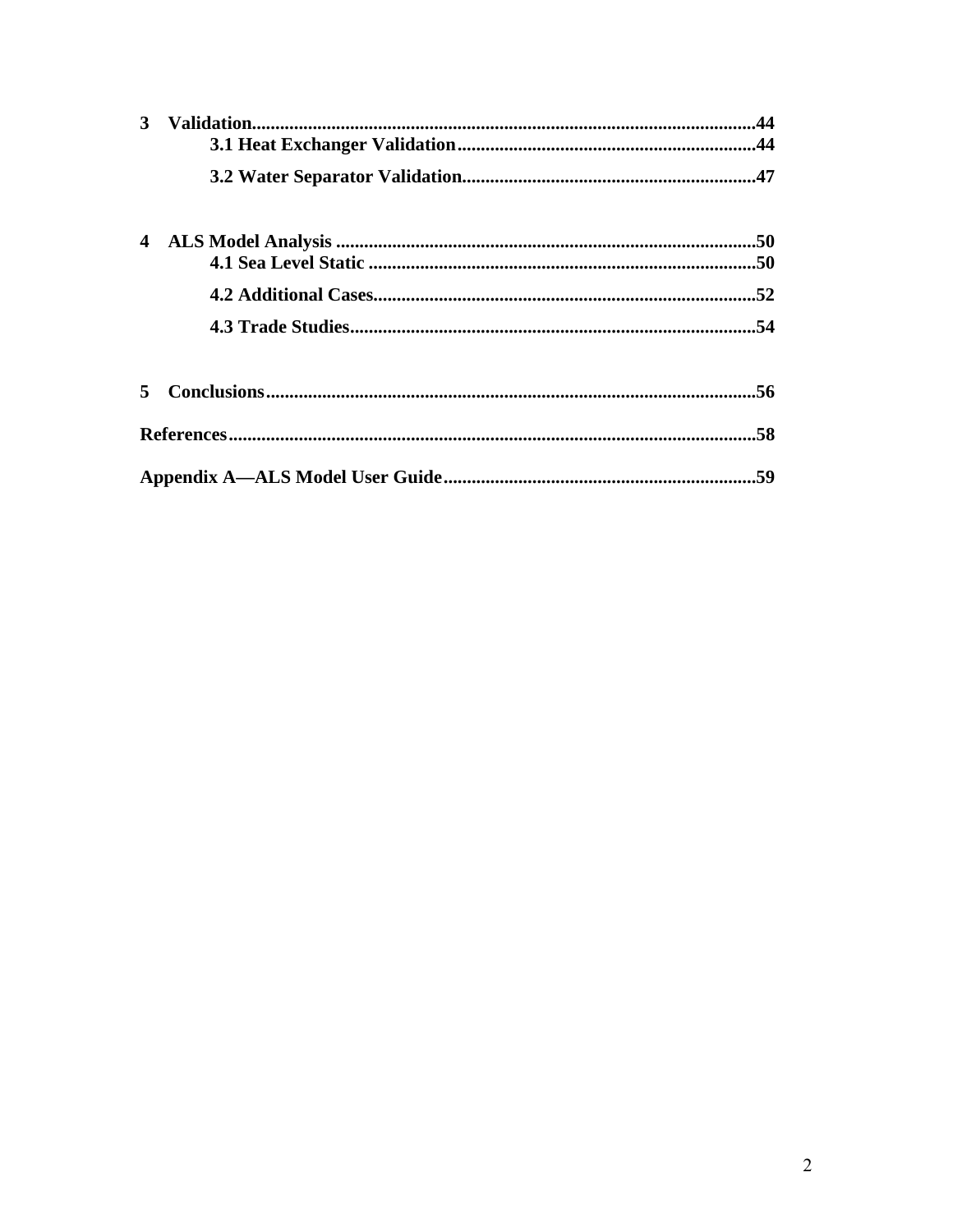## **List of Figures**

- Figure 1: A Basic LACE Engine (Ref 3).
- Figure 2: An ACES Schematic (Ref 3).
- Figure 3: RamLACE Engine Schematic (Ref 3).
- Figure 4: ScramLACE Engine Concept (Ref 3).
- Figure 5: Standard Heat Exchange Setup (Ref 3, 4-2).
- Figure 6: The Air Liquefaction System.
- Figure 7: A Typical Tube Bank Heat Exchanger (Ref 3).
- Figure 8: ModelCenter Optimization Window.
- Figure 9: Heat Exchanger Tube Spacing (Ref 3).
- Figure 10: Feedback Version of Model Engineer ALS.
- Figure 11: FPI Version of Model Engineer ALS.
- Figure 12: Feedback Version of ModelCenter ALS.
- Figure 13: OBD Version of ModelCenter ALS.
- Figure 14: Comparison of Predicted Cold Side Output Temperatures for ME and ALS.
- Figure 15: Absolute Percent Discrepancy for Weights and Sizing.
- Figure 16: Water Removed vs. Inlet Temperature.
- Figure 17: Comparison of ME and ALS Water Removal.
- Figure 18: Optimization History of ALS Model for SLS Conditions.
- Figure 19: Run History for High Speed Case (Mach = 2.5).
- Figure 20: Effect of Para/Ortho Conversion Catalyst on Heat Exchanger Weight.
- Figure 21: System Weight vs. Required System Efficiency.
- Figure A1: Visual Basic Component Window.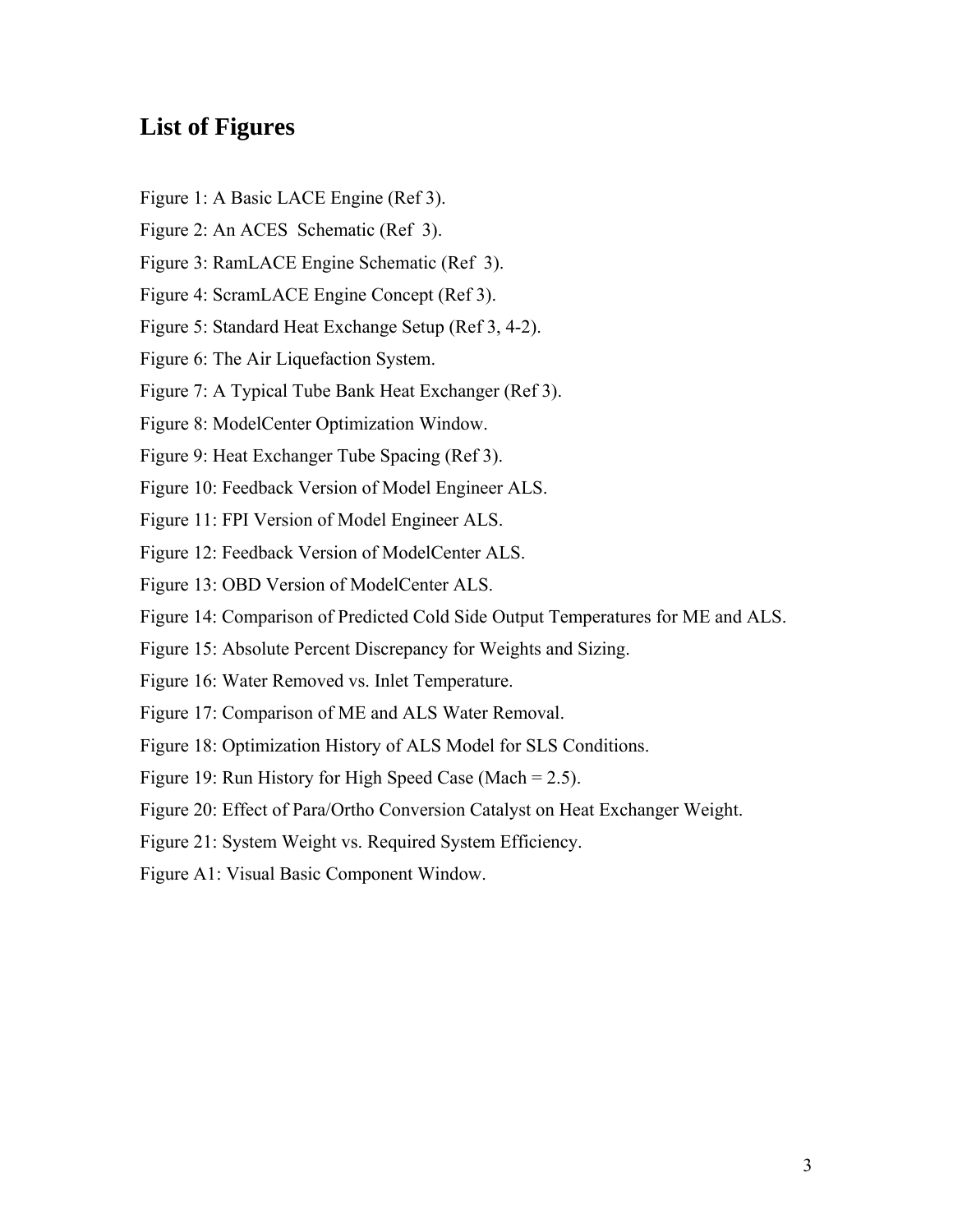## **List of Tables**

- Table 1: Effect of Ethylene Glycol on the Freezing Point of Water (Ref 7).
- Table 2: ATREX Precooler Data and ALS Predicted Performance.
- Table 3: SLS Air Liquefaction System Parameters.
- Table 4: Results of Optimizer-Based Decomposition on SLS ALS.
- Table 5: Results of Optimizer-Based Decomposition on High Speed and Altitude ALS.
- Table A1: ALSHEX System Inputs.
- Table A2:ALSHEX System Outputs.
- Table A3: ALSWS System Inputs.
- Table A4: ALSWS System Outputs.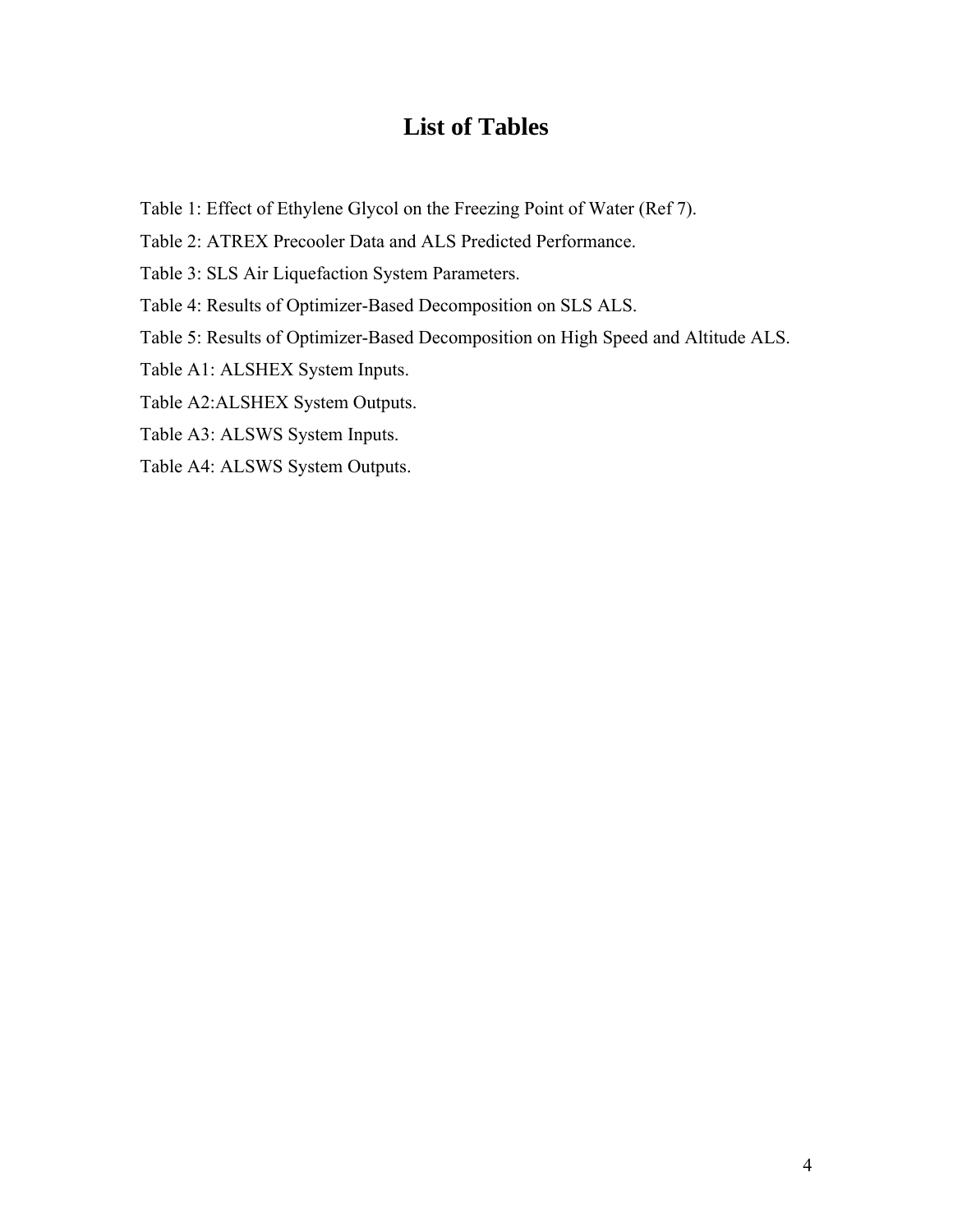# **List of Acronyms**

| <b>ACES</b>     | Air Collection and Enrichment System  |
|-----------------|---------------------------------------|
| <b>ALS</b>      | Air Liquefaction System               |
| <b>DLL</b>      | Dynamic Linked Library                |
| <b>FPI</b>      | <b>Fixed Point Iteration</b>          |
| <b>HEX</b>      | Heat Exchanger                        |
| $I_{sp}$        | Specific Impule                       |
| <b>LACE</b>     | Liquid Air Cycle Engine               |
| LAIR            | Liquid Air                            |
| <b>LEA</b>      | Liquid Enriched Air                   |
| LH <sub>2</sub> | Liquid Hydrogen                       |
| <b>MDO</b>      | Multidisciplinary Design Optimization |
| <b>ME</b>       | Model Engineer                        |
| <b>OBD</b>      | <b>Optimizer Based Decomposition</b>  |
| <b>OE</b>       | Object Engineer                       |
| <b>RBCC</b>     | <b>Rocket Based Combined Cycle</b>    |
| <b>SLS</b>      | Sea Level Static                      |
| WS              | Water Separator                       |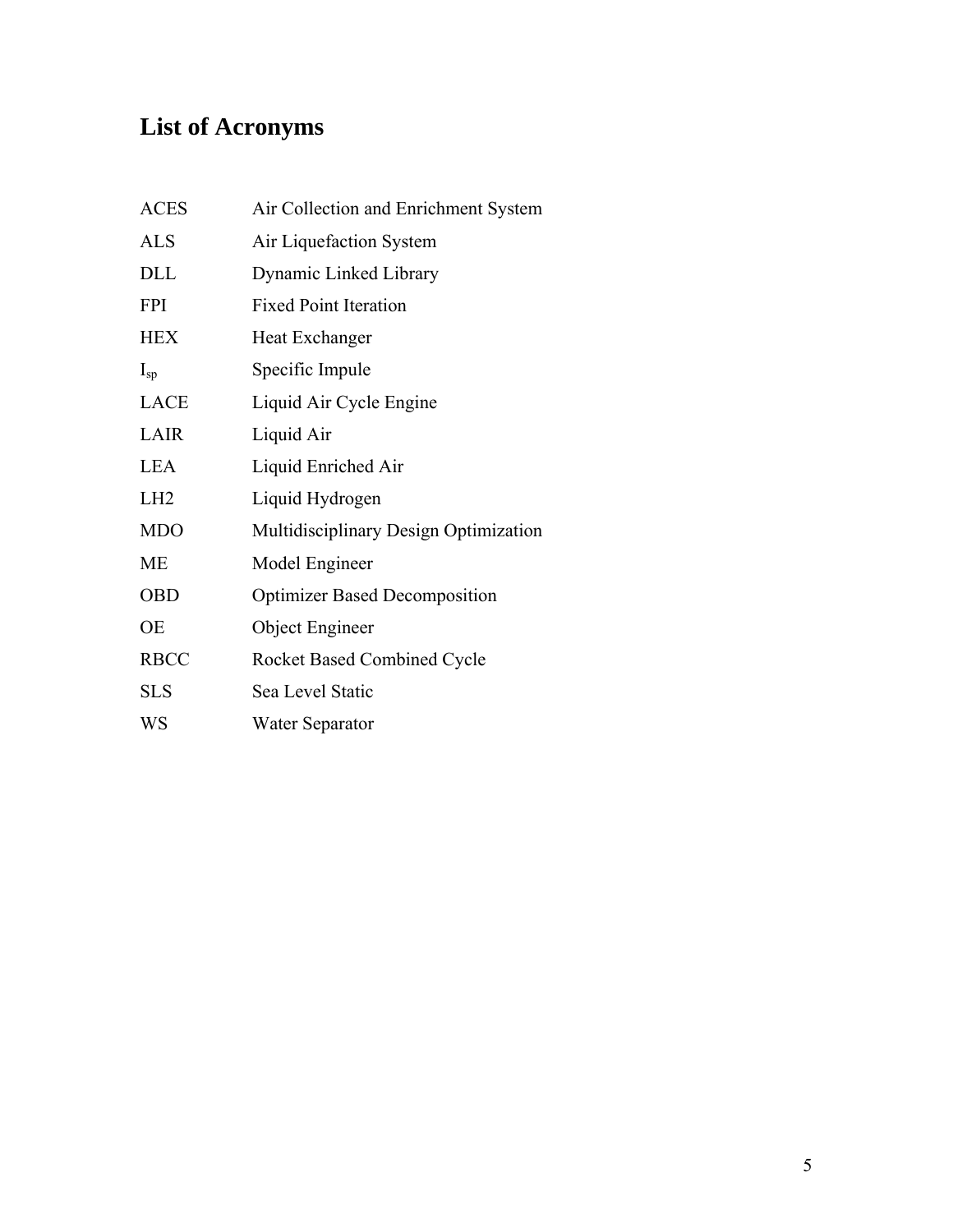### **Abstract**

Air liquefaction has been advocated as a concept for reducing the gross mass of spaceplanes since the 1950s. However, little has come of this promising technology thus far. The purpose of air liquefaction is to use cryogenic propellants to supercool air after it enters the inlet of a moving vehicle. The resulting liquefied air can be used immediately or stored for use in later stages of flight. Although the concept has been revisited multiple times since its inception, various problems have surfaced to keep it from being a viable technology for incorporation into an access-to-space vehicle. Among the many design challenges, one of these problems is the formation of solid ice due to the freezing of water in the humid air. This ice fouls heat exchanger surfaces and results in decreased efficiency and eventually total shut-down of the engine. Therefore, a system to dehumidify the air before it is used as an oxidizer or stored is necessary.

To combat this problem, an Air Liquefaction System (ALS) is proposed that utilizes a system of two water separators, four heat exchangers, and an atomized glycol spray inserted into the air stream in order to remove water from the humid incoming air. In the scope of this project, a computer tool will be created that models the effectiveness of such a system given inlet conditions. Utilizing the temperature, pressure, mass flow rate, and relative humidity of the incoming air stream, the required mass flow rate of liquid hydrogen needed to cool the air to a liquid state will be calculated for an ALS of specified size. The heat exchangers will all be of a counter-flow design. This software is of interest to and supported by employees of NASA Langley, SAIC, and Modelogics Inc., and is also of interest to the U.S. Air Force.

The primary system of interest is the ALS system model specified by Larry Hunt. This system models the ALS at sea level static (SLS) conditions. Air enters the inlet at 6000 lbm/min, a temperature of 540 R, a relative humidity of 80%, and a pressure of 14.7 psia. An appropriate mass flow of liquid hydrogen at 40 R and 800 psia must be added to the system so that the air at the exit of the ALS is liquid at a temperature around 130 R, and a pressure around 10 psia. Furthermore, most of the water must be removed from the flow utilizing the two water separators and the atomized ethylene glycol spray. The ratio of mass flow of liquid air produced to the mass flow of the hydrogen added to the system should be somewhere between 4 and 5.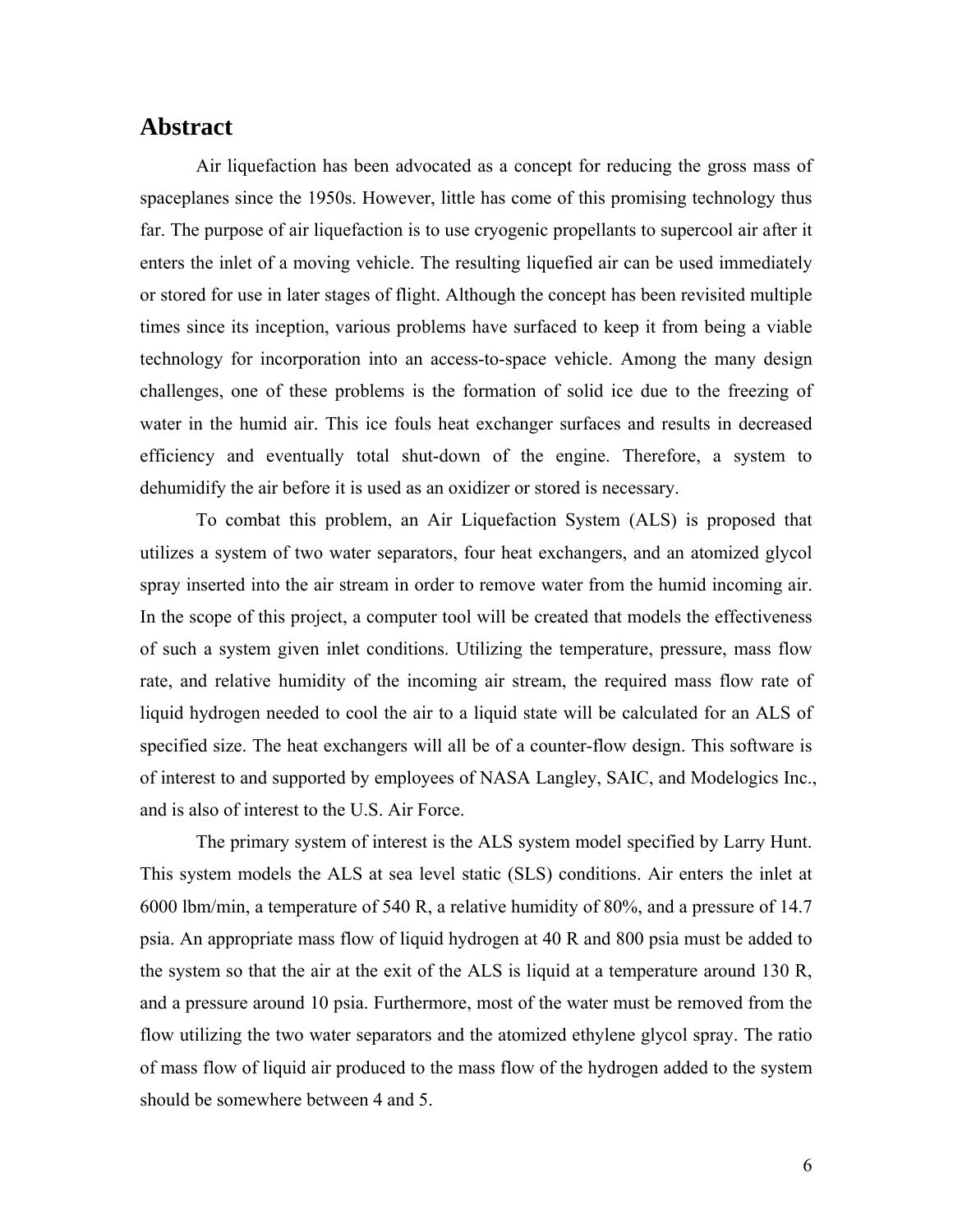The ALS model was created so that it could execute within both the Model Engineer and ModelCenter design frameworks. To this end, the components of the ALS were coded in Visual Basic and C++. These components were validated against existing components and actual hardware data. While the performance characteristics of each component match known values for that component fairly well, there are sometimes large errors in the weights and sizing components.

The components were assembled into the total system model, and the efficacy of the two approaches was compared. Executing the ALS model from ModelCenter proved to be the superior approach for optimization. The optimization was conducted for the conditions specified above, using Optimizer-Based Decomposition. The objective function was to minimize the system weight as a function of heat exchanger effectiveness values and liquid hydrogen mass flow. The optimization completed successfully, with a run time of about 5.5 minutes. The resulting ALS weighs 2783 lbm and produces 5935 lbm/min of liquid air at 129 R and 10.8 psia. This ALS requires a mass flow of liquid hydrogen of 1419 lb/min, for a total system efficiency of 4.18 lb air/lb LH2.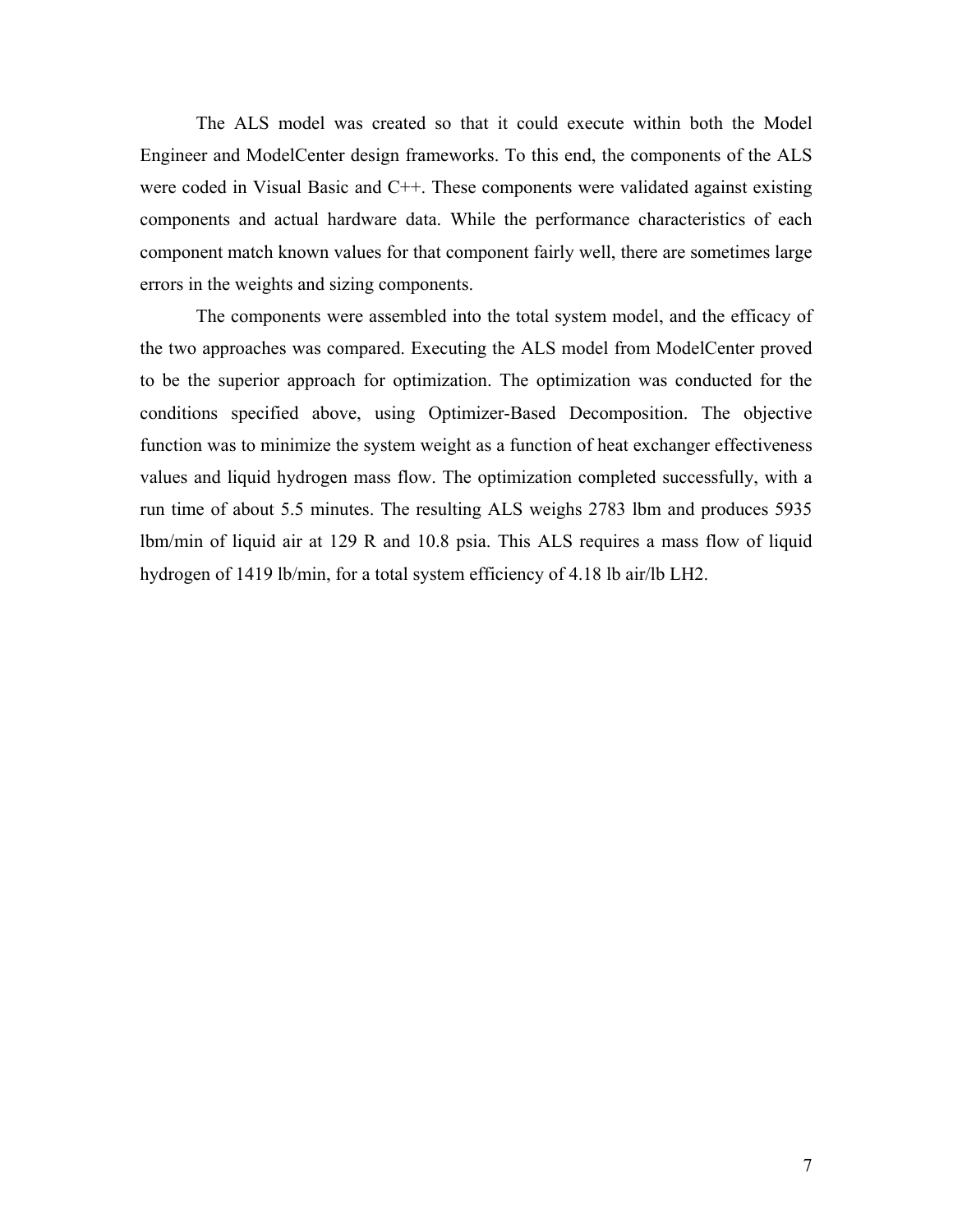### **Introduction**

Air liquefaction has been advocated as a technology for reducing the gross mass of space planes since the 1950s. The purpose of air liquefaction is to use cryogenic propellants to supercool the air entering an engine as the aircraft moves through the atmosphere. The resulting liquefied air can be immediately used or stored for use in later stages of flight. Liquid air (or LAIR) has a couple of advantages over gaseous air. In order to use air in a combustion system, it must be pressurized to the high pressure levels required for combustion. This requires heavy compressors; in contrast, a liquid oxidizer can be pumped to high pressures with basic turbomachinery for a much lower weight penalty. Additionally, for combined cycle engines, liquid oxidizer must often be stored and carried throughout the early stages of flight where it acts only as dead weight. If liquid air can be stored and separated into liquid nitrogen and oxygen, a vehicle can collect its oxidizer as it flies through the atmosphere, again making huge system weight savings.

In its most basic form, an Air Liquefaction System (ALS) consists of a precooler and a condenser. The precooler is used to bring the incoming air close to its liquefaction point, while the condenser does the work of actually changing the air's state to its liquid form. However, there are numerous other ways to structure an ALS, consisting of any number of heat exchangers and other components.

One such component is a water separator. There are a number of design issues that have prevented this technology from being realized and utilized in current systems, but one of the more prevalent challenges is the fouling of heat exchanger surfaces due to the formation of water ice from humid incoming air. This ice fouls heat exchanger surfaces and results in decreased efficiency and can eventually result in engine failure. By including a water separation capability into an ALS, this problem is neatly averted.

A number of programs already exist within the private and public sectors for analyzing heat exchangers, water separators, and other engine components. In the 1990s, Optimal Corporation designed LACEX for NASA Glenn Research Center. Additionally, SAIC created the Vehicle Thermal Management Analysis Code (VITMAC) (Ref XX) to analyze the operation of an air-liquefaction system. These programs model air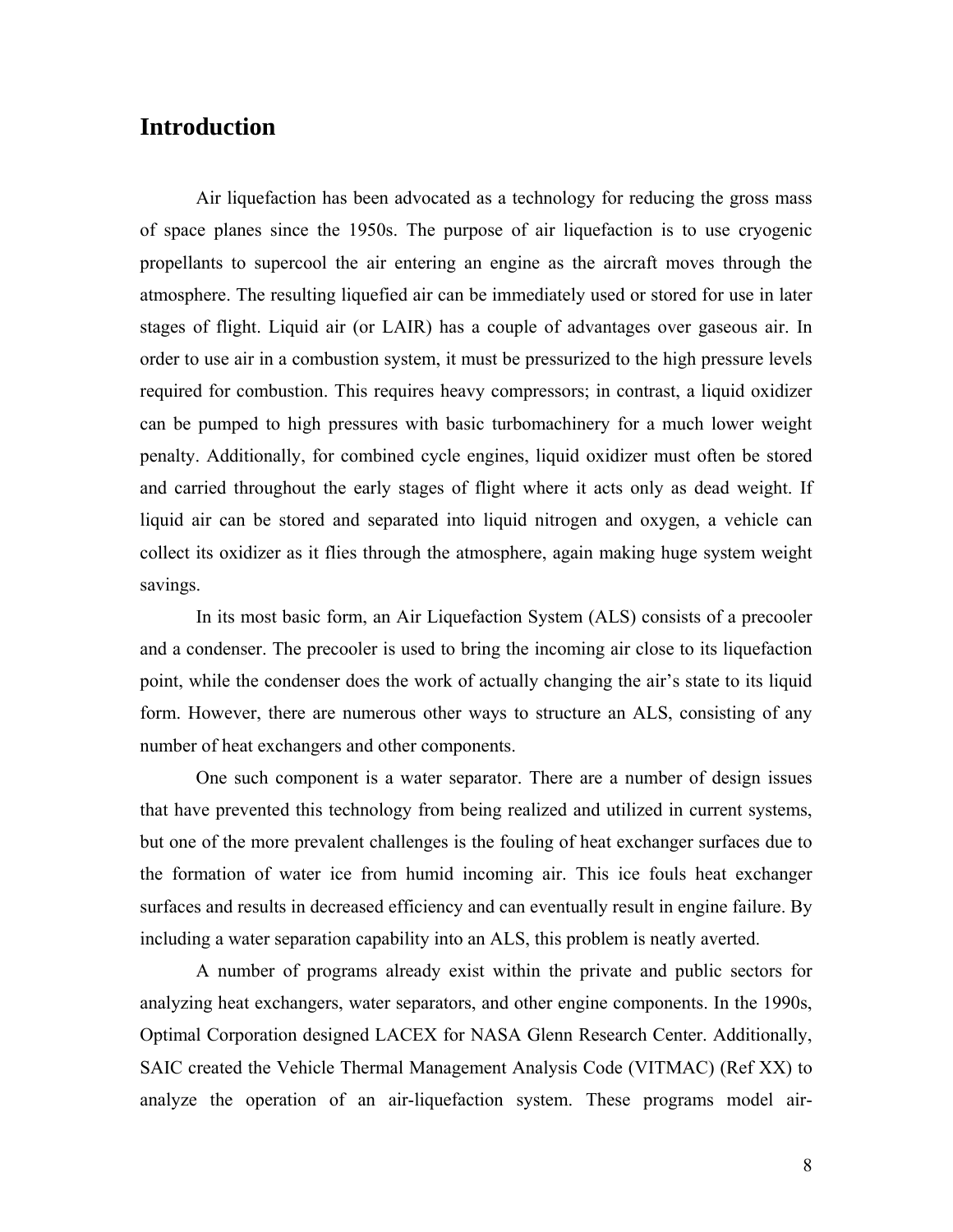liquefaction, but have no capability to simulate removing water from the incoming air, nor are they conducive to methods of Multidisciplinary Design Optimization. Such methods make the analysis of a design space much easier and more rapid, and can greatly aid engineers in choosing a direction for a specific design.

Therefore the desired approach for modeling the ALS is one that can be executed within a modeling environment that allows the user to assemble different components into an overall system model. This model can then be analyzed at a number of design points, and optimized for different objective functions. Both Georgia Tech's Space Systems Design Lab and NASA have experience using Phoenix Integration's ModelCenter software. It has the capability to "wrap" user codes, and then conduct optimization upon system variables. The US Air Force has also had some recent experience with the Model Engineer software from Modelogics, Inc. This thermallycentered software also embraces the concept of "wrapping" user codes and allowing the construction of large systems from basic components, although its optimization capabilities are not as strong.

This project utilizes these two codes to create an ALS model. These two models can be compared, and the ALS performance studied. The completed models output the mass flows, pressures, temperatures, and other system properties to the user. The model may also be optimized for system parameters such as gross weight.

#### **1 State of the Art in Air Liquefaction**

Because air liquefaction does go back so many years, there has been a lot of work done already in the field. Therefore it is helpful to understand where the technology has been proposed to be applied, and what kind of progress has been made. Different types of engine cycles have been proposed that are capable of using liquid air as a propellant. These include the well-known LACE and ACES concepts, as well as more exotic configurations like SuperLACE, RamLACE, or ScramLACE. Depending on the type of cycle being analyzed, different components will be necessary; however, all cycles will require multiple heat exchangers, and there are many types available for this application. Because many of these cycles fly at low altitudes, fouling from water freezing upon heat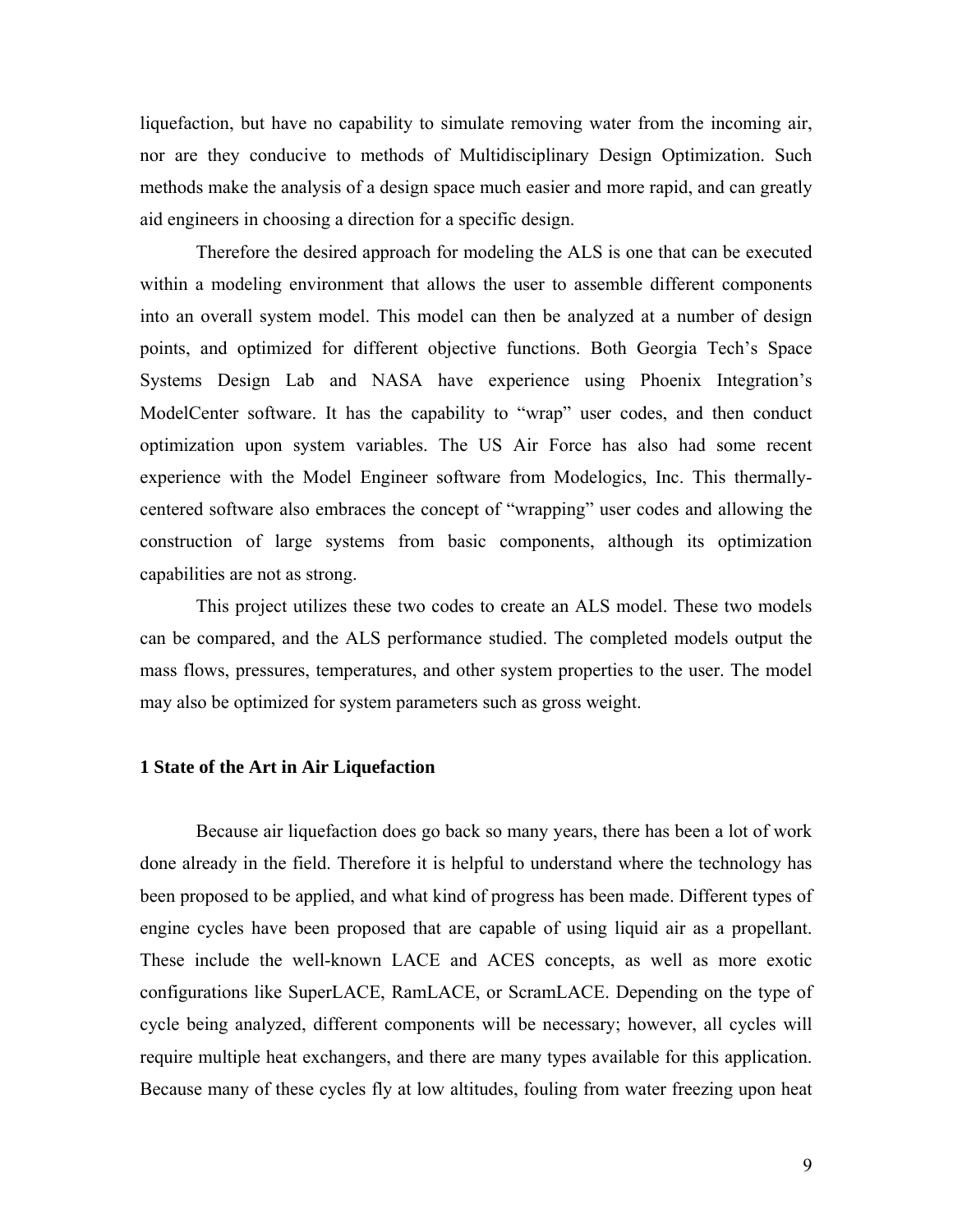exchanger surfaces out of the humid air becomes a problem. Therefore an approach to removing water from the air stream will also be required.

#### **1.1 Liquid Air Engine Cycles**

Air liquefaction is of interest today due to the number of combined cycle engine vehicle concepts being proposed. Whereas typical space vehicles utilize rockets throughout all stages of flight, these combined cycles will use different propulsion solutions through different regimes of flight, such that an optimal propulsive device is used at most points of a spaceplane's trajectory. Rocket Based Combined Cycle (RBCC) engines generally use a rocket through the early and late stages of a vehicle's flight. During supersonic flight, the vehicle switches to ramjet and scramjet (supersonic combustion ramjet) modes so that the oxygen in the atmosphere can be used for propulsion rather than carrying heavy oxygen in tanks for the rocket to use. There may be slight modifications to this basic design; the term "combined cycle" can apply to vehicles with two separate flowpaths, or vehicles with a single flow path. However, the idea remains the same. The cycles that employ air liquefaction are the basic LACE, ACES, and other exotic variations on the LACE concept.

#### **1.1.1 Basic LACE**

A Liquid Air Cycle Engine (LACE), pictured in Figure 1, is one of the simplest engine cycles proposed. Air enters an inlet, where it is decelerated and gains static pressure. It then enters the air liquefaction heat exchangers. There it is exposed to liquid hydrogen which cools the air until it reaches its liquid state and can be pumped to the combustion chamber. This hydrogen has already been pumped to the high pressures needed for combustion. By exchanging heat with the air, the liquid hydrogen becomes a high pressure gas. Once the air is liquefied and pumped, there are now two high pressure reactants ready to combust in the thrust chamber. This operation is very similar to a liquid rocket except for the use of the inlet, and can be considered an air-augmented rocket in its truest form. Because much more hydrogen is needed to cool the incoming air than is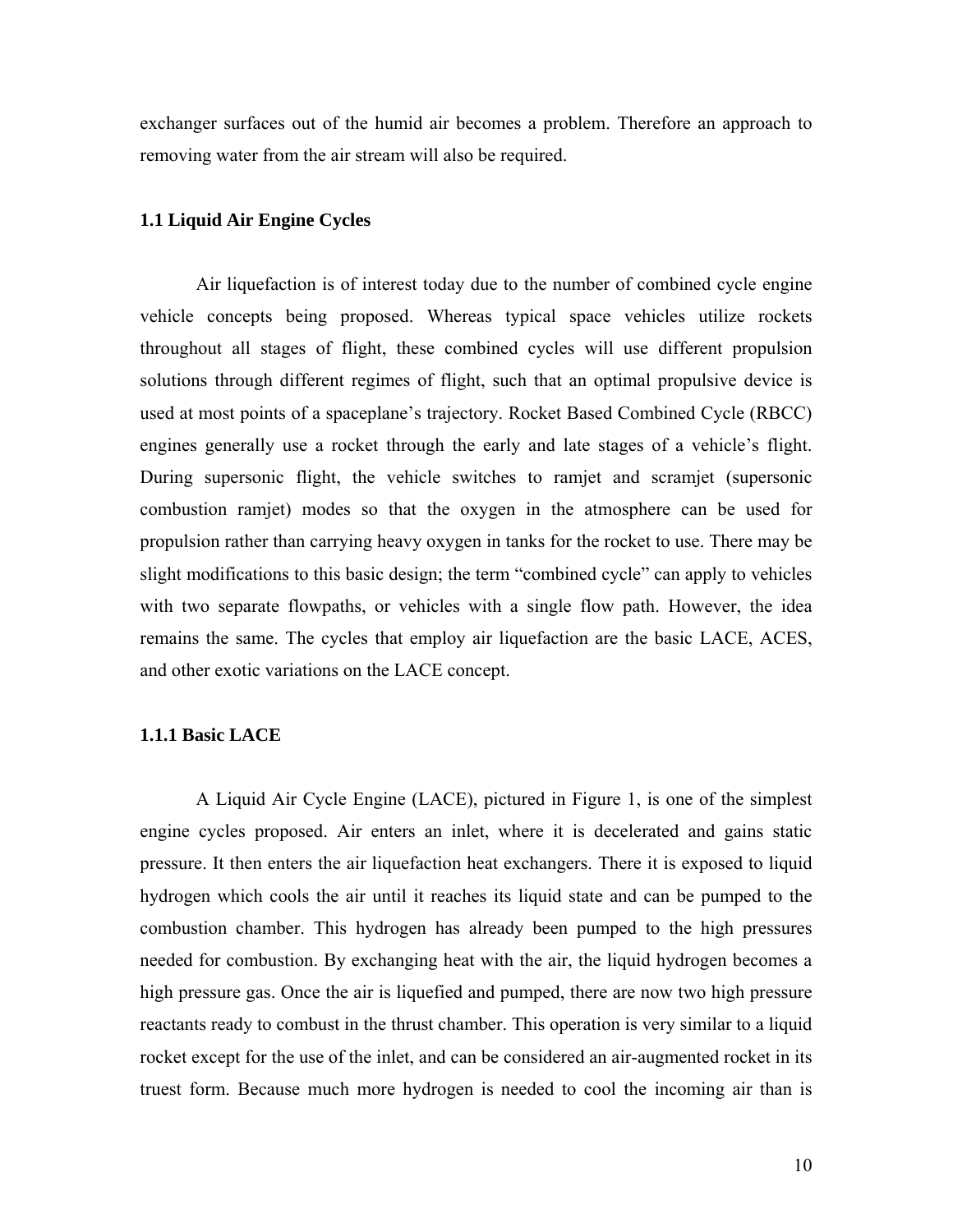required for combusting with that air, the cycle is very fuel rich; however, the specific impulse produced is on the order of 1000 sec, and may be pushed as high as 6000 sec given the right technological gains. (Ref 2, 164).



**Figure 1: A Basic LACE Engine (Ref 3).** 

#### **1.1.2 ACES**

The Air Collection and Enrichment System (ACES) cycle shown in Figure 2 still utilizes air liquefaction, but instead of immediately using all of the produced liquid air, some or all is saved for use later on in flight. During early atmospheric flight, the oxidizer tanks can be refilled with liquid oxygen for upper atmospheric flight, where the atmosphere is thinner and there is less oxygen to be collected. This cycle does have some drawbacks; storing liquid air itself is a wasteful and inefficient process. Because liquid air is mostly nitrogen, tanking it means carrying a large amount of inert weight that will not aid combustion, raising overall system weight to the point where the advantages of the cycle disappear. However, through the use of a cryogenic rotary air separator, the lighter liquid nitrogen can be removed from the air and discarded or used to regeneratively cool the currently incoming air. This nitrogen can also be expelled through the engine's nozzle as inert mass; while it does not combust, it can still aid in the production of thrust. The resulting tanked Liquid Enriched Air (LEA) is about 10% nitrogen. (Ref 2, 169).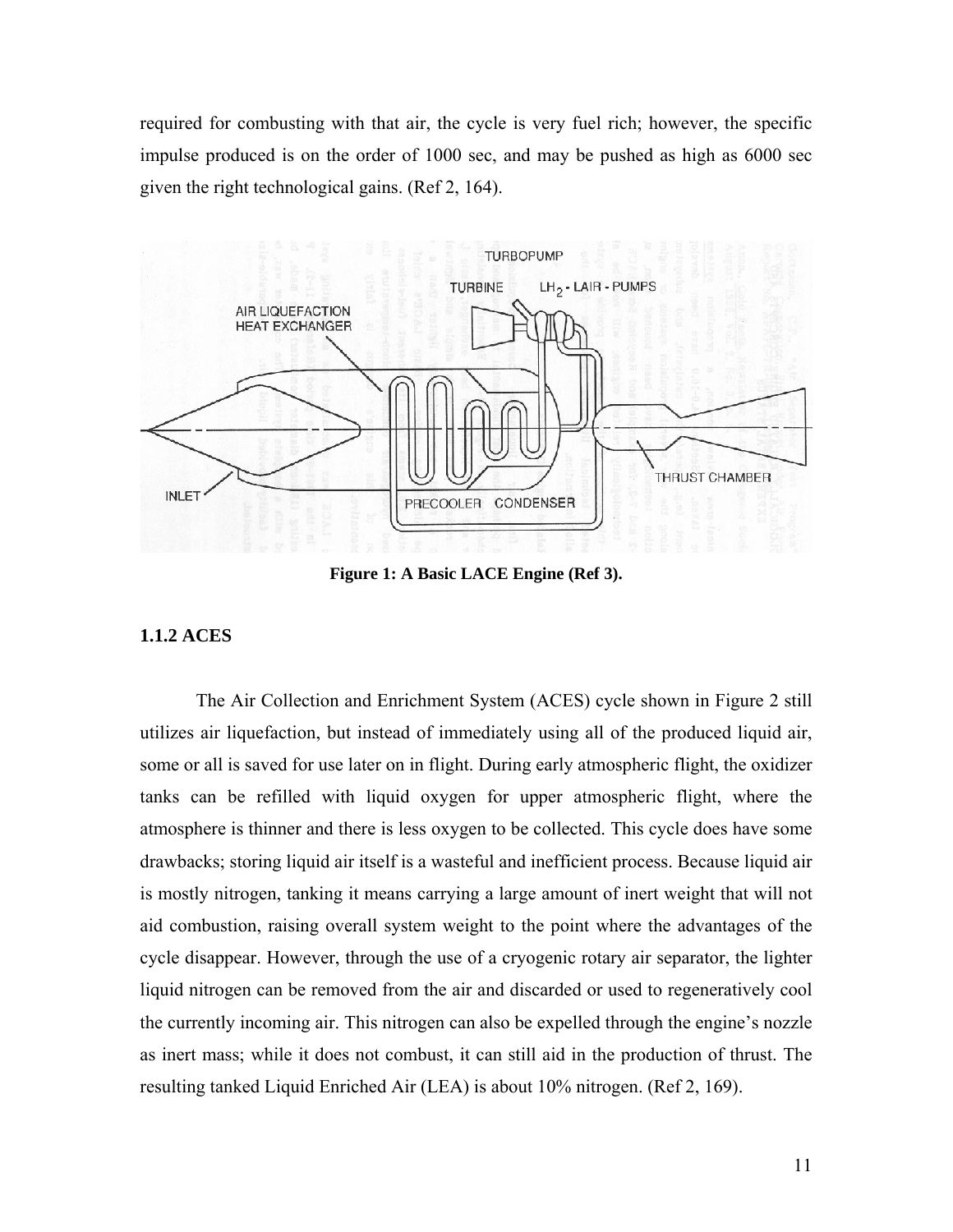

**Figure 2: An ACES Schematic (Ref 3).** 

#### **1.1.3 SuperLACE**

As mentioned previously, the basic LACE is very fuel-rich. There have been numerous ways proposed to alleviate this problem and lean out the cycle. The SuperLACE concept combines three of these approaches to achieve this leaning out. It consists of a precooler and two condensers. The precooler is different in that it uses regenerative liquid air cooling in addition to hydrogen cooling. The liquid air enters this precooler after being compressed to high pressures in a pump, after the gains from converting the air to a liquid have already been made. Secondly, it uses a para/ortho hydrogen converter to make the hydrogen more effective as a heat exchanging fluid. This process will be described in detail in Section 1.2.1. A turbine expander is inserted between the first condenser and the precooler, and extracts energy from the hydrogen before returning it to the LH2 tank. This recycling of the hydrogen reduces the extra amount that must be carried to cool the air. Finally, the hydrogen itself is stored as its slush form. This partly solidified hydrogen provides extra cooling capability, and aids in the recycling of liquid hydrogen. The combination of these technologies is what enables the LACE cycle to produce  $I_{sp}$ s of the order of 6000 sec (Ref 2, 170).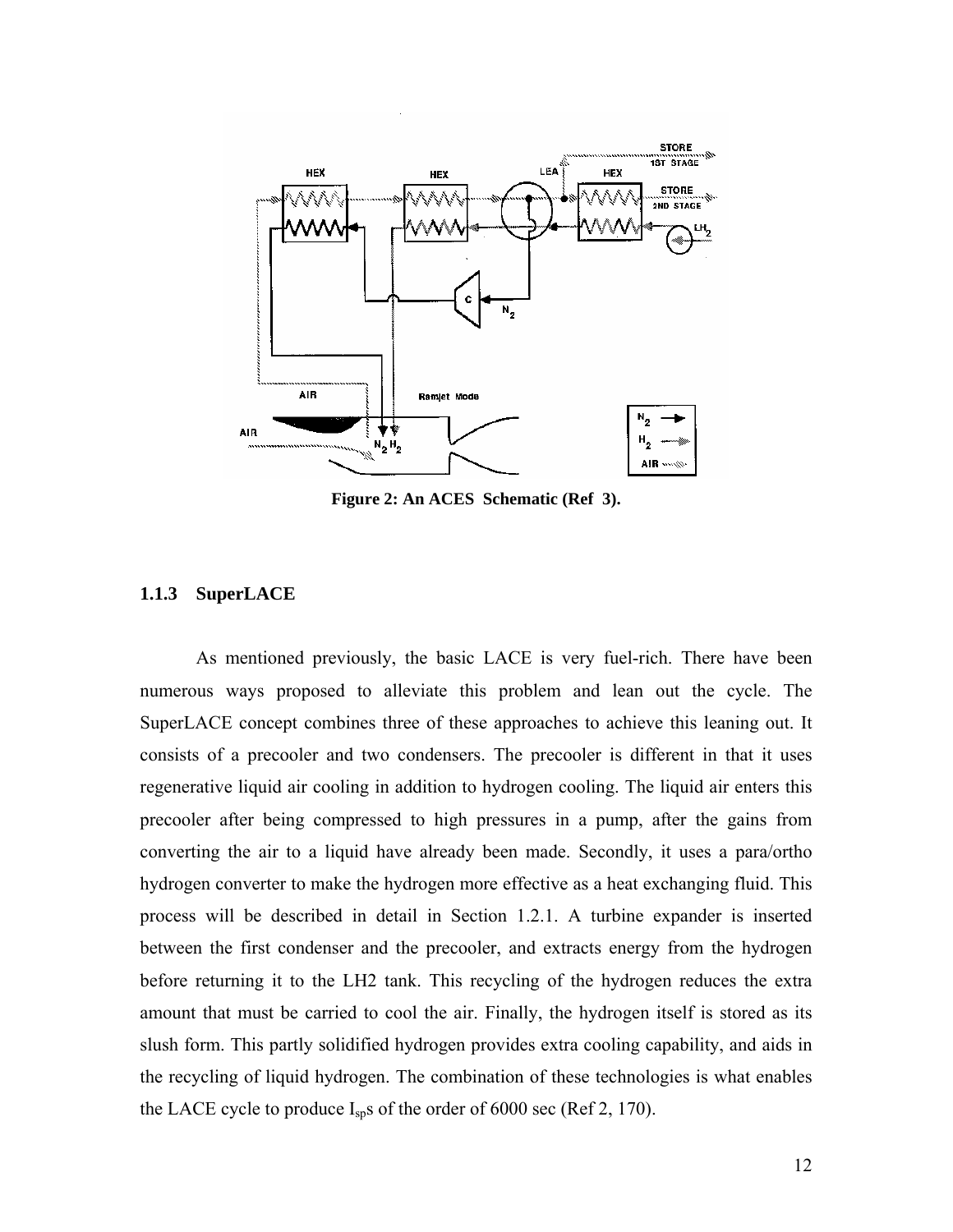#### **1.1.4 RamLACE and ScramLACE**

Air liquefaction was not the only promising concept to be studied in the 1960s. At this time, the ramjet and scramjet (supersonic combustion ramjet) combined cycles were also explored as enabling technologies for a spaceplane concept. Because these engines cannot provide thrust at low speeds or very high speeds, it was necessary to combine them with rocket engines. Many RBCC configurations were proposed, and among them were the RamLACE (Figure 3) and ScramLACE (Figure 4) concepts. During the midphase exploration of the various RBCC concepts, these two cycles were studied extensively, although the only design to be considered for detailed study was the ScramLACE concept.



**Figure 3: RamLACE Engine Schematic (Ref 3).**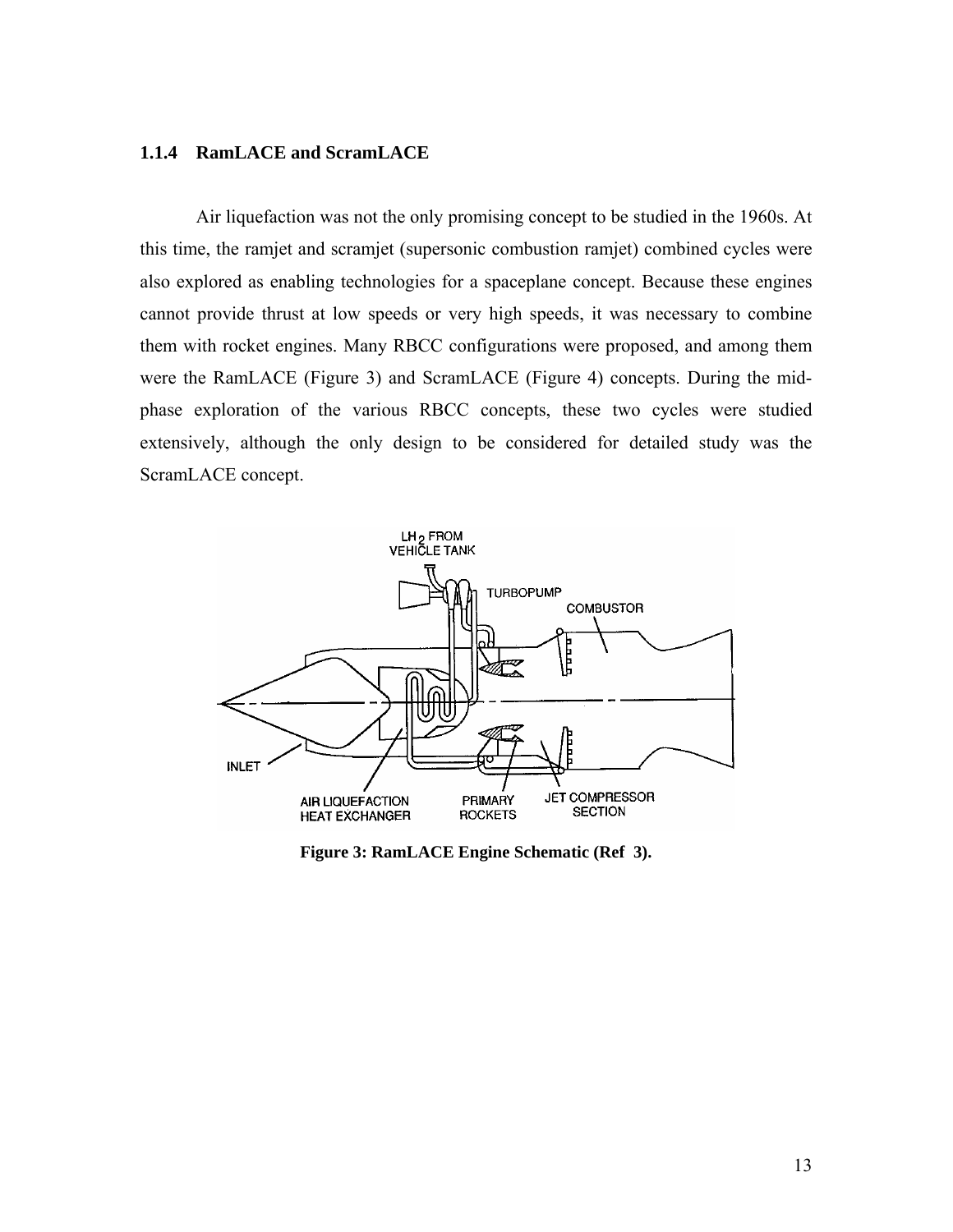

**Figure 4: ScramLACE Engine Concept (Ref 3).** 

#### **1.2 Enabling Technologies for Air Liquefaction**

The development of the engine cycles outlined above also included the identification of technologies that would have to be developed in order to realize the performance gains assumed. Such technologies include catalyzing a para/ortho conversion in the liquid hydrogen as well as approaches for removing water from the air stream. These technologies include systems that will be modeled within the ALS, so a description of each technology and its benefits and costs is useful.

#### **1.2.1 Para/Ortho Hydrogen Conversion**

The hydrogen atom consists of a single proton and electron. While the fact that electrons have a spin parameter is well known, the protons of the hydrogen atom also spin. Therefore the hydrogen molecule, which consists of two hydrogen atoms, has two different configurations; the protons may be spinning in opposite directions (anti-parallel),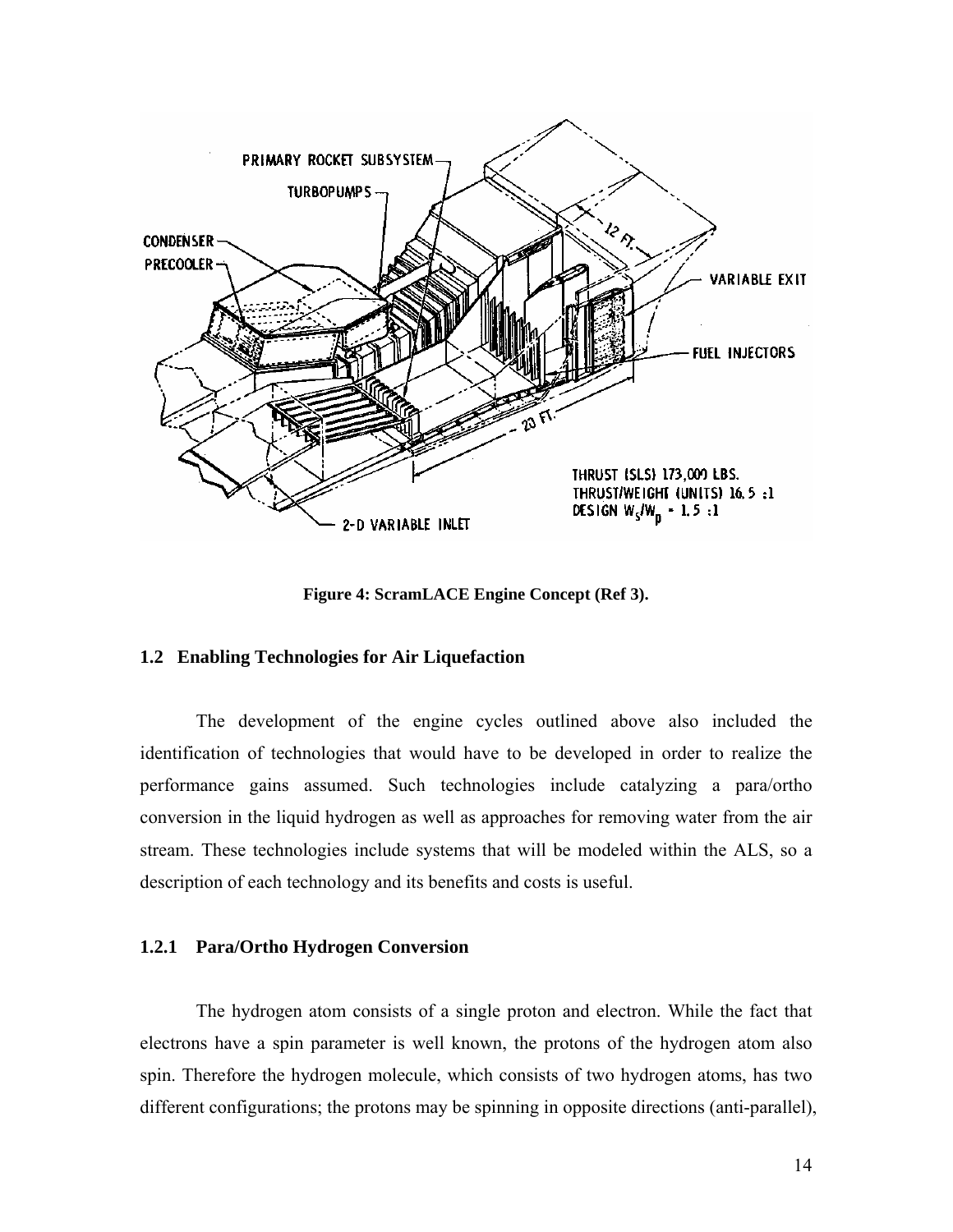or the same (parallel) direction. The former kind of hydrogen is known as parahydrogen, while the latter is orthohydrogen. Because there are basically three ways in which a binary molecule like  $H_2$  could be structured as orthohydrogen, and only one way for it to be in its para form,  $H_2$  at equilibrium is approximately 75% ortho and 25% para.

When liquid hydrogen is produced, this equilibrium is affected. In fact, at cryogenic temperatures the para form is favored, and the hydrogen will shift to this form. This is a very slow process normally. However, the process is exothermic, releasing heat and raising the temperature of the hydrogen liquid. Hydrogen producers have to provide extra refrigeration in order to combat this process, or the liquid hydrogen would boil off in a number of hours. Because all liquid hydrogen will essentially be supplied as 100% parahydrogen, it is possible to take advantage of the reverse reaction (para to ortho). This process is endothermic, and hydrogen converting to its ortho form will readily absorb heat from its surroundings. The applicability to air liquefaction is obvious; allowing hydrogen to shift from para to ortho form greatly enhances the ability of hydrogen to cool incoming air (Ref 6).

It seems as if this process should occur naturally without any need for technological development, and it does; however, the actual conversion of hydrogen is a very slow process normally, on a time scale that is unsuitable for air liquefaction purposes. Therefore a catalyst must be used to drive the para/ortho conversion at a suitable rate. These catalysts have been studied extensively in the air liquefaction industry. However, the facilities used by this industry are all ground based, and thus unconcerned with the weight issues of flight. Para/ortho catalyzers have been proven up to efficiencies of 75%. Such a shift in hydrogen properties can provide a "refrigerative enhancement effect" of about 1.3 (Ref 3, 6-4). This translates to a leaning out of the cycle, lowering the equivalence ratio by a factor of 0.8. System weight reductions are obviously made by this catalysis, but the catalyst itself adds to the system weight. The most promising of the possible catalysts is ruthenium  $(SiO<sub>2</sub>, A<sub>2</sub>O<sub>3</sub>)$ , but previous efforts at creating a catalyzer capable of converting 1 lb/sec of parahydrogen to 75% ortho per pound of catalyzer failed (Ref 3, 6-6).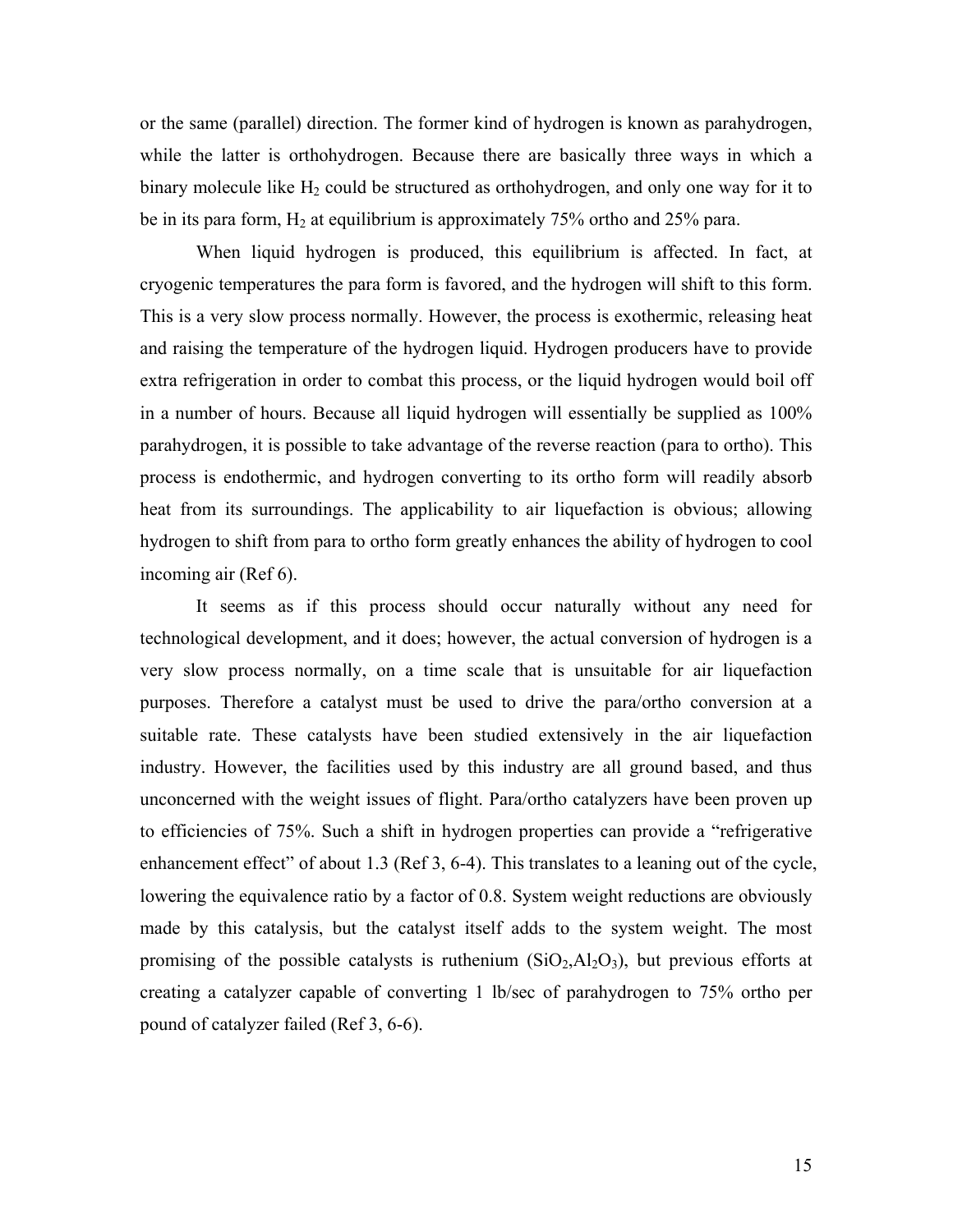#### **1.2.2 Compact Cryogenic Heat Exchangers**

Although heat exchangers are very common and a number of different types exist, applying them for use in an aircraft system severely limits the choices available. Heat exchangers as flight hardware must be small, light, and reliable, all while delivering the high amount of performance needed for air liquefaction. As mentioned previously, the air liquefaction process can most simply be described in two phases: precooling and condensing. Systems can be more complex than this, of course.

Figure 5 displays a common temperature profile of the hot and cold fluids in a heat exchanging environment. The point on the graph circled, or more accurately the temperature difference between the two lines at that point, is known as the pinch temperature. This is the point in the heat exchanging system where the temperatures of the two fluids are most near to one another. This pinch temperature has important consequences on heat exchanger properties. Having a low pinch point (i.e. a small distance between the two lines) means that the system is very effective. This results in a reduction of the hydrogen necessary to cool the air to a liquid state, leaning out the cycle and helping alleviate a troublesome aspect of air liquefaction. However, it is also at this point that the heaviest heat exchangers are produced. A balance must be struck between the system weight and the hydrogen weight. Reasonably sized heat exchangers often have pinch temperatures around 10 to 30 R (Ref 3, 4-1).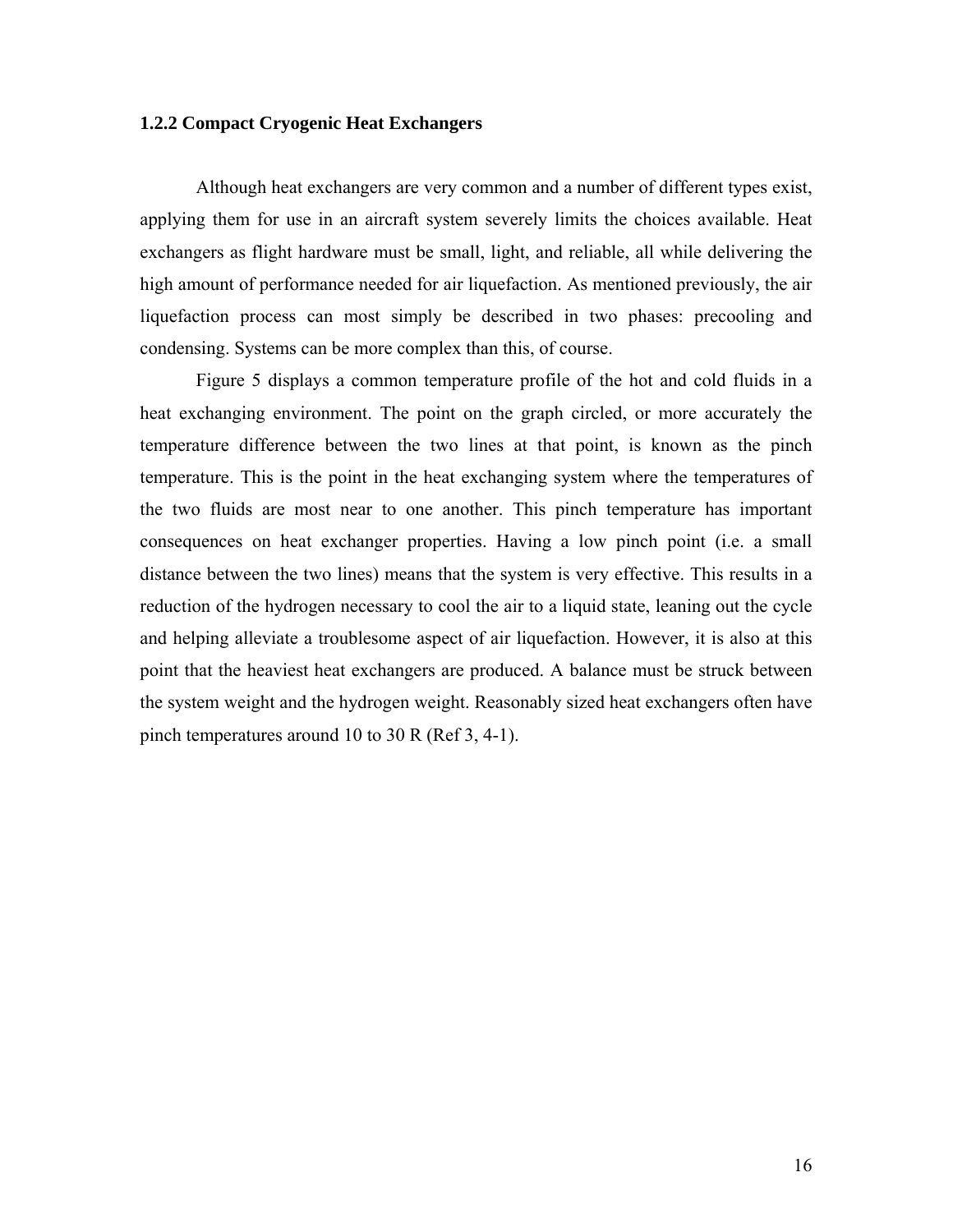

**Figure 5: Standard Heat Exchange Setup (Ref 3, 4-2).** 

Heat exchangers for cryogenic applications are most often constructed of aluminum or stainless steel alloys. These metals have a reasonable coefficient of thermal conduction to enable heat transfer, can function within the range of temperatures necessary, and have a favorable density. Heat exchange may be carried out between the fluids in a variety of ways. The three primary schemes are parallel flow, cross flow, and counter flow. In parallel flow, the two fluids travel in the same direction, exchanging energy until they both reach some equilibrium temperature between their initial temperatures. Cross flow heat exchangers run the two fluid flows perpendicular to one another, offering a slightly more advantageous method of heat transfer. Finally, counter flow systems run the fluids in opposite directions, allowing heat exchange along the entire length; if the mass flows are in proper balance and the exchanger is long enough, the two fluids may swap temperatures almost completely by the time they have left the heat exchanger.

Because the two fluids must not mix during heat exchange, it is common to run the fluid with lower mass flow through tubes while the other fluid passes over the tubes.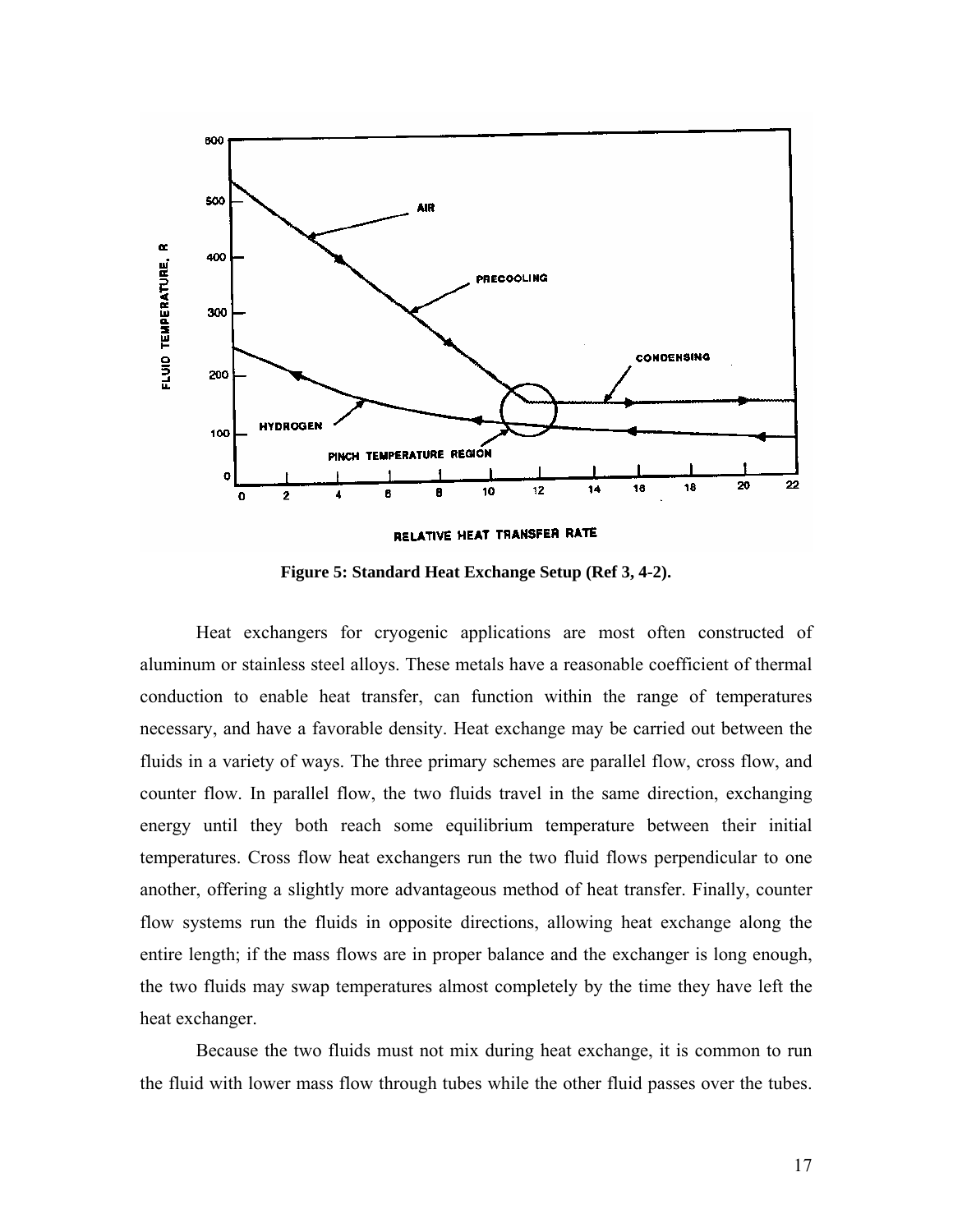These tubes may have fins which increase the heat exchange surface area but also increase the volume and subsequently the mass of the tubes. This increase in heat exchange effectiveness is offset by higher pressure losses and the increased ability for fouling agents to form. For precooling heat exchangers, both types of tubes are favored, while condensers mostly utilize bare tubes. Alternatively, a plate-fin system may be used instead of tubes. Plates are sandwiched on top of each other, and the fluids are run through channels in alternating layers. Plate-fin heat exchangers suffer the same drawbacks as tube-fin systems, however, although they are easier to manufacture.

#### **1.2.3 Water Ice Fouling Alleviation**

Because atmospheric air does not solely consist of oxygen and nitrogen, there is the opportunity for the fouling of heat exchanger surfaces as other substances liquefy and freeze before the air can even become a liquid. These fouling agents include carbon dioxide and argon, but by far the most prevalent danger is that posed by water in humid incoming air, especially during low atmospheric flight. Accumulation of water ice on heat exchanging surfaces causes two problems; firstly, it alters the conductive properties of the surface, and secondly it can block the mass flow of the air and degrade performance. The amount of liquid air produced will drop, and engine performance may suffer so badly that the engine can fail completely. Even when the water is removed from the air stream, there may still be parasitic weight issues unless the water is ejected from the aircraft completely (Ref 3, 5-7).

There have been many approaches to solving the fouling problem, many of them unsuccessful. The successful approaches include cyclic de-icing, snow formation, glycol injection, and liquid condensation. Cyclic de-icing involves turning off the air liquefaction system for short periods of time while the tubes are heated. While it performs as needed, the additional heat exchanging capacity, valving, and ducting adds significant weight to the system. In snow formation, the water in the bulk air stream is induced to freeze before entering the primary heat exchangers. This method still requires extra hardware to actually remove the "snow", and more space between the heat exchanger tubes in order to prevent the system from seizing up. One of the more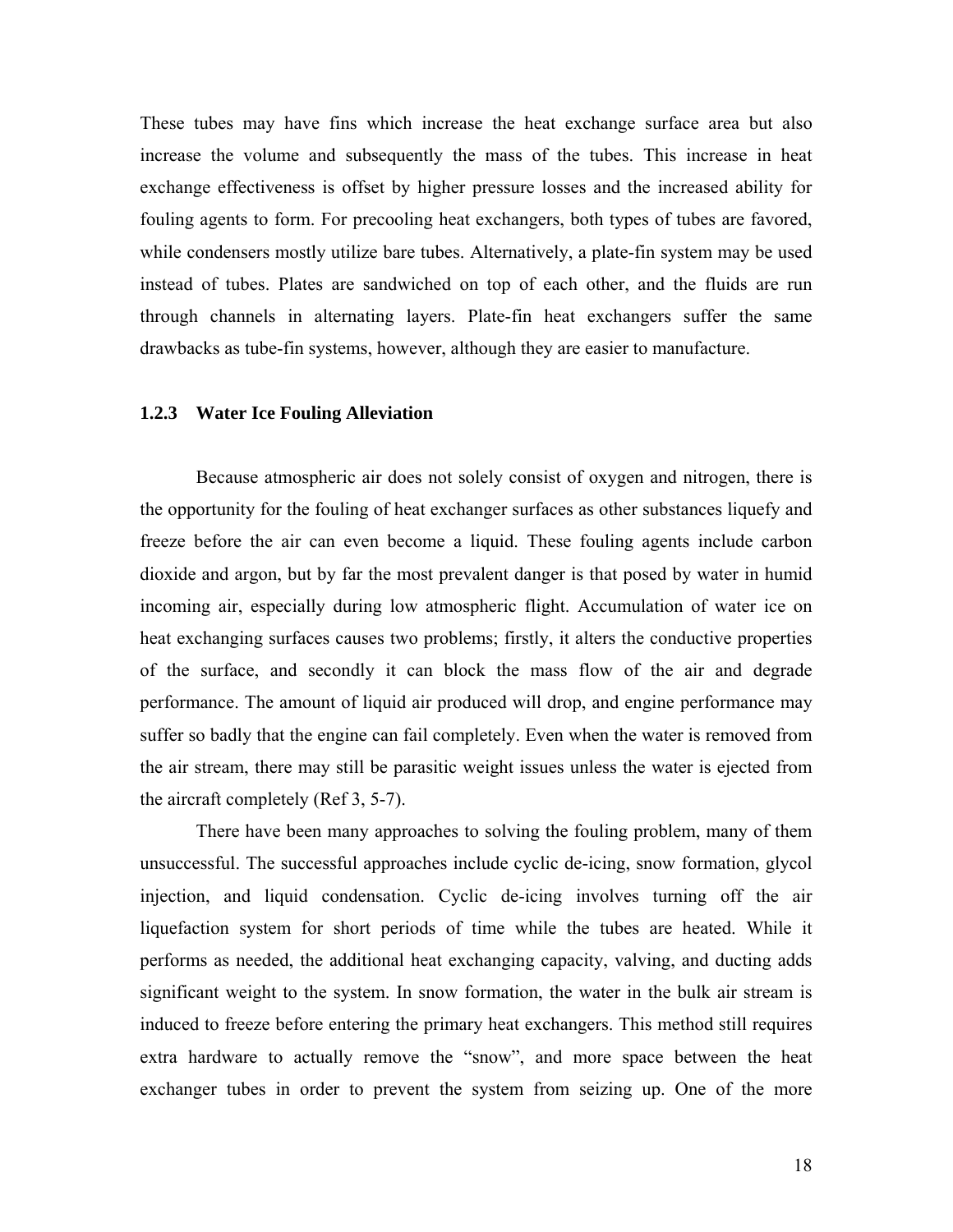promising approaches is to inject ethylene glycol as either a spray or in droplet form to prevent the water from freezing as readily on heat exchanger surfaces. This method has been experimentally tested and has provided good results. Finally, the air may be cooled to high humidity levels so that the water can be removed as a liquid from the air stream. Experimental work with this method is not as developed, but initial analysis is encouraging.

Liquid condensation and glycol injection may be combined to produce an even more effective method for fouling alleviation. Researchers from Marquardt studied this problem back in the 1960s when the air liquefaction problem was first explored. They tested an experimental system and successfully removed enough water to prevent the system from shutting down (Ref 3, 5-13).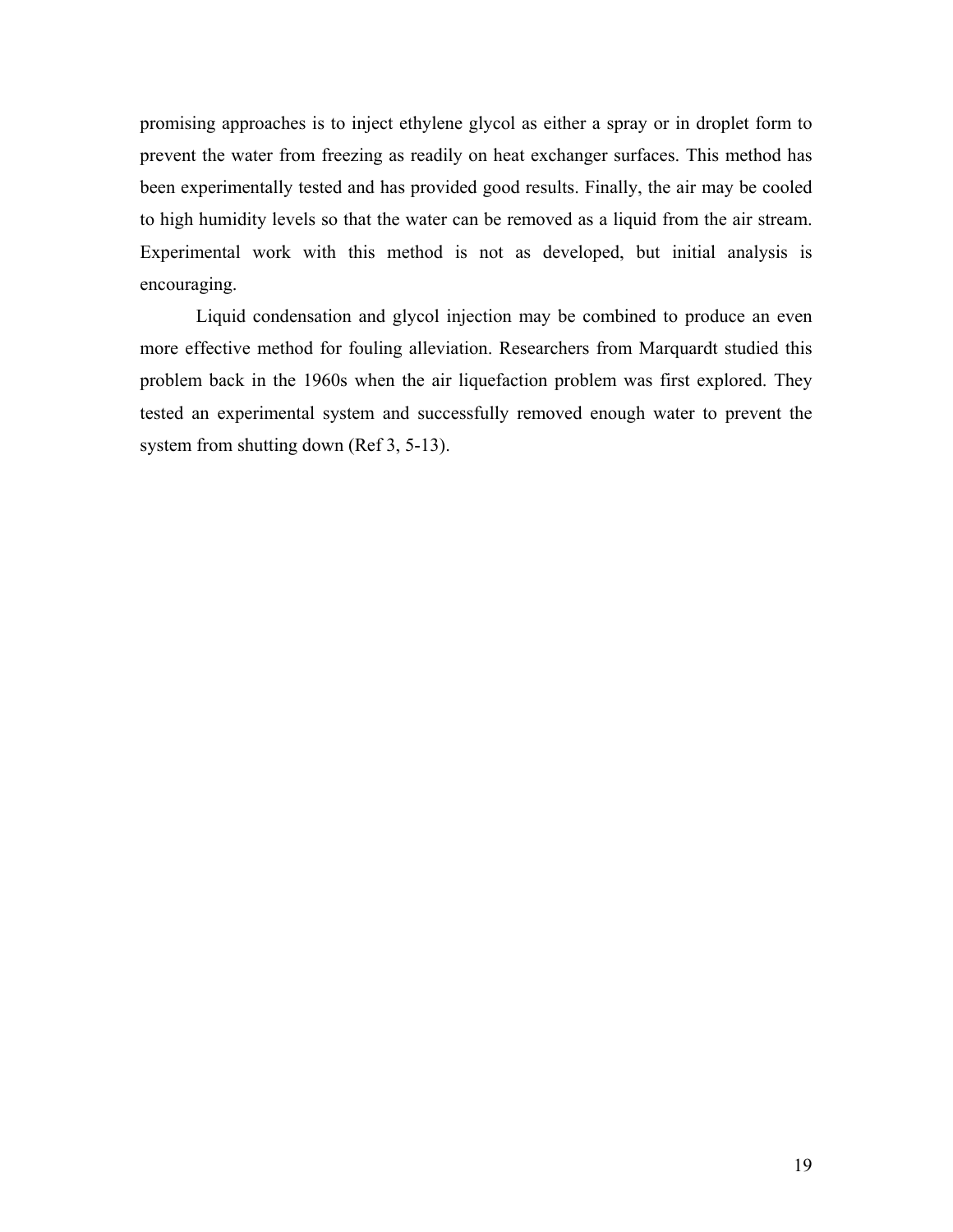### **2 Design Problem and Methodology**

Air liquefaction has once again become of interest to NASA and the U.S. Air Force. Building on the knowledge obtained back in the 1960s when the problem was originally formulated, a new approach for modeling the system is desired. This approach will take advantage of the development of system integration software developed in the 1990s. Using the practices of Multidisciplinary Design Optimization (MDO), these software tools can combine a number of different contributing analyses that have historically been "owned" by one group or another within an organization. By allowing various codes to be "wrapped" and connected to each other, one can rapidly explore a design space and find the best design to meet a particular goal or set of requirements.

The goal here is to model an Air Liquefaction System (ALS) consisting of four heat exchangers and two water separators. The technical points of contact for the development of this system are Larry Hunt of SAIC, and Jeff Robinson and John Martin of NASA LaRC. An outline of the system can be seen in Figure 6. Air enters the ALS after traveling through the vehicle inlet. Conditions are prescribed to the ALS model after this inlet, and the air travels through the system being progressively cooled by the heat exchangers. These heat exchangers are of the counter-flow design, and are arranged in a tube bank architecture such as that seen in Figure 7. In the initial stages, the air is only cooled to the point where water can be removed from the air stream utilizing the water separators. After the first water separator, an atomized ethylene glycol spray is injected into the air flow. This glycol travels through the second precooler and is removed along with the water in the second water separator. Its purpose is to prevent the water from freezing and modifying the saturation properties of the humid air, thus making the removal of the water much easier.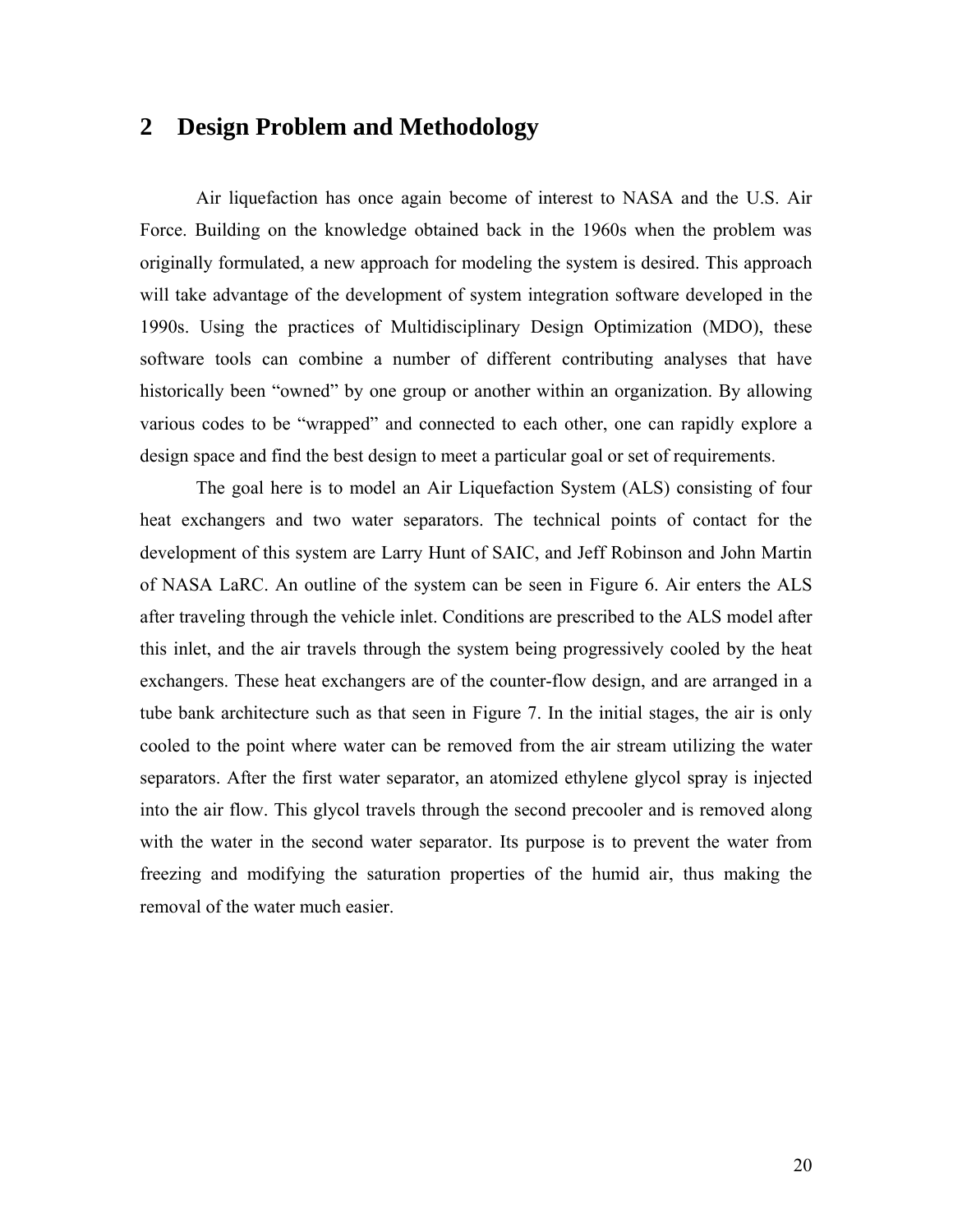

**Figure 7: A Typical Tube Bank Heat Exchanger (Ref 3).**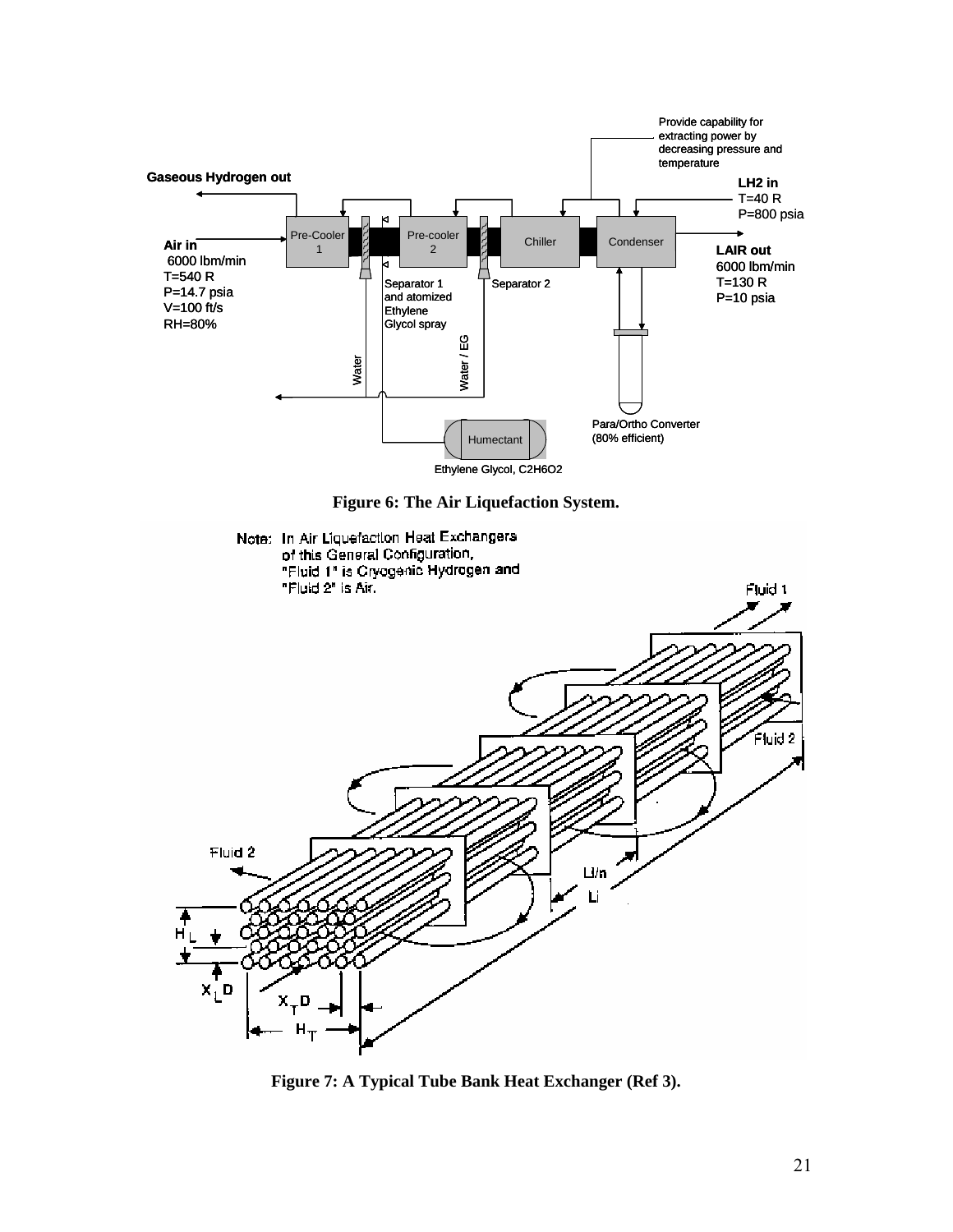Properties specified after the inlet include the mass flow, temperature, pressure, velocity, and relative humidity of the incoming air. These properties are fed forward through the system, with the output from each successive component becoming the input for the next section. The outputs will depend on the inputs from the "cold" side, or the liquid hydrogen properties as it enters the heat exchangers. The liquid hydrogen only travels through the heat exchangers, and its mass flow may be modified at each point by removing some mass and either returning it to the tanks or feeding it to the combustion chamber. The properties of the liquid hydrogen are specified at the inlet to the condenser stage. These properties include the temperature and pressure of the liquid hydrogen.

The goal of the system is to obtain liquid air by the end of the cycle, at a temperature of about 130 R  $(-330 \degree F)$  and a pressure of 10 psia. The mass flow rate of liquid air should be 4 to 5 times that of the liquid hydrogen required to cool the air to its liquid state. These goals must be met while keeping system weight (and thus costs) down.

MDO practices will be used to reach this goal. The components will each be designed separately so that they can be used alone or in tandem to model the ALS itself. The components will then be assembled within a modeling environment so as to simulate the entire ALS at once. This will be accomplished on two separate software environments: Phoenix Integration's ModelCenter and Modelogics, Inc. Model Engineer. Both pieces of software are designed to allow a user to "wrap" user codes, whether legacy or newly devised, and combine them to make a larger system. ModelCenter is widely used within Georgia Tech's Space Systems Design Lab and also within NASA and industry. Recently Model Engineer has become involved in a number of Air Force and other government contracts. It boasts a large library of predesigned components and is especially well-suited to tackling a thermal systems problem. However, its optimization capabilities are not as developed as ModelCenter's. Additionally, each platform uses a different method of "wrapping", thus requiring that the components be coded in two different languages.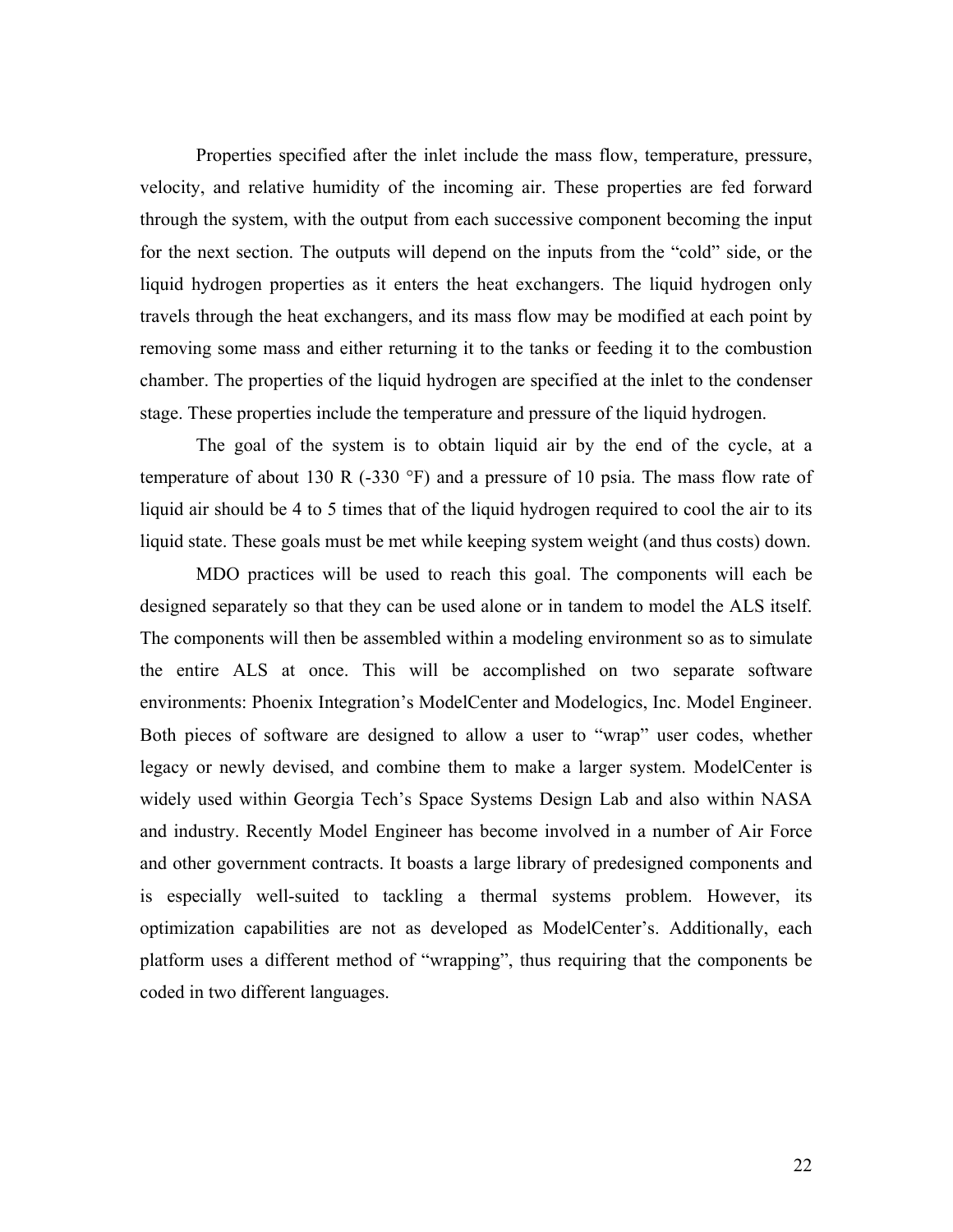#### **2.1 Model Engineer**

Model Engineer relies on Microsoft's COM framework for computers. This makes it possible to use Model Engineer's components on any computer using the Windows operating system, just as one can open an Excel file on any computer with Office installed. This is achieved using the highly flexible Visual Basic language. New codes may be created directly using Visual Basic and the utility Object Engineer, or legacy codes may be wrapped using DLLs. FORTRAN codes, Excel spreadsheets, any many other types of codes can be directly wrapped in Model Engineer and incorporated into a model. The toolkit comes supplied with several libraries created by Modelogics, Inc. The most useful libraries are the Thermal Systems, Data Viewing, and Data Flow libraries. These features will be described in detail (Ref 4).

#### **2.1.1 Object Engineer**

Object Engineer is a utility included with the Model Engineer toolkit. It simplifies the component creation process with a series of input pages. The Control page is where the name and type of the component is defined, and is where embedded components are added. If there is a legacy code that needs to be wrapped, it is possible to create a DLL in a program like Visual Fortran or Visual C++. This DLL is then referenced in the Control window and is fully available to the component. There are also a number of references already provided in the Model Engineer toolkit that may be embedded in the component.

The Property window is the heart of the component creation process. It is here that each variable of interest is defined, typed, and bounded. There are two basic types of variables, not considering types such as integer, double, etc. Data flow variables consist of an input and output variable, and thus exist to pass information in and out of the component. When building models, links can be created between components using these flow variables. For example, the mass flow through a heat exchanger would be modeled by a data flow variable. In addition, there are static variables; these consist of simple functions that compute a single property. Variables can be grouped, and placed on different pages in the eventual windowed model created by Model Engineer. Object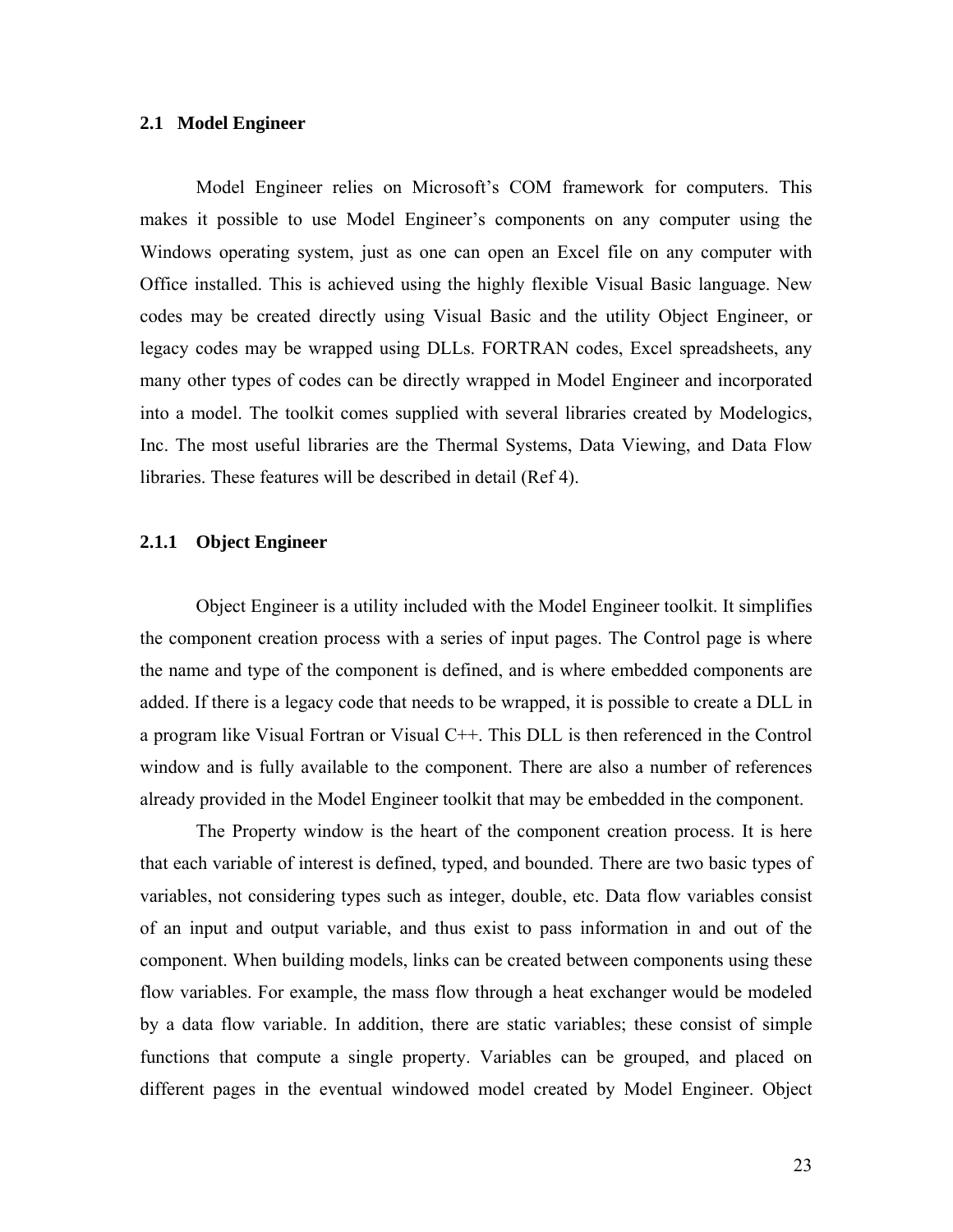Engineer will automatically use the variable definitions to create property pages in Visual Basic, eliminating most of the grunt work of coding the components.

The final window is the Function window. Any variable that requires calculations will be defined as a function within the Visual Basic pages created by Object Engineer. Using the Function window, the variables necessary to make those calculations will be automatically provided to the function. It is simply a matter of selecting the variables defined in the Property window and checking boxes next to the variables required to make calculations.

It is not necessary to define the component in Object Engineer, although the utility is required to actually build it. The three windows previously discussed are used to create an MS Excel file that lists all of the variables and their properties. A user sufficiently familiar with the component he is creating and Model Engineer itself can define a component entirely in Excel, and often much faster than within Object Engineer itself. This Excel file, a comma separated value file, can be imported into OE and used to create the Visual Basic files that will be used to complete the component creation.

The files created include class and control forms, as well as the forms that a component user will see when he uses a component. These files are manipulated using Visual Basic. Most of the work needed to create a component has been done by Object Engineer; essentially all that is required is to define the functions that will calculate the variables of interest. One drawback to this approach is that every time a variable is added to the program, it is necessary to rebuild the component in Object Engineer and then rewrite all of the functions over again. Often this is just a matter of cutting and pasting, but this can be a time consuming and frustrating process. Presumably, a strong knowledge of Visual Basic would prevent the need for rebuilding components every time it is updated, but for the casual user it is much easier to rebuild. It is a testament to the flexibility of Model Engineer that a novice user of Visual Basic can easily create components.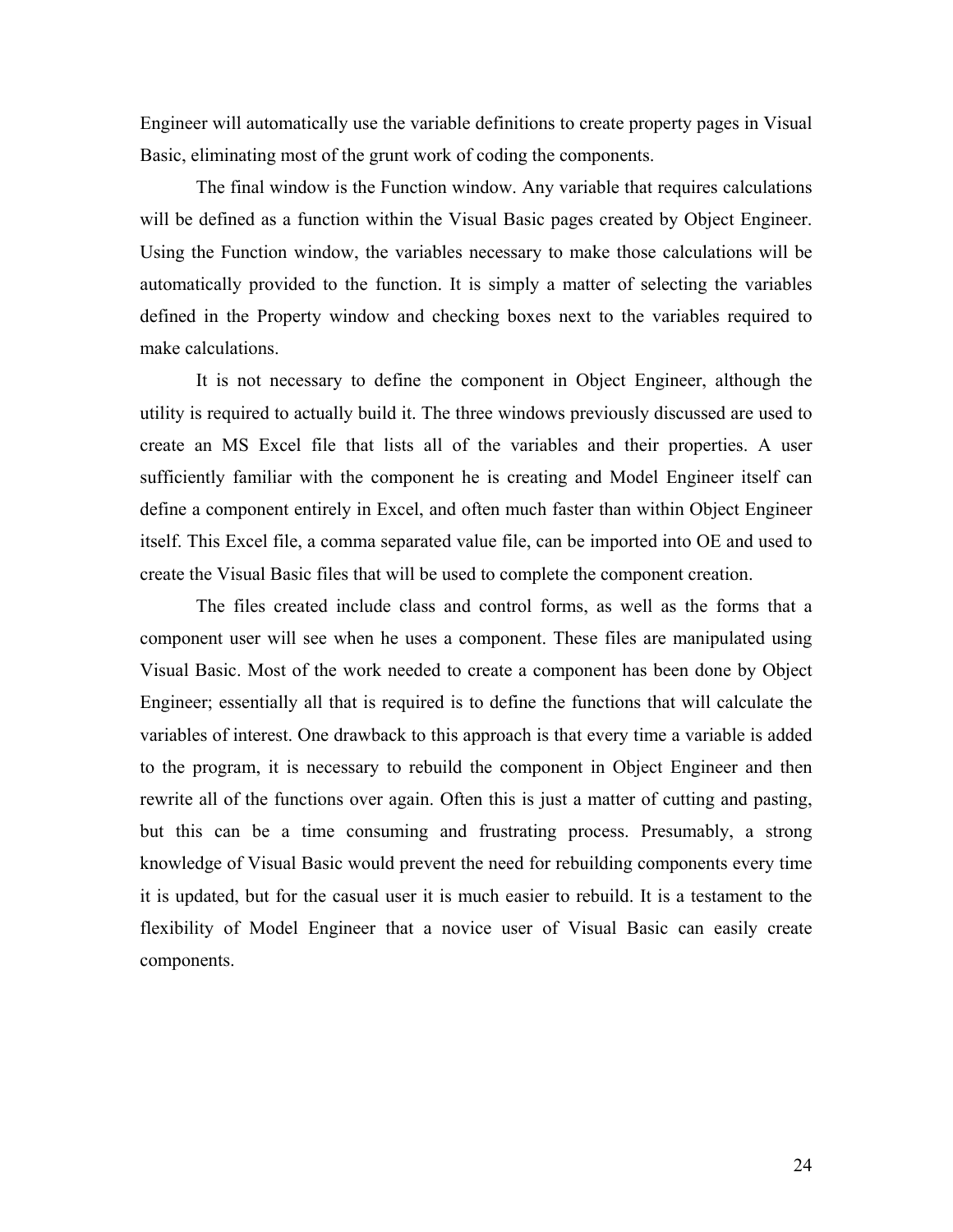#### **2.1.2 Thermal Systems Library**

Although the user is in no way limited to the components and libraries already created by Modelogics, a number of these components are available. The thermal systems library was created as part of a Modelogics contract with the Air Force, but is available to all Model Engineer users. It includes common thermal components such as cross flow, counter flow, and cooled panel heat exchangers. It also consists of turbines, compressors, condensers, feed lines, among others. These components are clearly useful in designing the Air Liquefaction System, but as will be seen later there are advantages to creating custom components to fulfill the ALS requirements. These components are added to a Visual Basic form that is created by starting a new Standard EXE file in Visual Basic. By simply including a library and dragging components into the active window, a model can be created.

Upon first glance, the cross flow heat exchanger is perfect for purposes of designing the ALS model. Its data flow variables include mass flow, temperature, pressure, and enthalpy. It is designed to model a number of different working fluids, using Model Engineer's Map Tool. This tool is used to conduct table lookups of various fluid properties. The input values for the hot and cold sides of the heat exchanger are specified, as well as a desired heat exchanger efficiency.

For the final system model, however, it was decided that new heat exchanger components would be created. This was done for several reasons, one being that it was desired to gain an understanding of heat exchangers rather than utilizing a pre-existing "black box". Additionally, the provided heat exchanger component consists of functions and inputs that are not used in the ALS model as specified in the problem statement. A much more streamlined heat exchanger could be built that would execute faster and could be modified as needed. Finally, the fluid databases native to Model Engineer are not best equipped to handle liquid air or cryogenic hydrogen. This user-created component would also expand the capability of Model Engineer in some ways, as it is provided to Modelogics as part of the agreement that allowed Georgia Tech to obtain the software.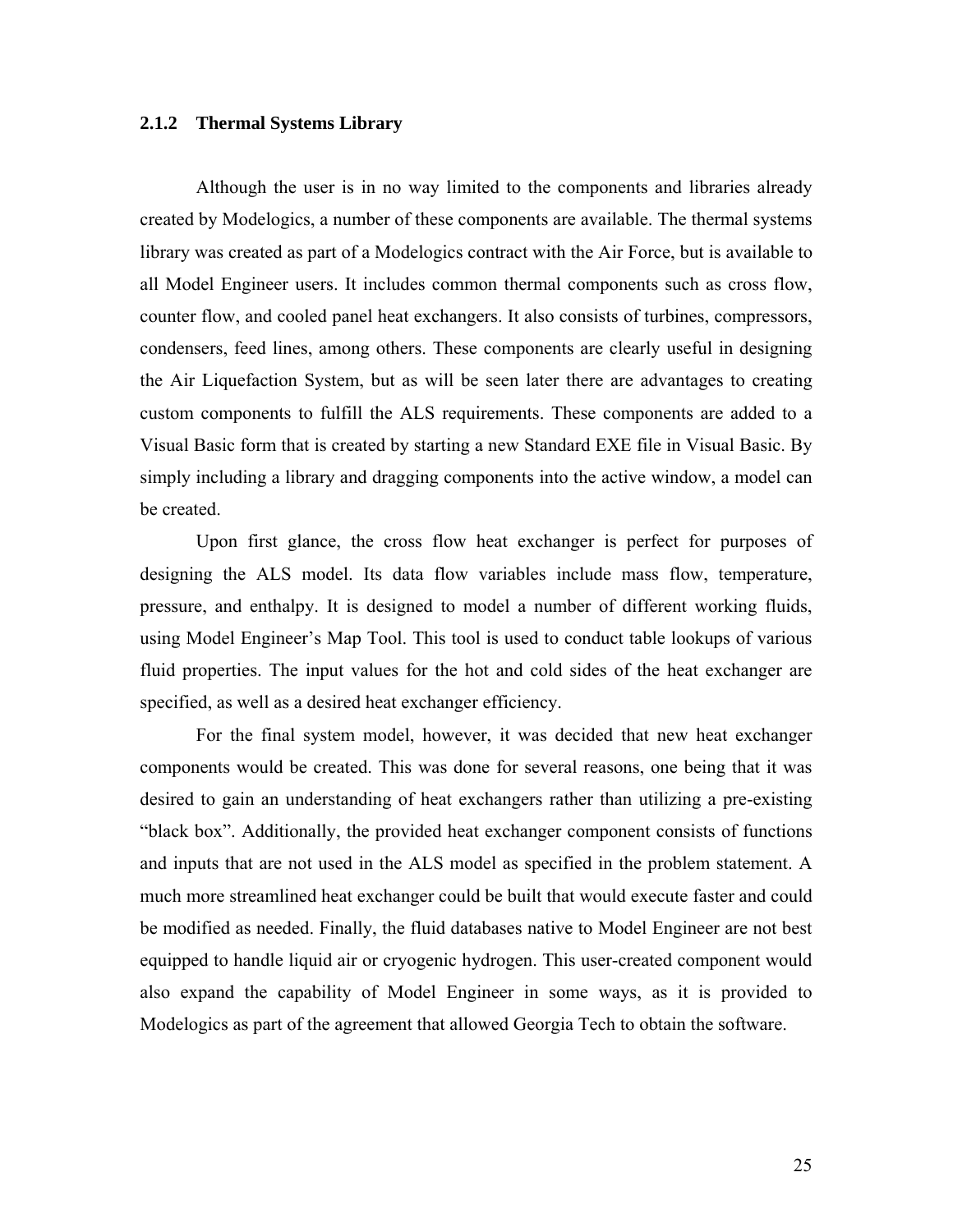#### **2.1.3 Data Viewing Library**

The Data Viewing library helps make sense of the possibly large amount of data that is produced by a model. Using the Schematic Viewer (or S-Viewer), a pictorial representation of the model can be displayed while it executes. This picture is created in Microsoft PowerPoint and saved as a Windows metafile (\*.wmf). By editing the S-Viewer's properties, any variable from any component can be linked to the picture, and the current value of that variable will be displayed on the picture at every point in time. The units may also be displayed. This functionality can be very useful during model execution, allowing a user to visually understand the direction a model is taking and identify points in the model of interest.

Model Engineer also provides the capability to interact with Microsoft Excel and PowerPoint using the Data Viewing library. The ReadXcells, WriteXcells, and PasteViewtoPPT components all open the appropriate MS Office application and can paste or copy whatever data is needed. In this way, the input variables may be defined in an Excel worksheet and read by the component. Output variables can be similarly written to an Excel sheet where they can be further manipulated. The pictorial representation of the model in the S-Viewer can be pasted into a Power Point slide making it easy to create visuals for a presentation or paper. Overall, it is a much more visual application than using a standalone code or some other modeling approach.

#### **2.1.4 Data Flow Library**

The Data Flow library makes it possible to build models out of individual components. Its primary components include the Connector Arrows which pass data between components' data flow variables. When the arrow is dragged from one component to another, a connection definition window will open; if the components are designed for modularity well, Model Engineer will automatically connect the outputs of one component to the appropriate inputs of the other component. Dragging an arrow from one heat exchanger to another, for example, will neatly match up the mass flow, temperature, pressure, and enthalpy data flow variables. By defining groups of variables,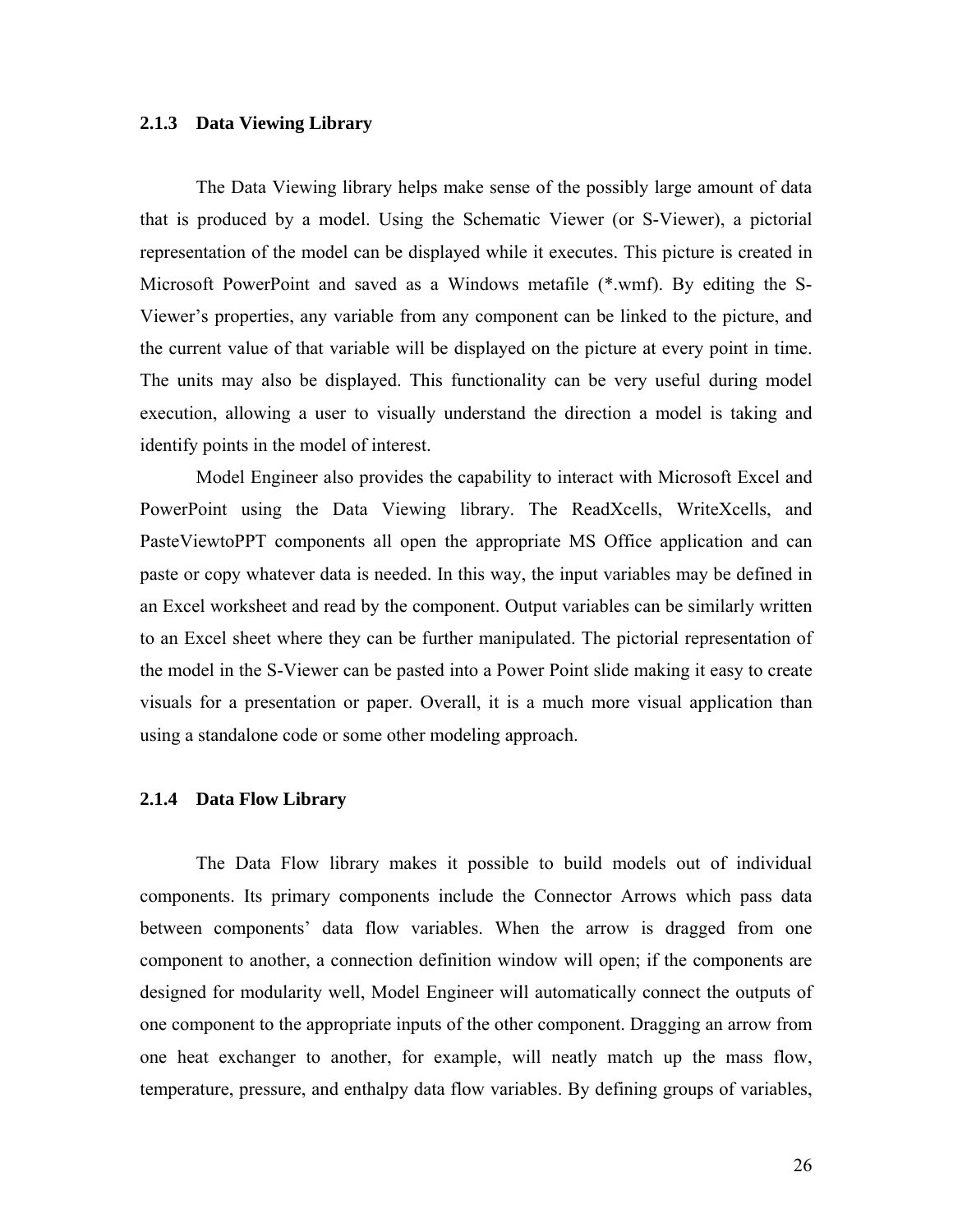it is possible to automatically match variables like hot side (air) properties to other hot side properties, and similarly cold side (hydrogen) properties. This can all be controlled from the arrows' properties window summoned by right clicking on the arrow itself on the Visual Basic form.

The Data Generator is one of the most important components of this library. It drives the model forward and defines the execution order for each component. It can also specify points in the model where iteration should occur. When the model executable is created, this component is the button that begins the execution. It can be configured to run in series or step mode; in step mode, the model will execute only once. In series mode, a specific input variable can be changed by some increment for a specified number of iterations.

Although Model Engineer's optimization capability is somewhat limited, it does have a limited functionality. The Data Flow library has components that can iterate on specific variables to optimize another variable. These components include the RFcontroller and Interval Halving. The RFcontroller uses the Reguli-Falsi method of finding an optimum for a single variable and response (Ref 4). The Interval Halving method examines the response for the range of a single input variable and halves that range until it finds the optimum point. It will only function on a monotonically increasing or decreasing response. For advanced optimization, it is better to use a program like ModelCenter.

#### **2.2 ModelCenter**

ModelCenter is a product of Phoenix Integration and is a package designed to allow the integration of various contributing analyses and then conduct analysis on them. User codes can be accessed in ModelCenter through the use of various "wrappers", depending on the type of input and output the program uses. This includes any file based program no matter the language used, and MS Excel files. More complex wrapping can be accomplished through the use of scripting; many scripting languages are supported including Java and Visual Basic or VBA. New codes can easily be written within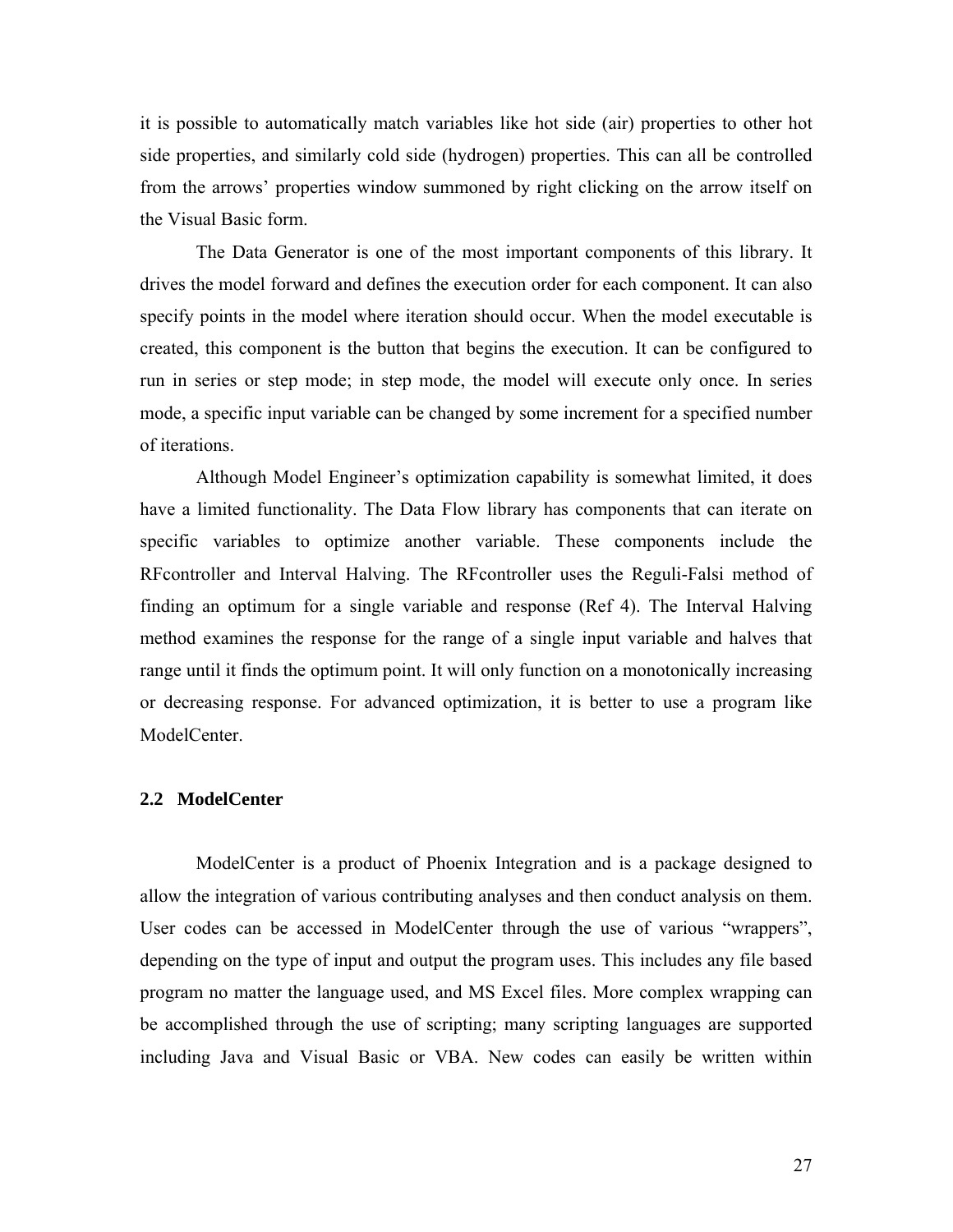ModelCenter itself, although it is generally as easy to write a file-based input/output code in the programming language of preference.

#### **2.2.1 FileWrappers**

By far the most common kind of wrapper is the fileWrapper, which instructs ModelCenter where to look in a file for input and output information. A basic fileWrapper consists of three sections; input, execution, and output. The input section contains all the information needed for ModelCenter to write the code's input file. Using a template file, ModelCenter can be instructed where in the file certain variables are to be stored. Using ModelCenter's interface, a user can enter data of any supported type (such as integer, double, or string) within bounds set by the wrapper's author. When the wrapper is executed, the template file is opened and the wrapper uses indices to tell where the data should be placed. Different template files can even be specified if a program's input file changes considerably for different analyses.

The wrapper then executes the code of interest. Generally the executable, as well as any input, template, output, and other necessary files must be stored in an Analysis Server directory. Analysis Server is the portion of ModelCenter that manages fileWrappers and serves wrappers and executables to any user who can connect to the server. In this way distributed computing becomes very simple; anyone who can connect to an Analysis Server may run the analyses therein.

Once the file has been executed, the wrapper can open any resulting output files and read the data inside. By means of the same indexing as used to specify input variable locations, ModelCenter will read the output and display it within the user interface. Multiple output files can be handled by adding multiple output sections in the wrapper. The data obtained from the output can be graphed, studied parametrically, or even optimized upon using the tools available in ModelCenter.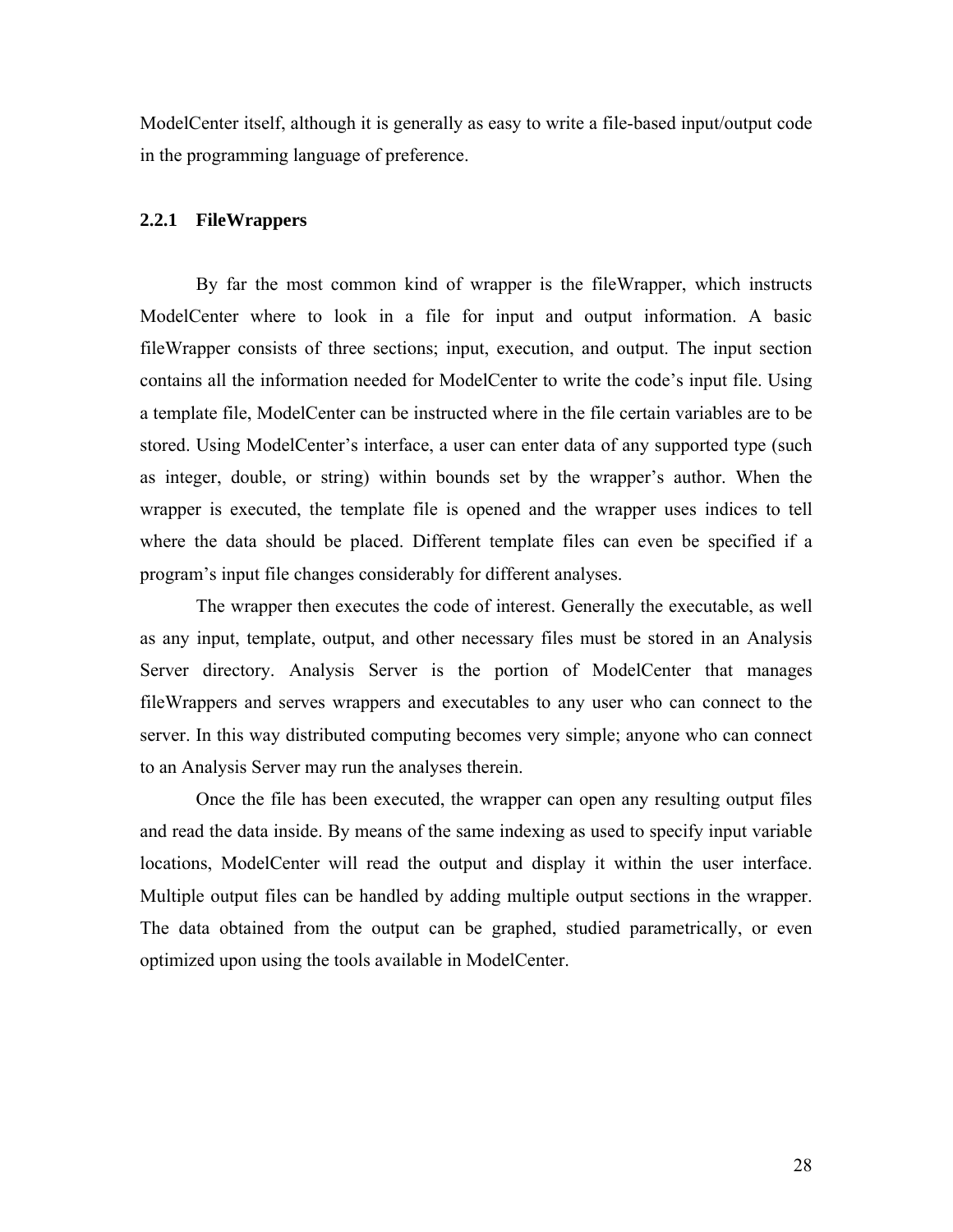#### **2.2.2 Optimization**

Optimization is a relatively simple matter in ModelCenter. By creating a model, either out of single components or multiple ones working as a system, any variable can be used as an objective function, constraint, or design variable within an optimization problem. If the objective of interest can be calculated from data available from the components, it is a simple thing to create a script to calculate an overall evaluation criterion. The optimization window has three areas of interest. The objective function is defined in the first box in Figure 8. Values from the model can simply be dragged into the box to define the optimization criteria. Additional variables can be dragged in to add them to the current function. For example, if one wanted to minimize the system weight of multiple heat exchangers, the individual weights from each heat exchanger component could be dragged into the window and ModelCenter would automatically add them together.

| <b>Optimization Tool</b>                                                              |          |                    |             |                    | $ \Box$ $\times$ |  |  |
|---------------------------------------------------------------------------------------|----------|--------------------|-------------|--------------------|------------------|--|--|
| - - favorites list - -                                                                |          |                    |             |                    | 帶<br>75          |  |  |
| Objective Definition:                                                                 |          |                    |             |                    |                  |  |  |
| [or2.Sizing.wt_ws + Model.Chiller.Sizing0UT.wt_hex + Model.Condenser.Sizing0UT.wt_hex | 38907.93 |                    |             |                    |                  |  |  |
|                                                                                       |          |                    |             |                    |                  |  |  |
| Constraint                                                                            |          | Value              | Lower Bound | <b>Upper Bound</b> |                  |  |  |
| Model.LH2_constraints.Pre1T                                                           |          | 0.688642358        |             | 0                  |                  |  |  |
| Model.LH2_constraints.Pre2T                                                           |          | 0.266791546        |             |                    |                  |  |  |
| Model.LH2_constraints.ChillT                                                          |          | 0.023763819        |             | n                  |                  |  |  |
| Model.LH2_constraints.Pre1P                                                           |          | 0.009026022        |             | Π                  |                  |  |  |
| Model.LH2_constraints.Pre2P                                                           |          | 0.015969961        |             | 0                  |                  |  |  |
|                                                                                       |          |                    |             |                    |                  |  |  |
| Design Variables:                                                                     |          |                    |             |                    |                  |  |  |
| Variable                                                                              | Value    | <b>Start Value</b> | Lower Bound | Upper Bound        |                  |  |  |
| Model.Precooler1.HotSideIN.e                                                          |          | .8                 | 0.1         |                    |                  |  |  |
| Model.Precooler2.HotSideIN.e                                                          | 0.1      | .8                 | 0.1         |                    |                  |  |  |
| Model.Chiller.HotSideIN.e                                                             | 0.1      | .8                 | 0.1         |                    |                  |  |  |
| Model.Condenser.HotSideIN.e                                                           |          | .8                 | 0.1         |                    |                  |  |  |
| 0K                                                                                    |          |                    |             | Options            | Run              |  |  |

**Figure 8: ModelCenter Optimization Window.**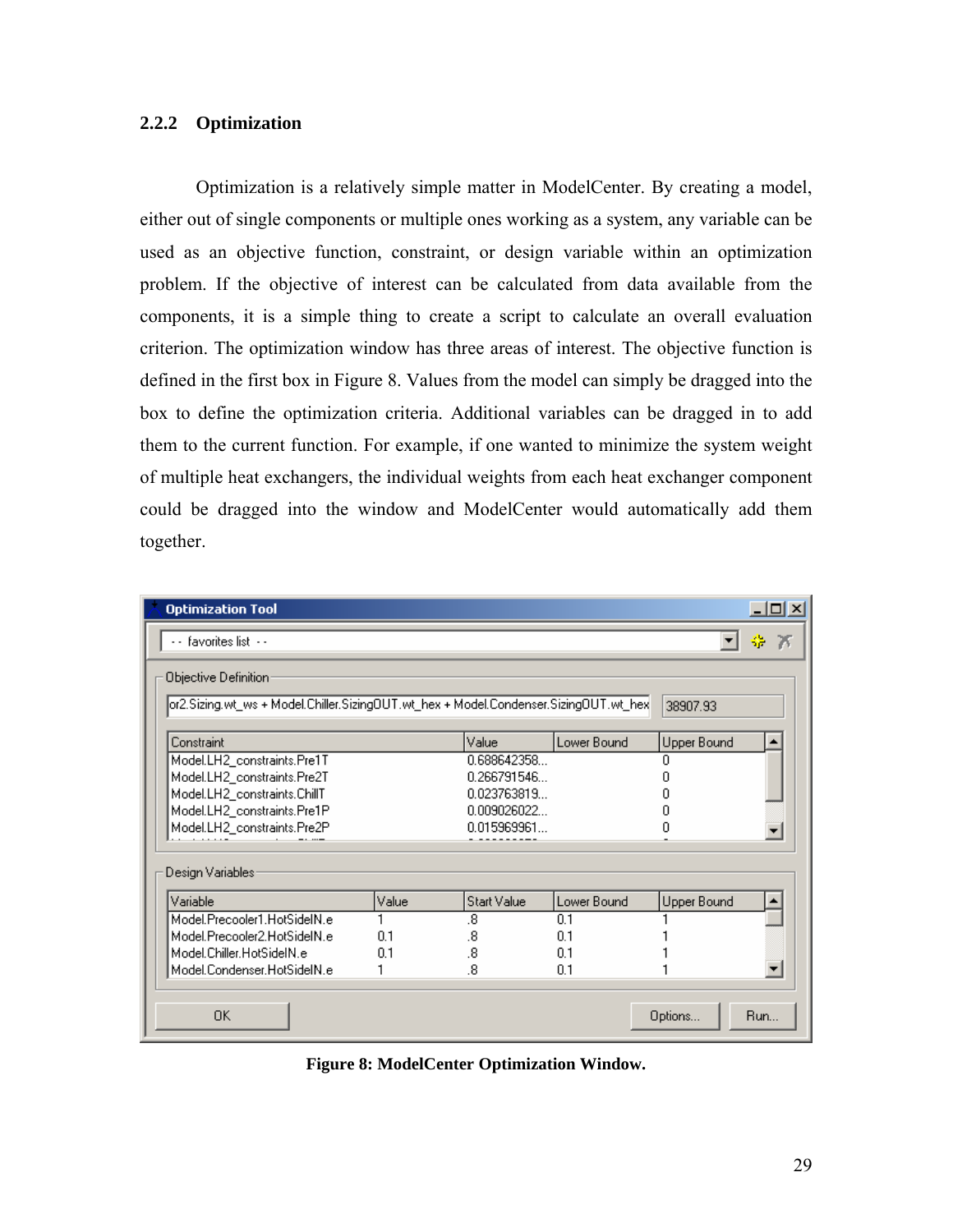The next box in the window describes the constraints on the problem. Constraints may be defined in the window by dragging any variable into it, and setting upper and lower bounds that variable must meet. In the options window, constraint criteria may be altered. The conditions upon which a constraint is violated or met can be changed. If different constraints have highly different values, it may be beneficial to have ModelCenter normalize them. Alternatively, such alterations may be made within a script.

Variables can be squared and normalized within a script, making them easy to define. For instance, if the output temperature of a component was desired to remain at a certain point, that desired temperature could be fed as an input variable to a script. The actual temperature would also be fed as an input variable. By subtracting and squaring the difference between the two, adding that output to the optimizer, and putting an upper bound of 0 on the constraint, the optimizer will strive to make sure the actual and desired temperatures match. This allows an equality constraint to be modeled as an inequality constraint which can be much more easily handled by many optimizers.

The final portion of the main optimizer window is the design variable window. Again, by simply dragging model variables into the window, it is possible to define all the variables that can be changed during optimization. A starting value for each variable can be chosen, or if left blank the optimization simply begins at the current point in the model. This can be useful if a design space is finicky and needs a good starting point, or if an optimization stops before being fully completed. The values that the optimizer is allowed to set each variable at can also be specified. Therefore the optimizer can be stopped from causing a problem if certain values make no sense or would cause a program crash.

The results of the optimization are stored in a table that can be exported as a comma separated value file, or viewed from within ModelCenter. In fact, ModelCenter will plot any combination of variables automatically by choosing the independent variable, and adding as many dependent variables as desired. This greatly simplifies the understanding and visualizing of the process of optimization. Plots can easily be created for any purpose.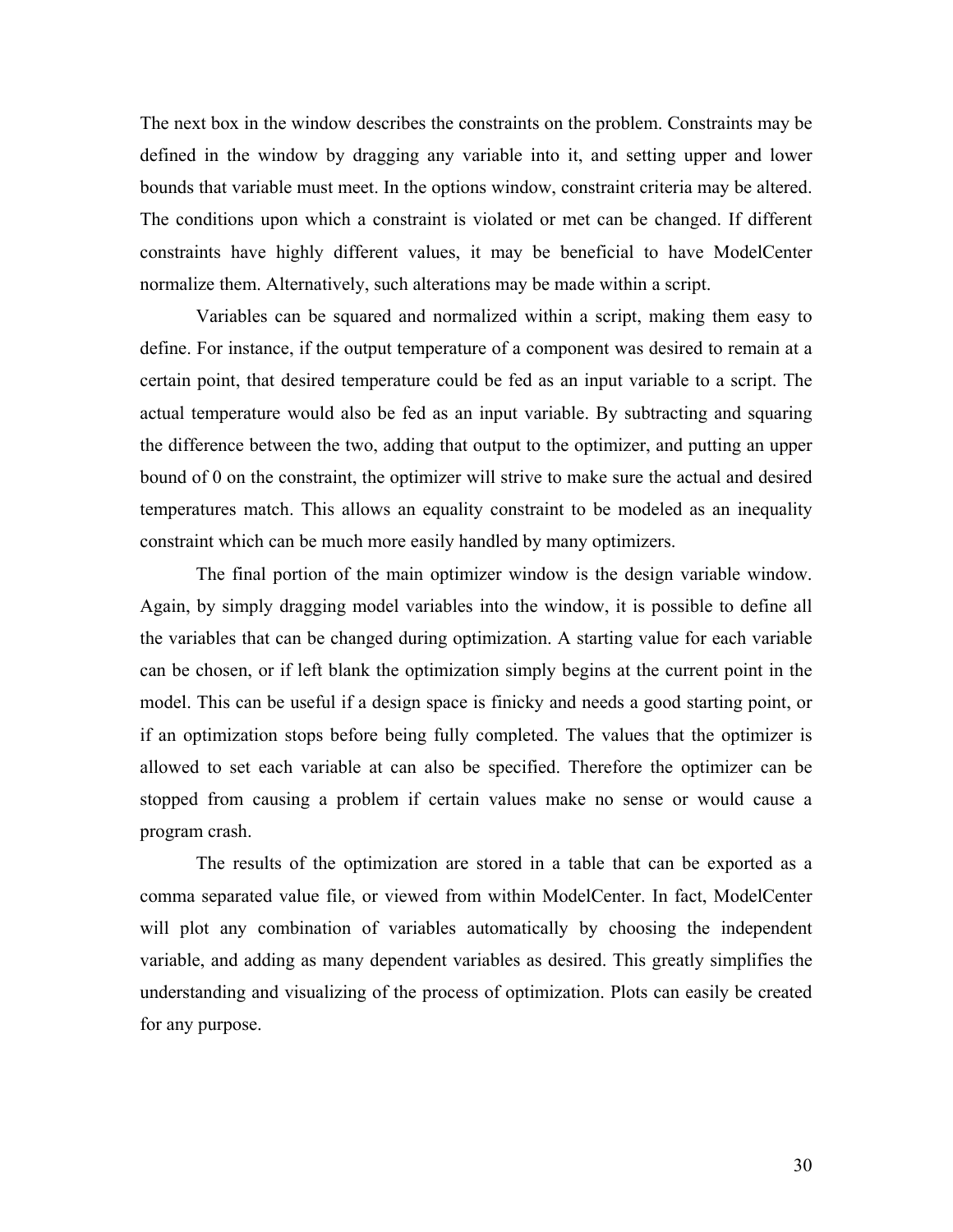#### **2.2.3 Link Editor**

The link editor is what enables a user to build a model from disparate components. When an output from one component must be passed to another, this is done by dragging the output variable on top of the input variable in the link editor screen. A connection is created, represented by a black line between the two variables. Breaking the link is possible by selecting a variable and clicking the break link button. Links that feed forward in a system are preferred from a Multidisciplinary Design Optimization (MDO) perspective, but it is possible to create feedback links. When the model is executed, it will iterate until all links are updated and agree, although this feature can be turned off.

#### **2.3 The ALS Model**

The ALS model created here utilizes several of the concepts explained in the introductory section to air liquefaction. As stated, it consists of four heat exchanging sections and two water separators. These components were designed so that they could be executed within Model Engineer and ModelCenter, as well as exist as standalone components. The ModelCenter components are written in C++ and utilize basic text file input and output. These components can therefore be compiled as executables and run outside of any modeling environment, or wrapped and executed from ModelCenter's Analysis Server. Both C++ and Visual Basic serve well as programming languages; C++ serves especially well due to its heavily object-oriented approach. The Model Engineer components use the same basic functions and calculations, but are coded in Visual Basic using the Object Engineer utility. The use of these components is explored explicitly in the User's Guide of Appendix A, but the general function of each is outlined below.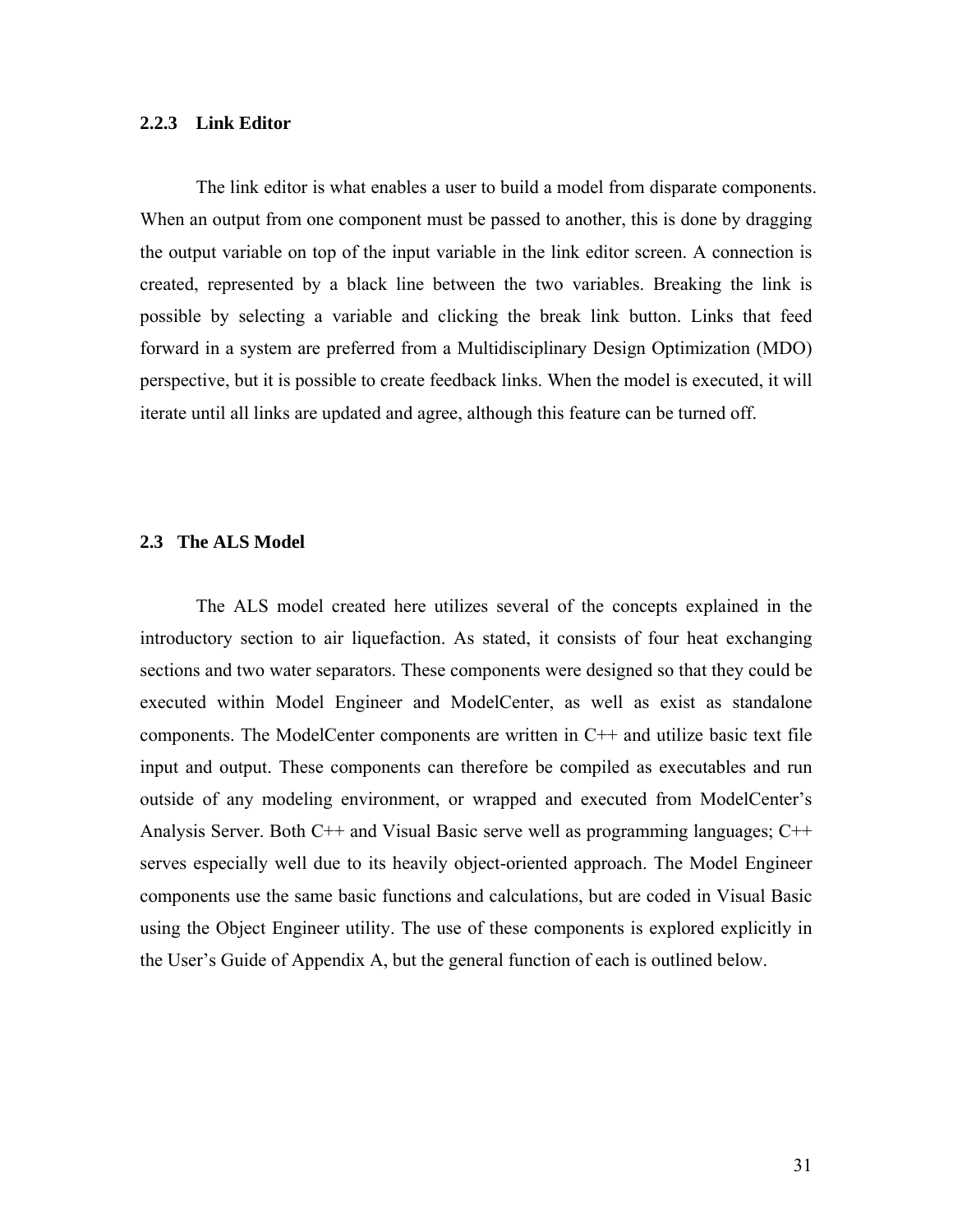#### **2.3.1 Heat Exchanger Components**

Whether executed in C++ or Visual Basic, the heat exchanger components conduct the same analyses based on the same equations. The heat exchangers used in the ALS are of the counter flow design, with a tube bank architecture. Air enters the heat exchanger and is exposed to pipes filled with flowing liquid hydrogen. The input properties of both the fluid streams (referred to as the hot and cold sides) are specified by the user, and the component returns the output properties of both streams, in addition to heat exchanger properties such as size, weight, and relative cost. The inputs are defined in the file hx.inp, written to the output file hx.out, and the program is executed using HX.exe.

Heat exchange within the component is governed by the basic equations of heat transfer. Due to the law of energy conservation, any heat lost by one fluid will be gained by the other (discounting losses to the surroundings). This is expressed in Equation 1:

$$
\left[mC_p\Delta T\right]_{HOT} = \left[mC_p\Delta T\right]_{COLD} \tag{1}
$$

This equation assumes that neither fluid is changing state; if this is the case, then the heat lost or gained by one fluid is equal to

$$
Q = m \Delta H_{v}
$$
 (2)

where  $H<sub>v</sub>$  is equal to the heat of vaporization of the fluid. It is assumed that no other state changes will be made other than the liquid/gas transition. The specific heat  $C_p$  is normally a function of temperature for a gas; for a liquid, it can be assumed constant. When the heat exchanger evaluates  $C_p$  of a gas for calculation purposes, it does so using JANNAF curve fits. This  $C_p$  is evaluated at some average temperature.

The output temperature of the air is defined by inputting a desired effectiveness into the component. This takes into account the difference in initial temperatures of the two fluids, and modifies the air temperature by some percentage of that difference. This is expressed in Equation 3.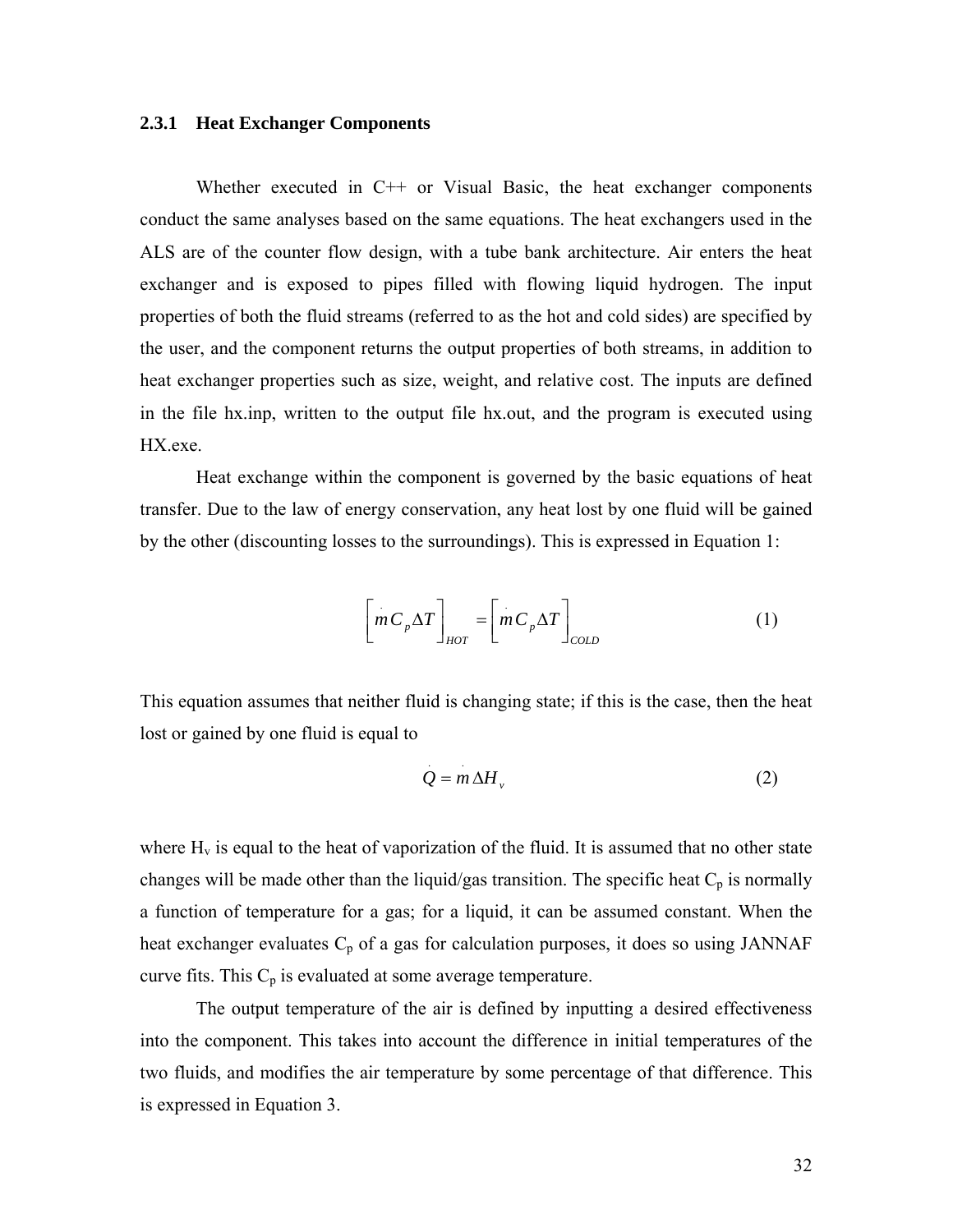$$
T_{2_{HOT}} = e_{HOT} (T_{1_{HOT}} - T_{1_{COLD}})
$$
 (3)

Based on this required temperature change, the heat needed to be extracted from the air stream can be calculated using the relations above. This heat is then added to the hydrogen stream and its output temperature can be calculated. This temperature can also be related as a cold side effectiveness based on the initial temperatures of each flow.

An effectiveness of 1 for either side would technically require an infinitely long heat exchanger. In reality, it is possible to get very close with a very long heat exchanger, so there is no error returned by the program if the effectiveness is input as 1. However, it may be impossible in any case to achieve any desired effectiveness due to insufficient mass flow of liquid hydrogen. If this is the case, the program will find the cold side effectiveness to be over 1. This is impossible, as it indicates that the temperature of the hydrogen has exceeded that of the air. Once the hydrogen reaches the same temperature as the air, it will no longer result in any heat transfer. Therefore, the program calculates the amount of possible heat that can be absorbed by the hydrogen stream. This heat is extracted from the air, and then the actual hot side temperature and effectiveness are calculated and written to the output file. Additionally, this condition triggers an error flag that is reported in the output file.

These hot and cold side properties help define the size and weight of the heat exchanger. Based on the velocity of the incoming air stream, its density, and the mass flow, a certain cross-sectional area will be required. The velocity and mass flow are inputs; the density is calculated using perfect gas relations or constant liquid densities depending on state. To help size the heat exchanger in the length direction, the diameter of the hydrogen tubes is specified, as well as a material. Currently, aluminum and stainless steel are the only options, and serve well as heat exchanging material. Based on the conductive properties of the material, a certain amount of surface area will be necessary to accommodate the heat transfer between air and hydrogen. This surface area is divided by the number of tubes present to find the surface area of a single tube. Since the diameter is specified, the length of a tube can be calculated from this required surface area. Figure 9 shows a common spacing; there is 2.0-2.5 times the diameter of a tube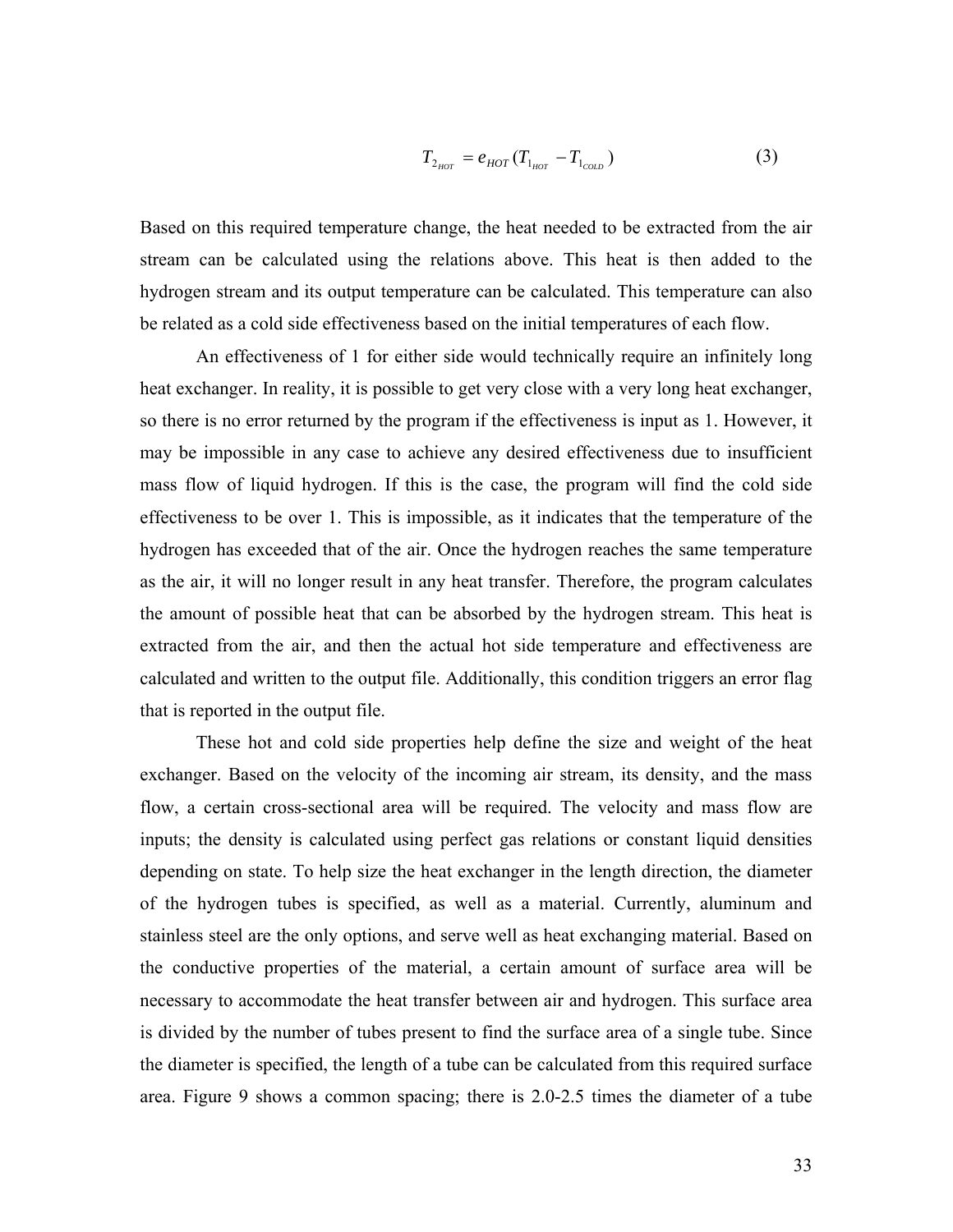between each tube. Although normal heat exchangers may have much more tightly packed matrices, this spacing helps design against any water freezing that may not be removed by the separators.



**Figure 9: Heat Exchanger Tube Spacing (Ref 3).** 

Given the material and volume of the heat exchanger, a core weight can be calculated. This core weight represents the mass of a volume that is filled solid with the material. Given this core weight, the total weight of the heat exchanger can be found (Ref 9, 244). This guide is an industry standard even 20 years after its initial publication. Using the same source, relationships for cost, reliability, and development risk are found. These relationships unfortunately do not include units, but optimizing upon them can be beneficial. As they are generally functions of weight, however, it is probably just as useful to optimize upon weight.

An ALS heat exchanger can also utilize a para/ortho conversion catalyst to improve heat transfer efficiency at the cost of the extra catalyst weight. This functionality is accessed by using a switch variable for the para/ortho catalyst. When the switch is on (has a value of 1) the initial heat transfer is conducted through the conversion process rather than raising the temperature. The incoming hydrogen must be liquid for the para/ortho shift catalyst to be used.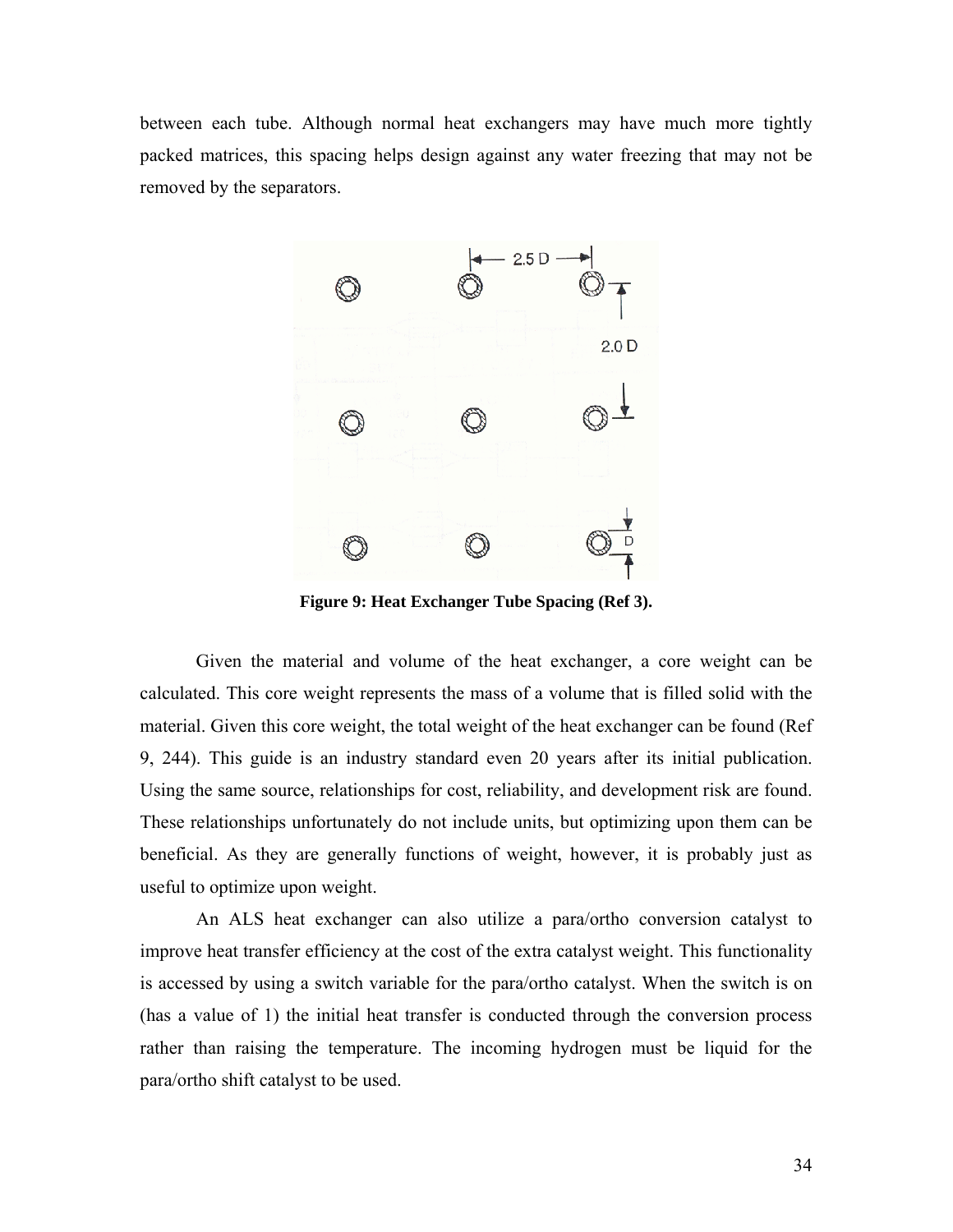#### **2.3.2 Water Separator Components**

The two water separators in the ALS model are essentially the same; however, the second separator must take into account some mass of ethylene glycol in the stream. The basic idea behind the water separator is that the air enters the separator at a very high relative humidity. This is achieved by cooling the air in the earlier heat exchanging sections. The water droplets moving in the stream, not yet cold enough to freeze, hit vanes within the separator. While the air hitting these vanes continues through the system uninterrupted, the water is stopped and is removed from the system due to gravity. There are several issues that must be dealt with in order to model a water separator.

The first is that the humidity of the system is defined at the inlet to the ALS itself, not at the separator entrance. As the air goes through the precoolers, its temperature and pressure drop, altering the relative humidity of the air. However, the absolute humidity in pounds of water per pounds of air remains constant. The separator therefore takes in the reference temperature, pressure, and relative humidity, as well as the current temperature and pressure. The reference absolute humidity is calculated from the other reference properties, and this absolute humidity is converted to a relative humidity for the air entering the separator. The equations governing this process are outlined in Equations 4 through  $6$  (Ref 1, Ref 8).

$$
HR = \frac{p_v}{p - p_v} \tag{4}
$$

$$
p_{\nu} = 8.8624x10^{-2} \exp\left[\frac{17.67\left(\frac{T}{1.8} - 273.15\right)}{\frac{T}{1.8} - 30}\right]
$$
 (5)

$$
p_{\nu Tdev} = RH * p_{\nu} \tag{6}
$$

HR stands for absolute humidity, while RH stands for relative humidity. The pressures given are measured in psia, while the temperatures are in degrees Rankine.

For the separator to remove any water, the relative humidity must be 100%. For any air stream considered "humid", this will generally be the case by the time the air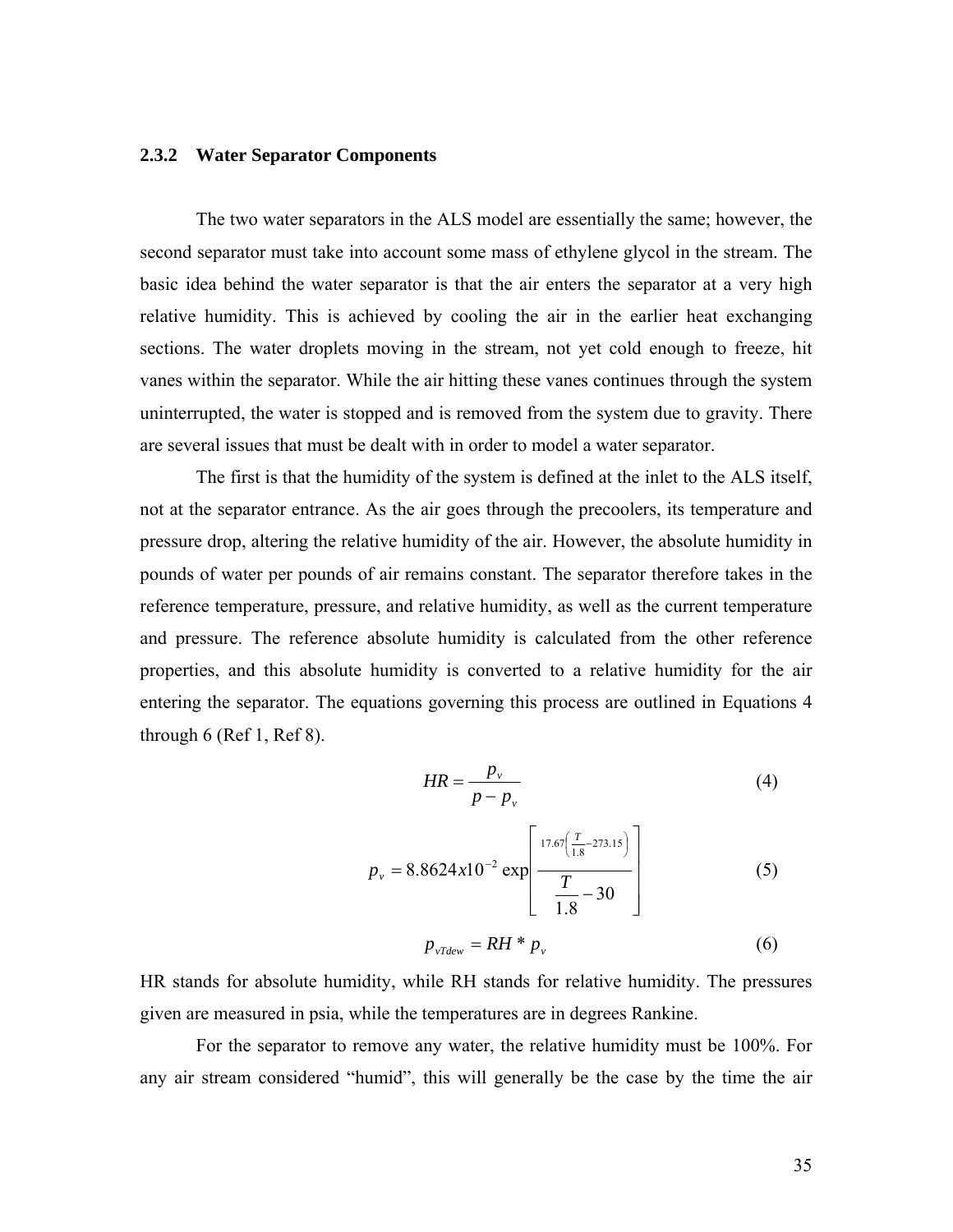reaches the separator. The separator will not remove all water from the air, of course. One of the system inputs is the efficiency of the water separator. This value is by default 85%, a standard value for a typical water separator and well within obtainable limits. This default should not be changed under normal circumstances.

The bigger problem with separating water occurs at the second water separator. At this point the air has been cooled twice, and may be at the point where the condensed water will freeze. There are separators mentioned in Section 1.2.3 that remove frozen water from a system; however, that solution is not desired here. The first separator is designed to remove liquid water from the air, and from a robustness and reliability standpoint it is better to have two separators that are essentially the same design. Therefore, the solution of adding ethylene glycol  $(C_2H_6O_2)$  to the air is modeled. This ethylene glycol is added to the flow as an atomized spray before the air enters the second precooler. There, it has very little effect on the heat exchanging properties of the mixture except to add to the mass flow.

However, it has multiple effects on the operation of the water separator. Ethylene glycol is entirely miscible in water. The model therefore assumes that the atomized spray will mix perfectly with the water droplets that manage to escape the first water separator. This will lower the freezing point of the water as outlined in Table 1. The heat exchanger is protected from having ice water fouling, and the water separator can remove the water from the air. The ethylene glycol is removed as well, as it has mixed perfectly with the water droplets. Of course, because of separator efficiency, some water and glycol will remain in the stream, but it should not contribute significantly to fouling.

|     | % Ethlyene Glycol   Freezing Point of Water (R) |
|-----|-------------------------------------------------|
| Ω   | 491.67                                          |
| 10  | 484.67                                          |
| 20  | 479.67                                          |
| 30  | 464.67                                          |
| 40  | 449.67                                          |
| 50  | 429.67                                          |
| 60  | 404.67                                          |
| 70  | 399.67                                          |
| 80  | 409.67                                          |
| 90  | 439.67                                          |
| 100 | 469.67                                          |

**Table 1: Effect of Ethylene Glycol on the Freezing Point of Water (Ref 7).**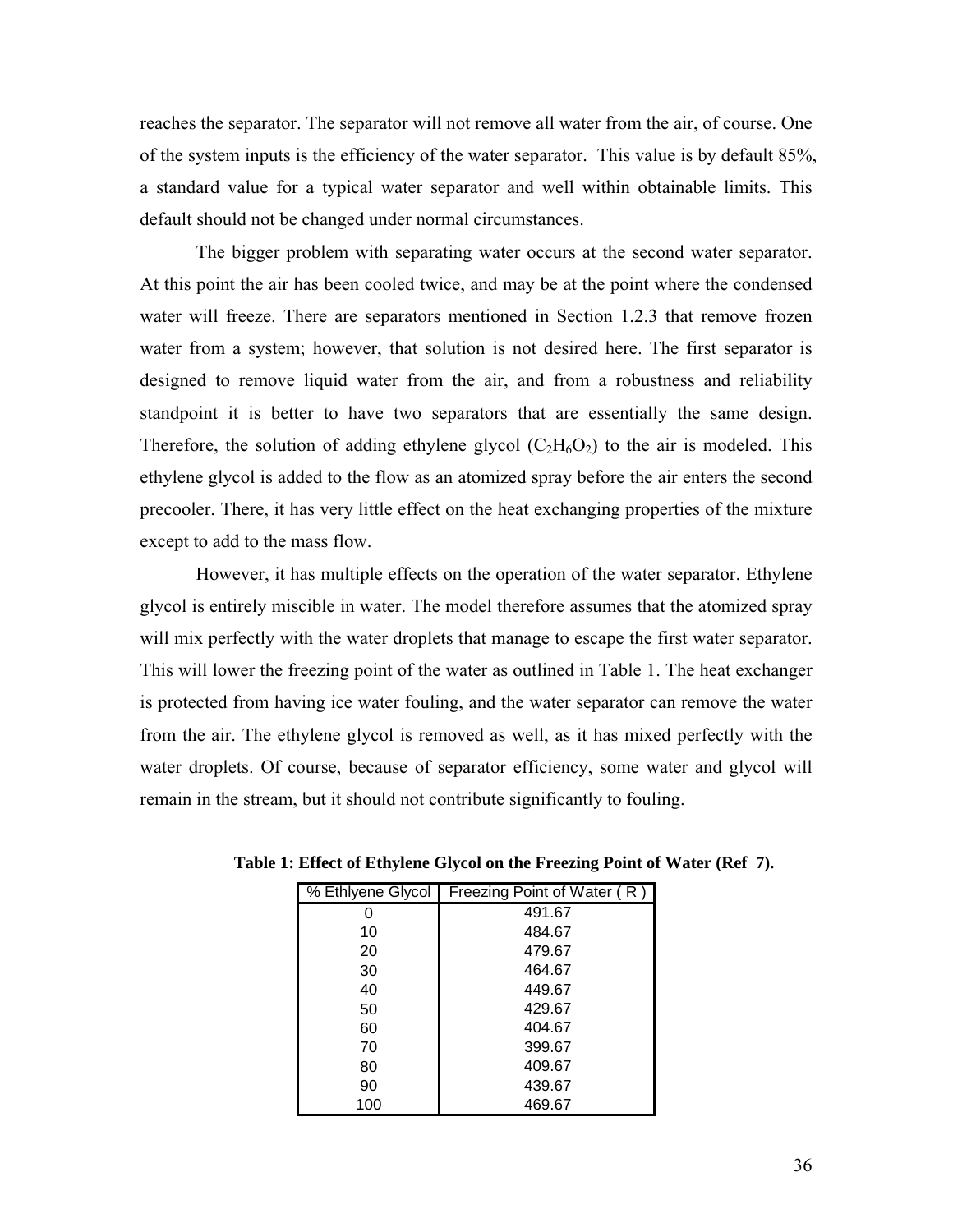The ethylene glycol has a smaller, secondary role in that a water/glycol mixture has different vapor pressure properties than plain water. According to Raoult's Law (Ref 5), the vapor pressure of a mixture is defined by Equation 7, where  $\chi_i$  and  $p_{vi}$  represent the molar fraction and vapor pressure of the compounds comprising the mixture.

$$
p_{v} = \sum \chi_{i} p_{vi} \tag{7}
$$

Ethylene glycol has a vapor pressure of 0.00135 psia at room temperature; therefore, adding it to the water droplets causes the vapor pressure of the mixture to be lower than that of water by itself. This has the effect of raising the boiling point of the mixture. The air will reach its saturation point at a higher temperature and water will condense out of the stream much easier. This is generally not an issue since the water should have condensed already in the first separator, but it is an added benefit to consider.

The water separator also has weight, sizing, and cost relationships. These relationships come from the same source as the heat exchangers (Ref 9, 288). These relationships are based on smaller scale rotary water separators, so they may not be quite as accurate as desired.

#### **2.3.3 Model Engineer ALS**

The components were created in both Visual Basic and C++; it is the Visual Basic components that go into the Model Engineer ALS. The model is created by compiling the components into OCX files, then starting a new EXE Project in VB. The components are simply dragged onto the form, and then connected using the Model Engineer Data Flow library. There are two approaches to making these connections; both the hot and cold side inputs and outputs can be linked, forcing the model to execute until every side is matched properly. This requires some method of working around the connecting restrictions, as there can only be one directional link from one component to another. By adding the Splice component, the cold side data is passed through the component and then to the next heat exchanger. This set up can be seen in Figure 10.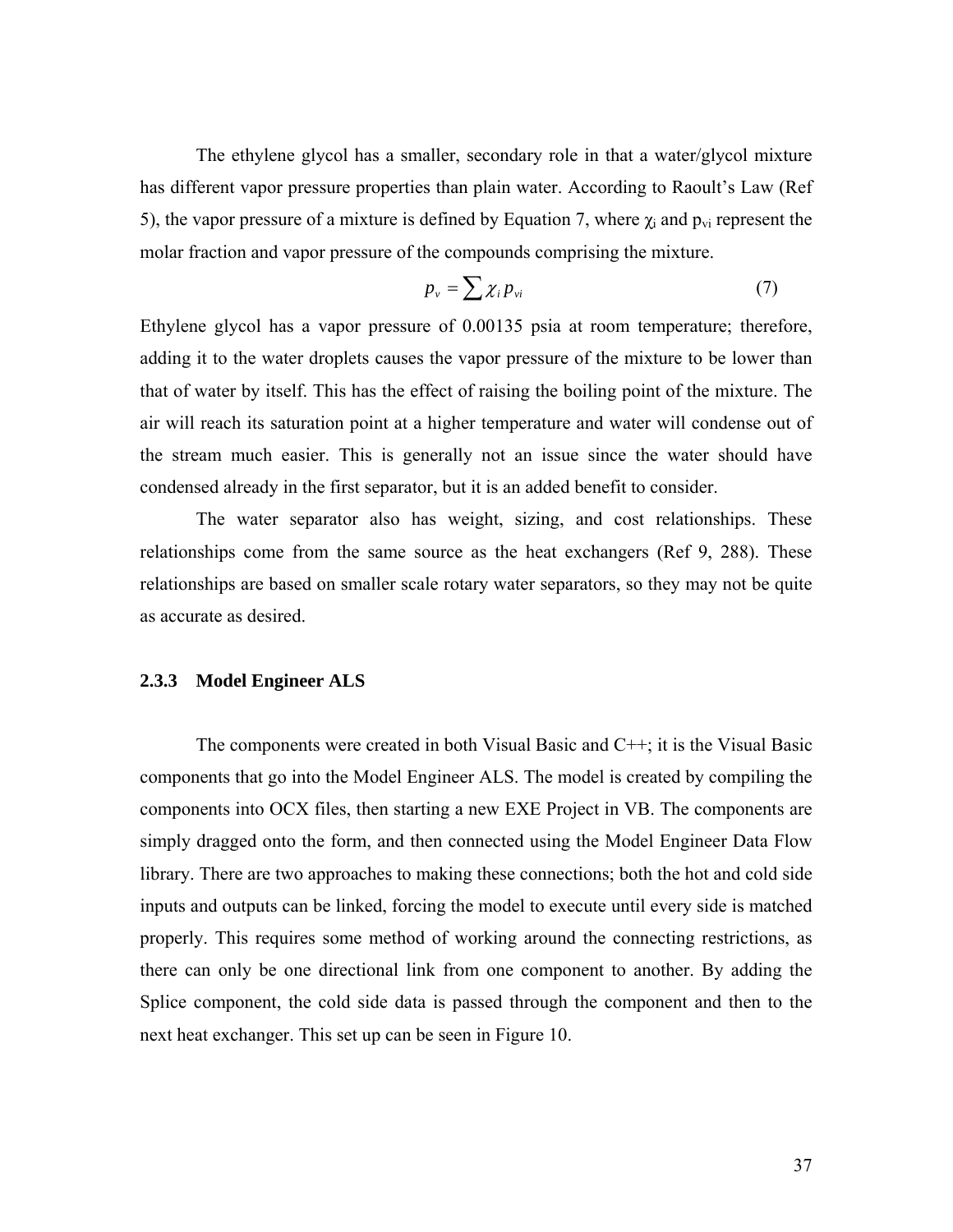

**Figure 10: Feedback Version of Model Engineer ALS.** 

This "brute force" method of executing the ALS runs in a reasonable timeframe, coming to a possible solution in less than a minute given reasonable inputs. However, this solution is not guaranteed to be optimal, and may in fact be far from optimal. Furthermore it is possible, given poor inputs, for the system to become increasingly more divergent from a converged solution.

A better alternative from an MDO perspective is to not create these cold side feedback links. Model Engineer is not natively suited to MDO practices, but it is possible to set up a Fixed Point Iteration scheme by utilizing Excel files and the ReadXcells and WriteXcells components. Initial values for all of the hot and cold side inputs are set within the Excel input file. Model Engineer reads these inputs and executes the model once, returning the outputs of each component to the Excel file. The Excel sheet is able to take those outputs and return them as new inputs to a new execution. Using the Data Generator, the model is told to repeatedly run through this process some set number of times. The current state of the model and how well the inputs match the outputs is tracked through the Excel file. Unfortunately, it is not possible to tell the model to stop when convergence is obtained. An appropriate number of model executions must be determined from trial and error. Luckily, even when unnecessary executions are made, they do not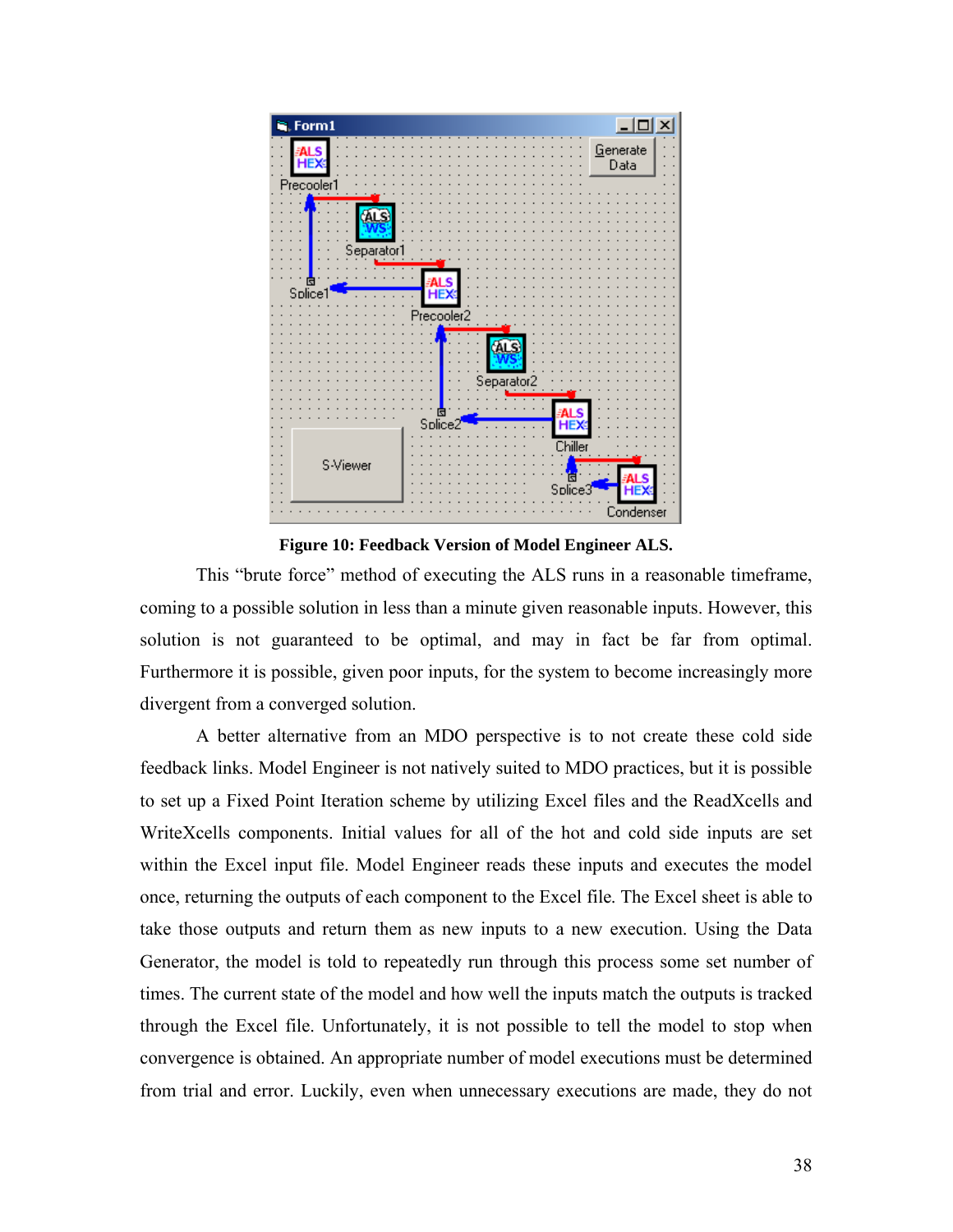take very long; the components execute very quickly. The model for this setup can be seen in Figure 11.



**Figure 11: FPI Version of Model Engineer ALS.** 

Comparing the two approaches, it is found that the feedback method tends to work slightly faster due to the inevitable system slowdown caused by reading from and writing to the Excel file. The answers gained from the FPI approach tend to be more reliable, however, except in those cases where the solution is unstable. Using relaxation may help improve the FPI results. Further information on creating executing both of these models can be found in the User's Guide in Appendix A.

#### **2.3.4 ModelCenter ALS**

The ModelCenter ALS was created with the same philosophy as the Model Engineer ALS; the largest difference is that all control of input and output can take place from within ModelCenter rather than an external Excel file. Instead of creating a Fixed Point Iteration model, Optimizer-Based Decomposition could be used instead to enforce constraints between the hydrogen inputs and outputs between heat exchangers. Figures12 and 13 show the feedback loop and OBD approach, respectively. The primary optimization problem is as follows: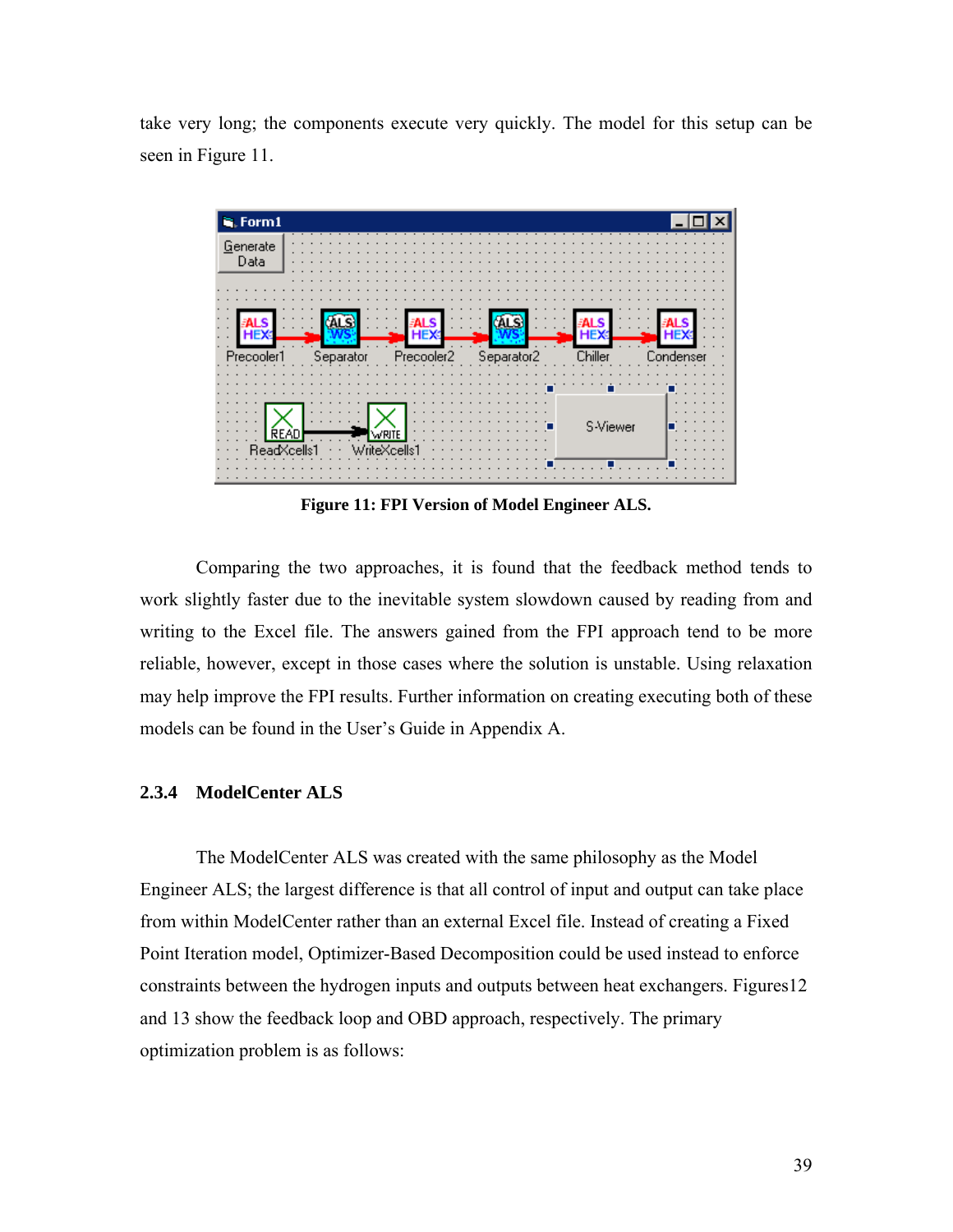$$
W_{sys}\!\!=\!W_{p1}\!+\!W_{p2}\!+\!W_{cond}\!+\!W_{child}\!+\!W_{s1}\!+\!W_{s2}
$$

Subject to:

 $By Changing:$ 

Subject to:  
\n
$$
\left(\frac{T_{p1m} - T_{p2out}}{T_{p2out}}\right)^2 \le 0
$$
\n
$$
\left(\frac{T_{p2m} - T_{children}}{T_{children}}\right)^2 \le 0
$$
\n
$$
\left(\frac{T_{children} - T_{condout}}{T_{condout}}\right)^2 \le 0
$$
\n
$$
\left(\frac{P_{p1m} - P_{p2out}}{P_{p2out}}\right)^2 \le 0
$$
\n
$$
\left(\frac{P_{p2m} - P_{P1out}}{P_{inert} - P_{condout}}\right)^2 \le 0
$$
\n
$$
\left(\frac{P_{children}}{P_{condout}}\right)^2 \le 0
$$
\n
$$
\left(\frac{T_{children}}{P_{condout}}\right)^2 \le 0
$$
\n
$$
\frac{T_{air} - T_{req}}{T_{air}} \le 0
$$
\n
$$
m_{LH2cond} - m_{LH2chill} \ge 0
$$
\n
$$
m_{LH2p2} - m_{LH2p1} \ge 0
$$
\n
$$
T_{LH2p2} - m_{LH2p1} \ge 0
$$
\nBy Changing:  
\n
$$
m_{LH2p1}, m_{LH2p2}, m_{LH2chill}, m_{LH2cond}, m_{EG}
$$
\n
$$
e_{LH2p1}, e_{LH2p2}, e_{LH2chill}, e_{LH2cond}
$$
\n
$$
P_{chullin}, P_{p2in}, P_{plin}
$$
\n
$$
T_{chillin}, T_{p2in}, T_{plin}
$$

.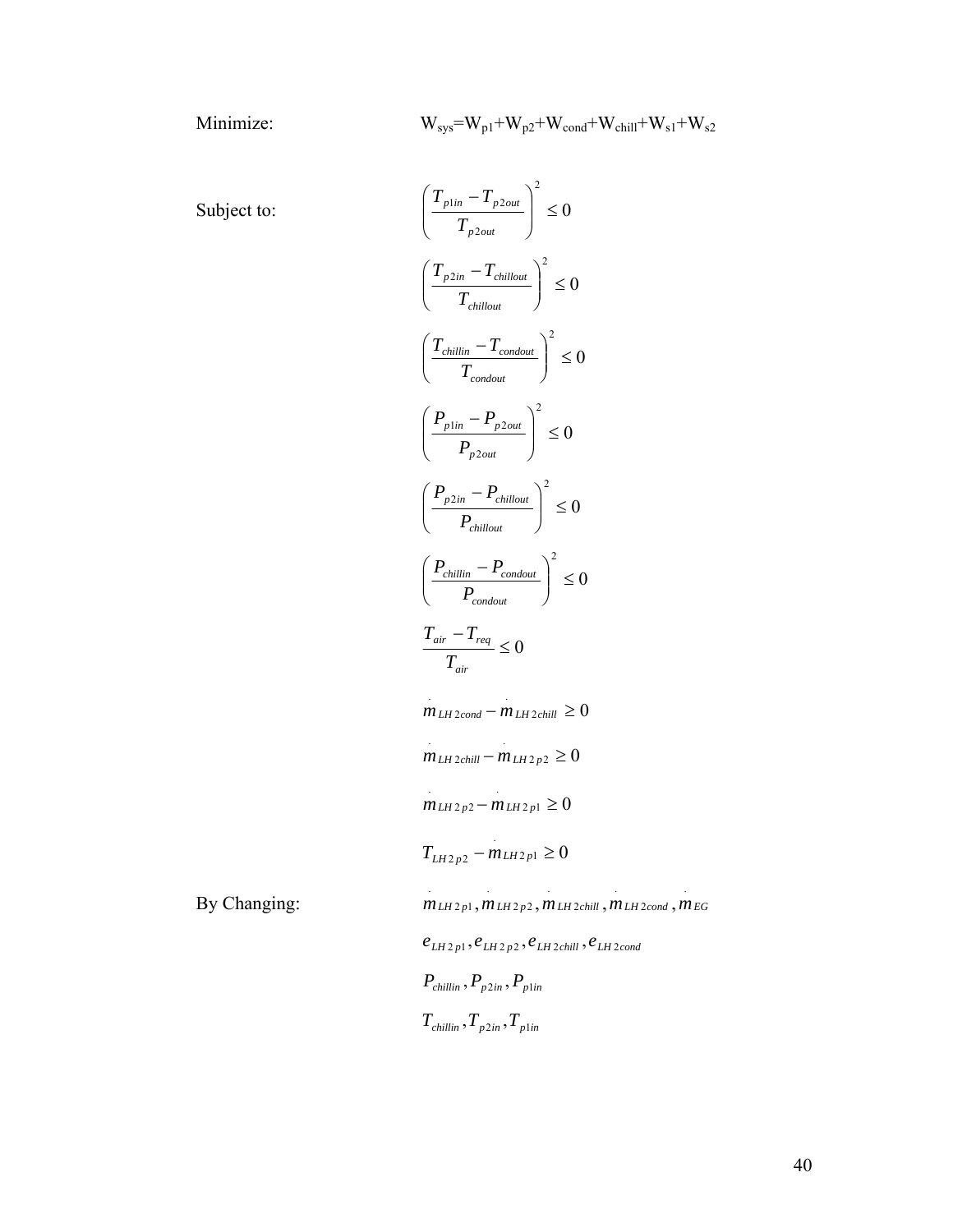





**Figure 13: OBD Version of ModelCenter ALS.**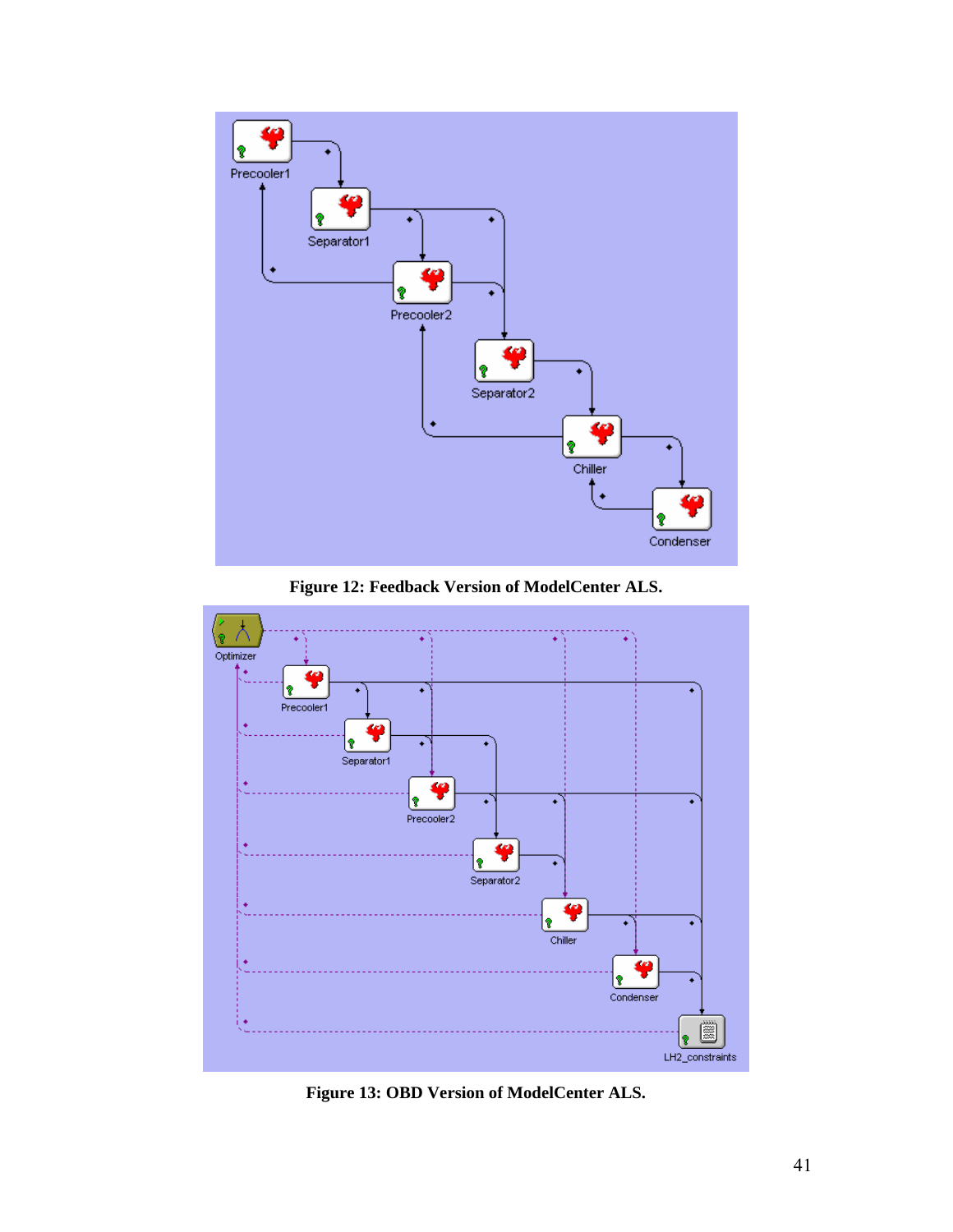The greatest benefit of the ModelCenter ALS is the ability to add an optimizer and scripts to help control execution of the model. For the basic OBD version of the model, the optimizer is designed to alter the cold side mass flows, temperatures, and pressures of each heat exchanger, as well as the hot side effectiveness, in order to achieve a minimum overall system weight. The hot side temperatures and pressures are fed forward through links. A script calculates constraints for the model. These constraints include matching the temperatures and pressures between each heat exchanger's cold sides. This script also enforces the constraint that the air exiting the ALS is at the desired temperature and pressure. These desired values are input by accessing the LH2 constraints script from the Model window.

This is a large and unwieldy optimization for ModelCenter to perform. When executed, it is easy for the optimizer to become bogged down in a certain part of the design space and either stop at an answer that is not a true minimum or cause a crash due to attempts to set variables at inappropriate points. In order to avoid this, some preconditioning can be done to start the model at a reasonable point in the design space. By doing this, the optimizer will be able to find a true minimum rather than exploring undesirable regions of the design space. Through multiple executions, it was found that the Method of Feasible Directions provided the best optimization behavior and results.

A better way of accomplishing this optimization is to take control of some of the design variables away from the optimizer. This also reduces the number of compatibility constraints needed in the OBD. This makes the optimizer much more efficient overall, but makes it even more dependent on the user input.

#### **2.4 ModelCenter vs. Model Engineer**

Although the two ALS models rely on the same relationships and equations, the operating environments under which they function significantly affect the relative advantages and disadvantages of each approach. As already explored, ModelCenter's capacity for optimizing and converging the ALS model exceeds that of Model Engineer. The utilities that provide that capability could probably be achieved in Model Engineer,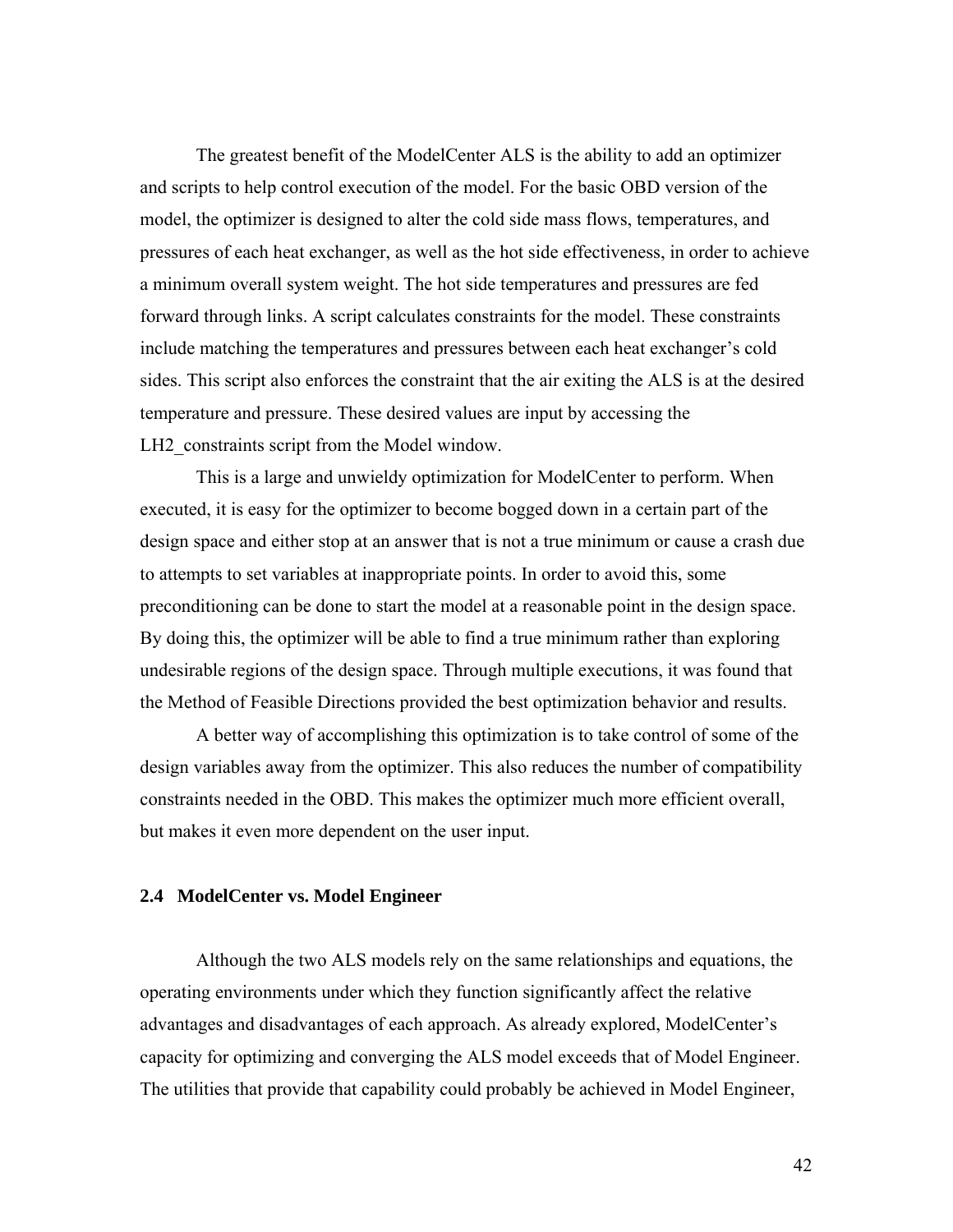but it would require coding that capability from the ground up. It is much more advantageous to use the already formulated optimizers and parametric study tools within ModelCenter.

However, there are advantages to Model Engineer execution. Creating components is extremely simple in Model Engineer. Whereas for the C++ programs significant thought had to be put into defining algorithms, variable and function declarations, and debugging/compiling, the Object Engineer utility allowed for the "grunt" work of programming to be removed almost entirely. The only coding necessary was defining the variables within the Excel file and then filling in the functions within the Visual Basic class file.

However, the  $C^{++}$  approach had its own merits. The initial setup was more difficult than the Visual Basic approach, certainly. Even so, once the initial programs were written it was very easy to make changes, especially because  $C++$  is such an object oriented language. Any time a variable or function needed to be added to the Model Engineer components, the project file had to be rebuilt and all of the functions redefined. This generally involved a lot of cutting and pasting, which while not difficult is very time consuming and can be frustrating. Additionally, there were some problems between different versions of Model Engineer that caused compiler issues.

The key advantage of the Model Engineer approach is that it promotes the building of libraries of components, from many different authors. While there is nothing stopping ModelCenter from taking a similar approach, Modelogics is dedicated to spreading components created with Object Engineer to all its users. Although it was desired to create the components of the ALS model fresh, preexisting components were available. The ALS could even be incorporated into a larger system model by adding additional engine or aircraft components. For a system that requires little optimization complexity, Model Engineer is an ideal approach to solving the problem of model construction; otherwise ModelCenter remains the superior approach.

43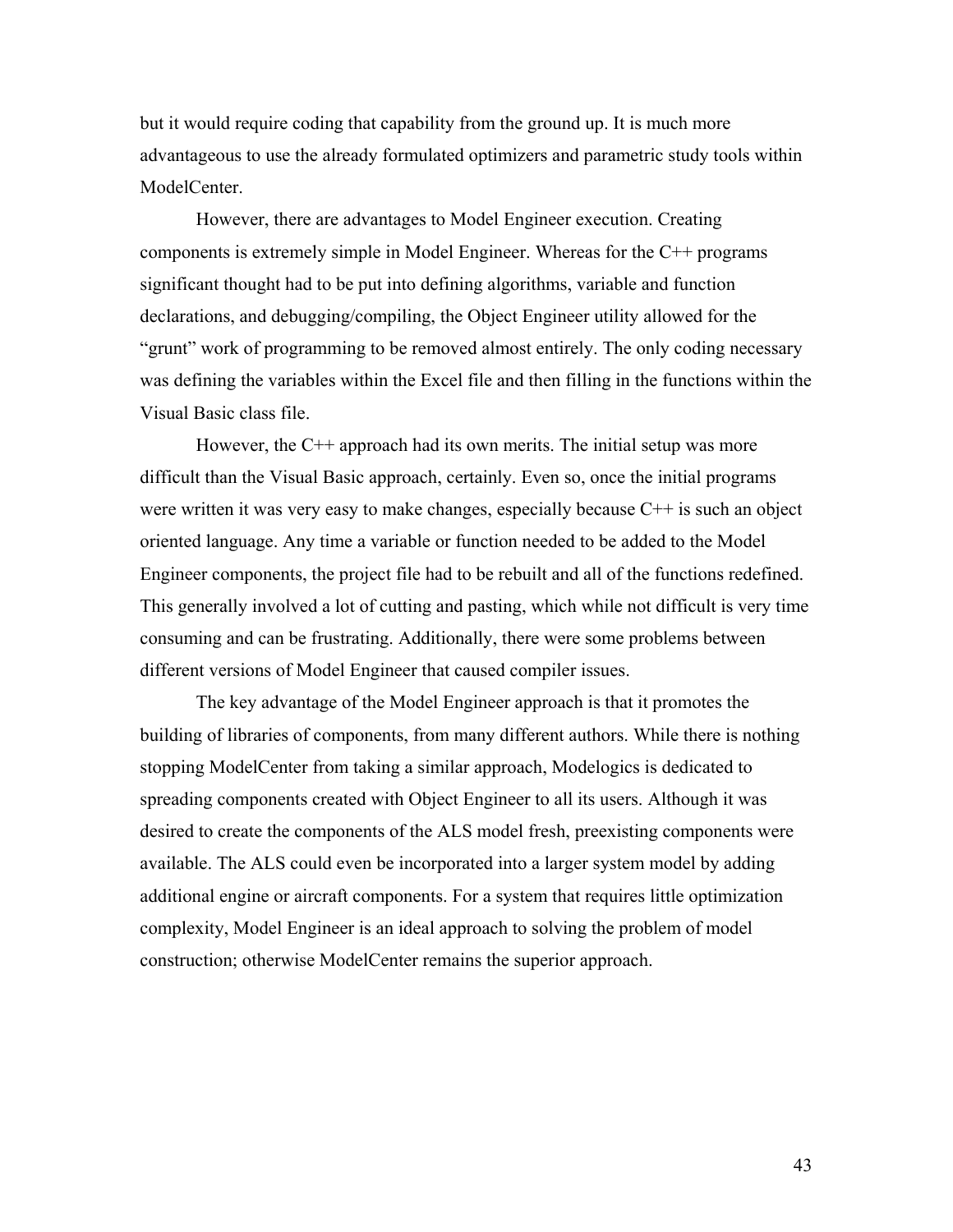# **3 Validation**

Before analysis on the models could begin, it was necessary to validate both the individual components and their ability to model a total system. Data on preexisting systems is in very short supply, simply because these systems barely exist outside of studies done in the 1960s. However, those studies can shed some light on the validity of the ALS model. Model Engineer itself can help verify the models as it had its own heat exchanger and water separator components. Additionally, there has been some recent work on an air liquefaction cycle engine; the Japanese have been working on the LACE ATREX engine for some time and results from that project can be used to validate the heat exchangers.

#### **3.1 Heat Exchanger Validation**

Because it was decided to create the ALS model components completely new and not use the already available Model Engineer components, these preexisting components make excellent bases for comparison of heat exchanger model performance. Although the Model Engineer heat exchangers require slightly different inputs for some variables, the ALS is close enough that an easy comparison could be made. For the purposes of validation, the CounterFlowHX component in Model Engineer's Thermal Systems library was used.

The CounterFlowHX component can be configured to force a particular heat exchanger effectiveness just as the ALSHEX component does. Therefore, the hot side output temperatures will always match up and there is no real validation possible (or needed) for this number. However, the cold side properties can be matched. For a cold side input temperature of 200 R, and a range of hot side inputs from 250 to 500 R, the cold side output temperature was found at two heat exchanger effectiveness values. This analysis is summarized in Figure 14. The results are very close, especially when the two input temperatures are close in value. As the difference between hot and cold side inputs increase, however, the ALSHEX component begins to deviate more from the Model Engineer heat exchanger. This difference does not exceed 2% within the maximum range

44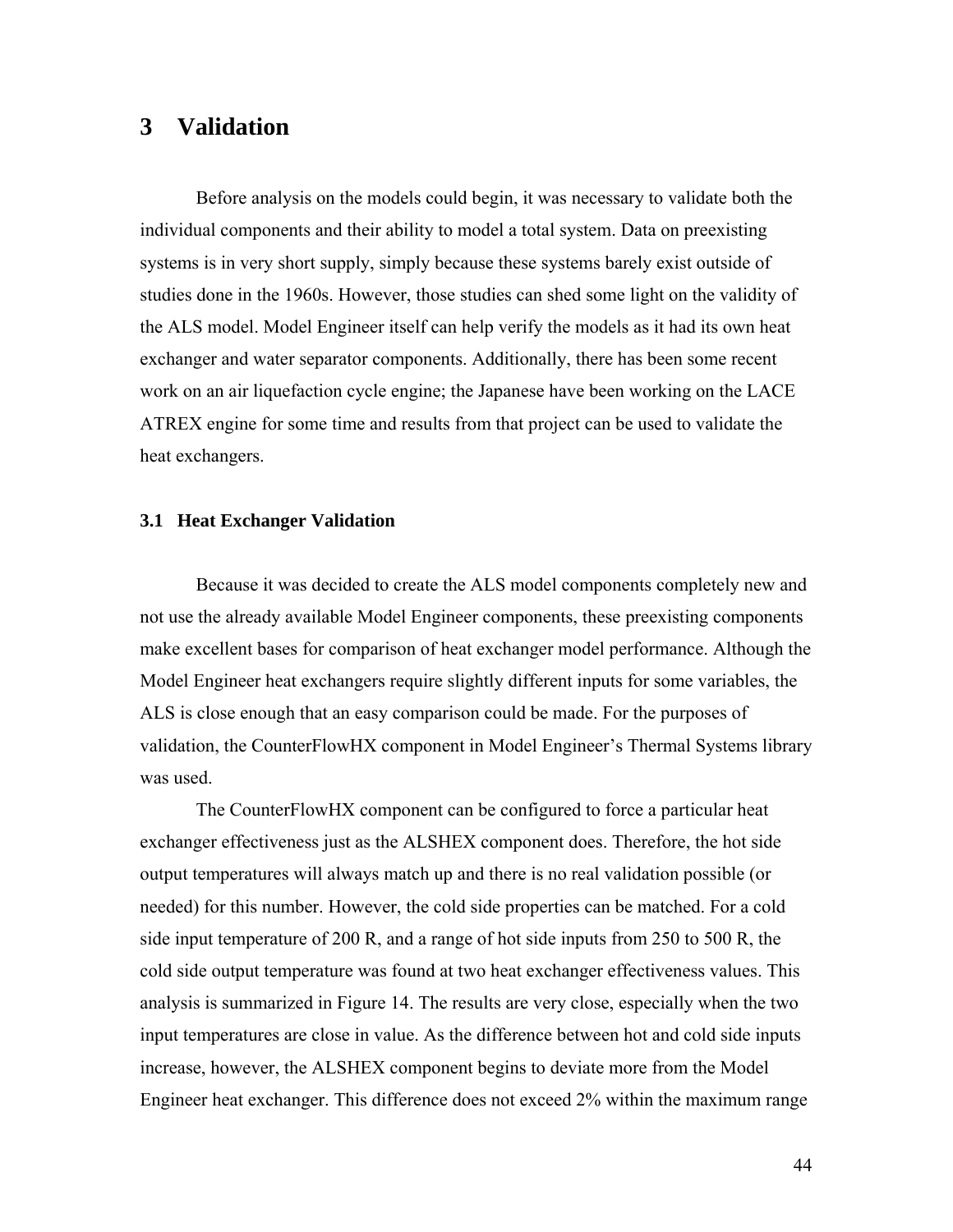studied; temperature differences of more than 300 R will probably not occur in any single component. The reason for this deviation is probably due to the necessity of estimating specific heat at an average temperature with curve fits. Model Engineer components rely on table lookups from  $C_p$  data, and thus probably have slightly more accurate calculations. Nevertheless, the temperature predicting capability of the ALSHEX component would seem more than adequate.



**Figure 14: Comparison of Predicted Cold Side Output Temperatures for ME and ALS.** 

In the case of pressure drop calculations, it would appear that CounterFlowHX relies on the same relationships as those in the ALSHEX component (Ref 9, 122). The pressure drop across the heat exchangers always matched up for any input value.

The weight and sizing results Model Engineer provided did not prove to match as well, unfortunately. The graph in Figure 15 shows the percent discrepancy between the ALS heat exchanger and Model Engineer's CounterFlowHX. The discrepancies for the volume are decent, although they do reach a maximum of nearly 5%. More concerning is the high difference between the weight estimates, up to 25% for the highest temperature difference. Again, the percent error rises as the difference between hot and cold side temperatures rises, pointing to a possible issue with specific heats. The volume error does not increase in precisely this manner; although it appears to be fluctuating, the errors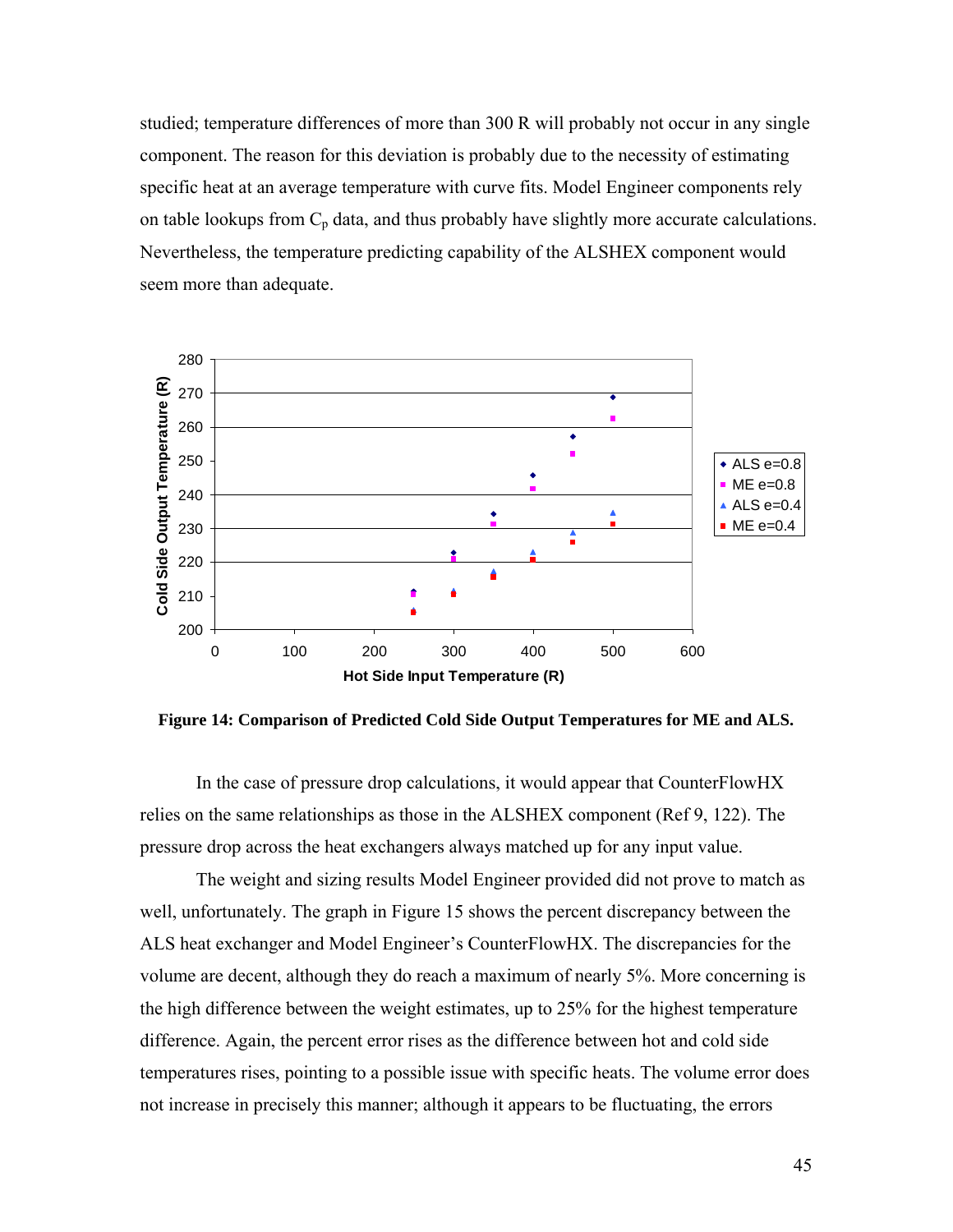displayed in the graph are absolute errors. They increase from almost -5% at the smallest temperature difference to almost 5% at the largest. This behavior cannot simply be attributed to the  $C_p$  calculation, although it remains to be discovered why this is so.



**Figure 15: Absolute Percent Discrepancy for Weights and Sizing.** 

Additional performance validation could be achieved by comparing results of the ALS heat exchanger component with the ATREX engine under development in Japan. They conducted an experiment testing some precooler designs running air and hydrogen. Data available for two of these engines, the ATREX8-3 and the ATREX8-5, are available in Table 2, along with the predicted performance by the ALS model given the same inputs (Ref 10). The model predicted the performance of the ATREX8-3 precooler very well. The greatest error occurred in the pressure of the outgoing hydrogen, 2.25%. The outgoing hydrogen temperature had an error of 1.5%. These errors are somewhat significant, but overall are acceptable from a conceptual design standpoint. The ATREX8-5 predictions, however, were somewhat more troubling. The pressure predictions were very good, both within 1% error. However, the prediction for the outgoing hydrogen temperature was off by almost 10%. This is a significant error,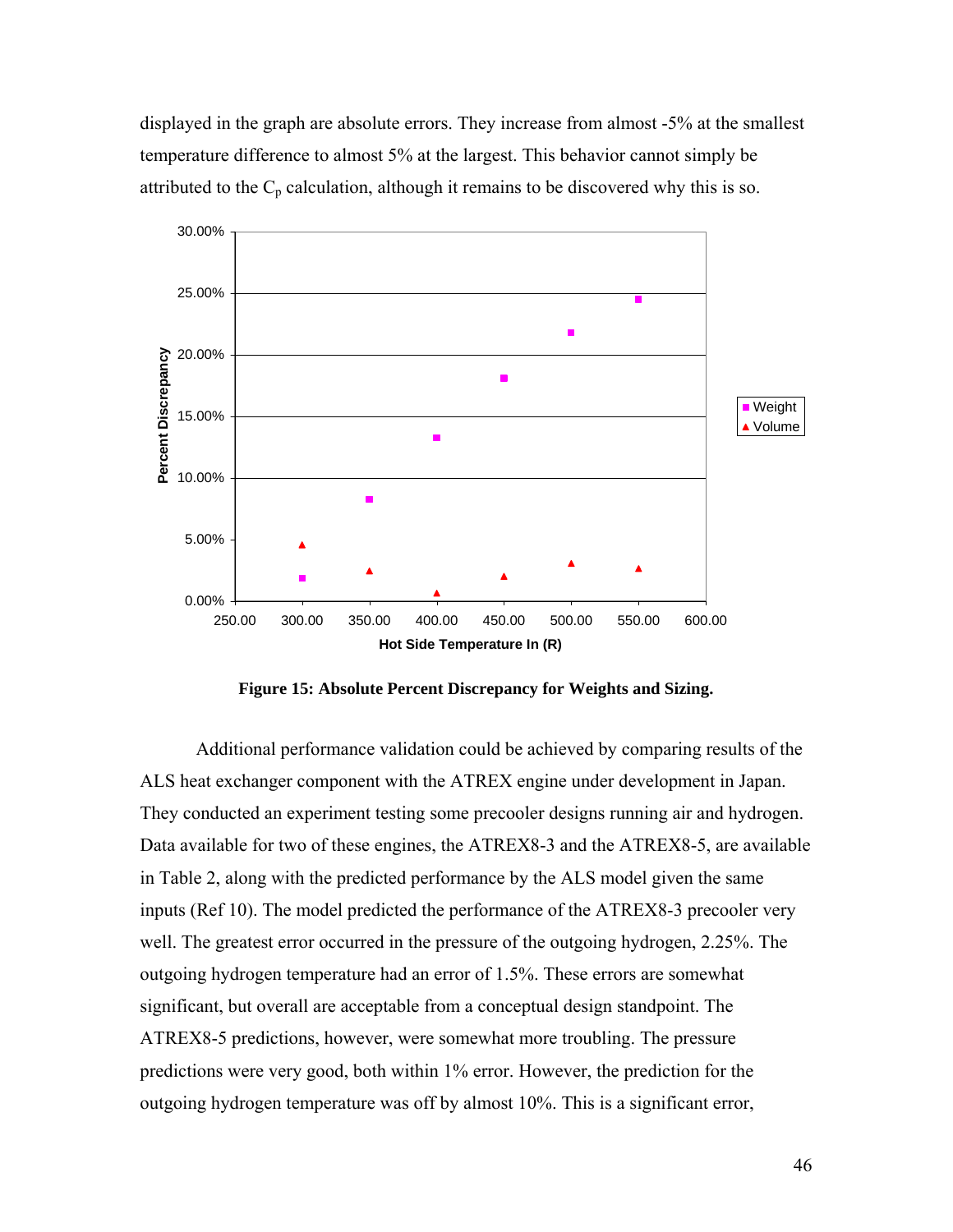although it is difficult to speculate why it exists as there is almost no other information about the precooler setup available. There may be factors unaccounted for in the model, or there may be something about the precooler itself that makes the model inappropriate. Overall, the ability of the heat exchanger components to correctly model a real system seems fairly good.

| <b>Fluid</b> | Property                | Actual   ALS |        | <b>Percent Error</b> | <b>Actual ALS</b> |        | <b>IPercent Error</b> |
|--------------|-------------------------|--------------|--------|----------------------|-------------------|--------|-----------------------|
|              | Engine                  | ATREX8-3     |        | --                   | ATREX8-5          |        |                       |
| Hydrogen     | Mass Flow In (lb/min)   | 32.94        |        | --                   | 38.50             |        |                       |
|              | Temperature In (deg R)  | 55.80        |        | --                   | 55.80             |        |                       |
|              | Temperature Out (deg R) | 394.20       | 400.10 | $-1.50%$             | 365.40            | 397.43 | $-8.77\%$             |
|              | Pressure In (psia)      | 368.40       |        | --                   | 532.30            |        |                       |
|              | Pressure Out (psia)     | 342.29       | 349.98 | $-2.25%$             | 506.19            | 505.68 | 0.10%                 |
| Air          | Mass Flow In (lb/min)   | 959.18       |        |                      | 992.25            |        |                       |
|              | Temperature In (deg R)  | 502.20       |        | --                   | 504.00            |        |                       |
|              | Temperature Out (deg R) | 338.40       | 338.37 | 0.01%                | 320.40            | 320.24 | 0.05%                 |
|              | Pressure In (psia)      | 14.77        |        | --                   | 14.63             |        |                       |
|              | Pressure Out (psia)     | 13.98        | 14.03  | $-0.32%$             | 13.79             | 13.90  | $-0.80%$              |
|              | <b>Effectiveness</b>    | 0.37         |        |                      | 0.41              |        |                       |

**Table 2: ATREX Precooler Data and ALS Predicted Performance.** 

#### **3.2 Water Separator Validation**

The water separator component can be validated from two different sources. Subscale hardware was built and tested by Marquardt and Garrett AiResearch in the 1960s, and data was obtained about how much water was removed from an operating water separator as a plane flew through the atmosphere. In Figure 16, the water removed per mass flow rate of air entering the separator can be seen for an initial relative humidity of 70%. This test had a duration of 80 seconds. To compare this data to the ALS separator component, the water removed from the system per minute was multiplied by this flight time and divided by the mass flow of air. As seen in the figure, the results matched very closely with that of the test system. This system had no ethylene glycol added, nor is any data available which would suggest the performance of an ethylene glycol water separator.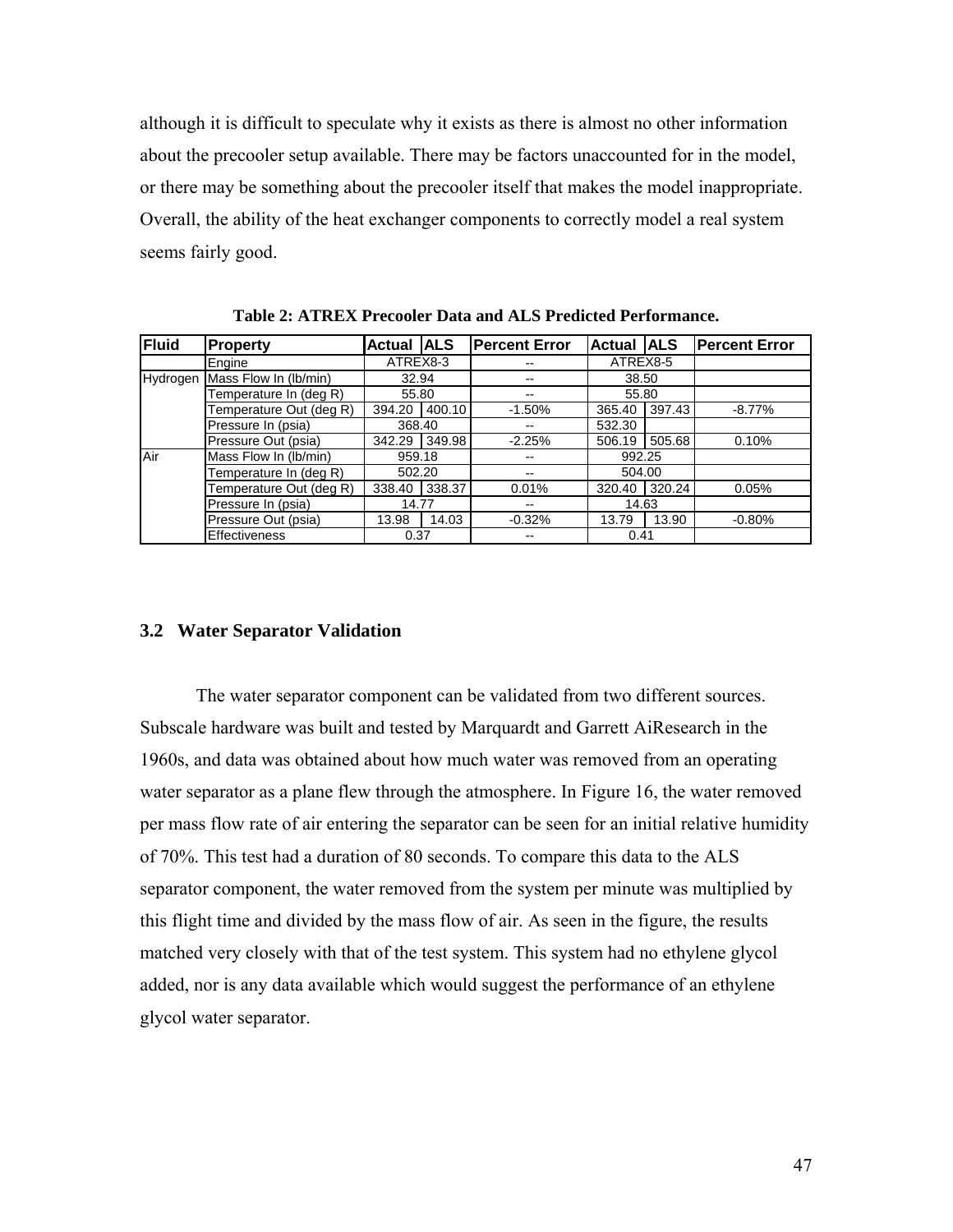

**Figure 16: Water Removed vs Inlet Temperature.** 

Model Engineer's separator component can also be used to validate some of the data, although it also has no capability to add ethylene glycol to the mixture so it is impossible to fully validate the water separator data. The two models were executed for a reference relative humidity of 70% at a range of reference temperatures from 510 to 580 R, and an actual air temperature of 500 R. The two models show almost perfect agreement, especially when the reference temperature is close to the actual temperature. At the far end of the graph in Figure 17, the percent difference has risen to 5%, which while not optimal is still reasonable for a conceptual design tool.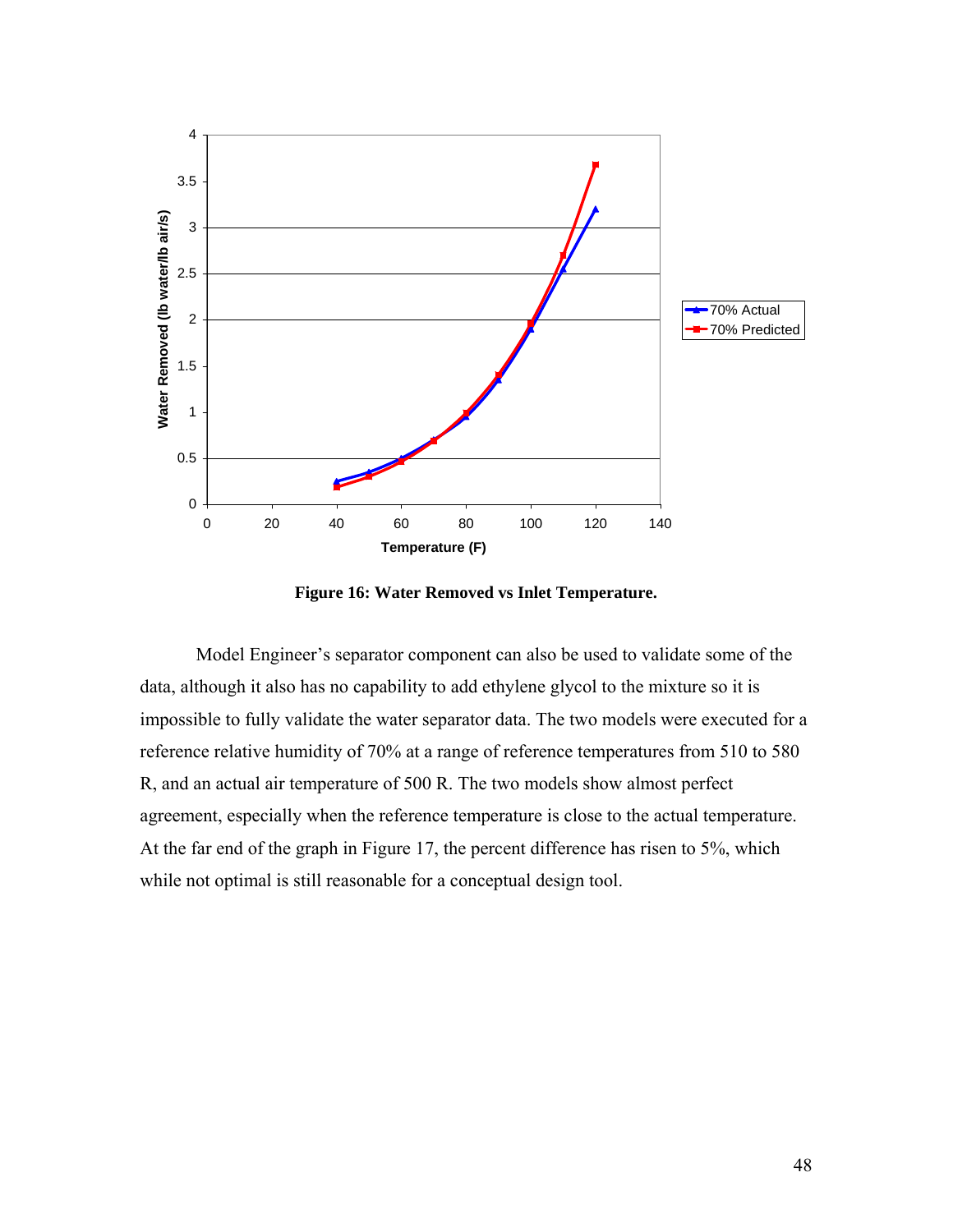

**Figure 17: Comparison of ME and ALS Water Removal.** 

Given that data concerning the addition of ethylene glycol to a fast moving air stream is unavailable, it was impossible to verify the model's performance for that variable. However, if the assumption that the ethylene glycol is completely and evenly absorbed by the water is a good one, then the component should be very accurate as it is known that Raoult's law is very accurate for non-electrolytic solutions.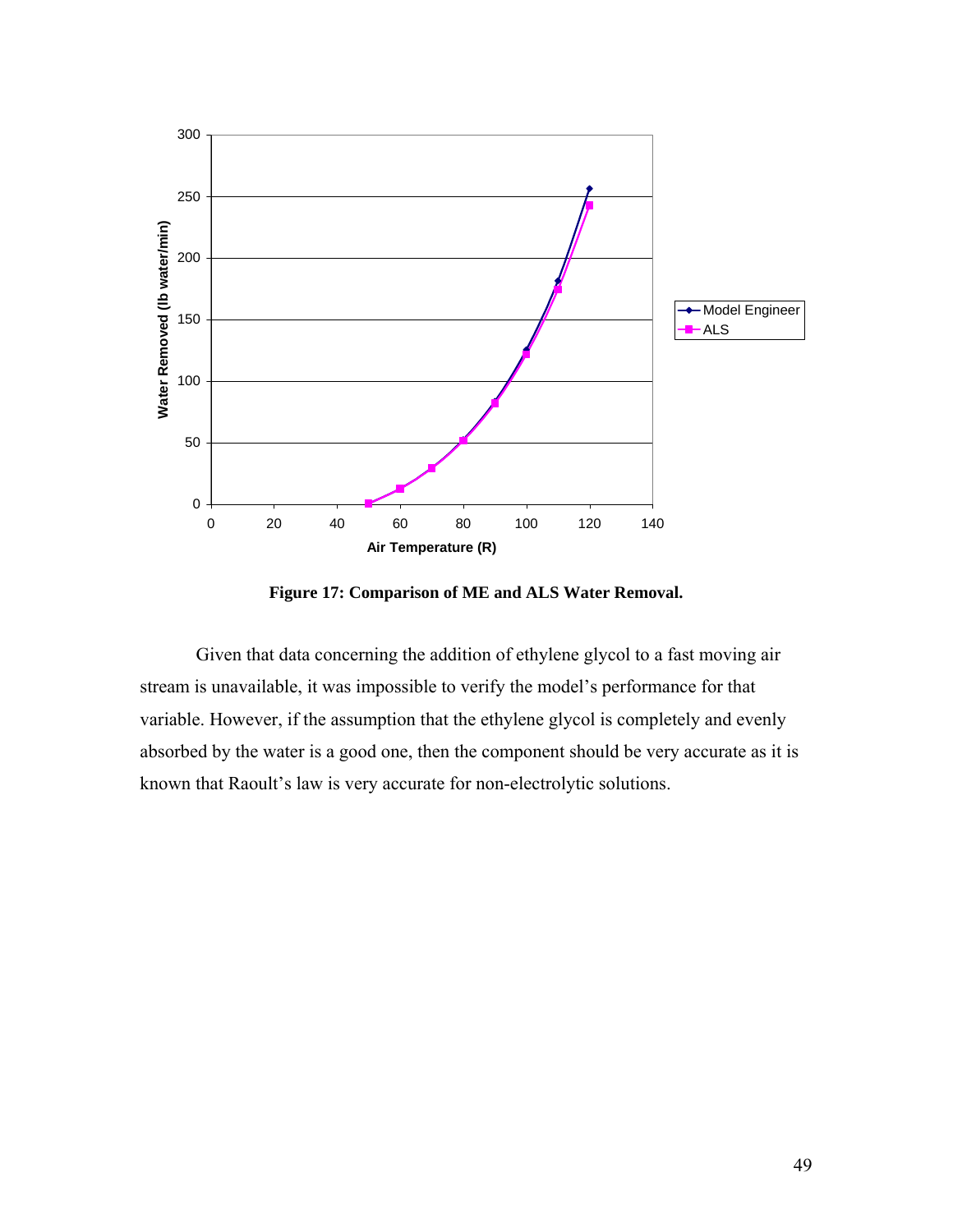# **4 ALS Model Analysis**

With the model validated and running correctly, the original goal of the project could be reached. The model was mandated to run at sea level static (SLS) conditions, but an additional analysis was conducted to test the model at other points in the design space, and to gain an understanding of what drives the model. The program SCCREAM was used to simulate the flight of an aircraft through the atmosphere at high speeds and altitudes. The inlet conditions were then extracted from SCCREAM's output deck, and fed to the ALS model to determine system efficiency at those conditions.

#### **4.1 Sea Level Static**

The conditions prescribed by Larry Hunt of SAIC for SLS conditions are listed in Table 3. These conditions represent an aircraft taking off, most likely under power of a rocket engine as the ALS model is designed primarily to act as the front end to a LACE RBCC engine. There are no specific requirements for water removal, but if the component works properly 97.75% of the water should be removed from the air stream if both separators work given a separator efficiency of 85%. Additionally, the system efficiency of pounds of liquid air produced per pound of hydrogen necessary to produce it should be around 4 to 5.

|                 | <b>Fluid Property</b>    | <b>Input Variables</b> | <b>Output Requirements</b> |
|-----------------|--------------------------|------------------------|----------------------------|
| Air             | <b>Mass Flow</b>         | 6000 lbm/min           | $~5000$ lbm/min            |
|                 | Temperature              | 540 deg R              | ~130R                      |
|                 | Pressure                 | 14.7 psia              | $~10$ psia                 |
|                 | Velocity                 | 100 ft/sec             |                            |
|                 | <b>Relative Humidity</b> | 80%                    |                            |
| LH <sub>2</sub> | Temperature              | 40 R                   |                            |
|                 | Pressure                 | 800 psia               |                            |

**Table 3: SLS Air Liquefaction System Parameters.**

Using the complete Optimizer Based Decomposition approach where all compatibility constraints are handled by the optimizer, it took 5.5 minutes to converge to a solution. The large number of constraints tended to bog the optimizer down and initially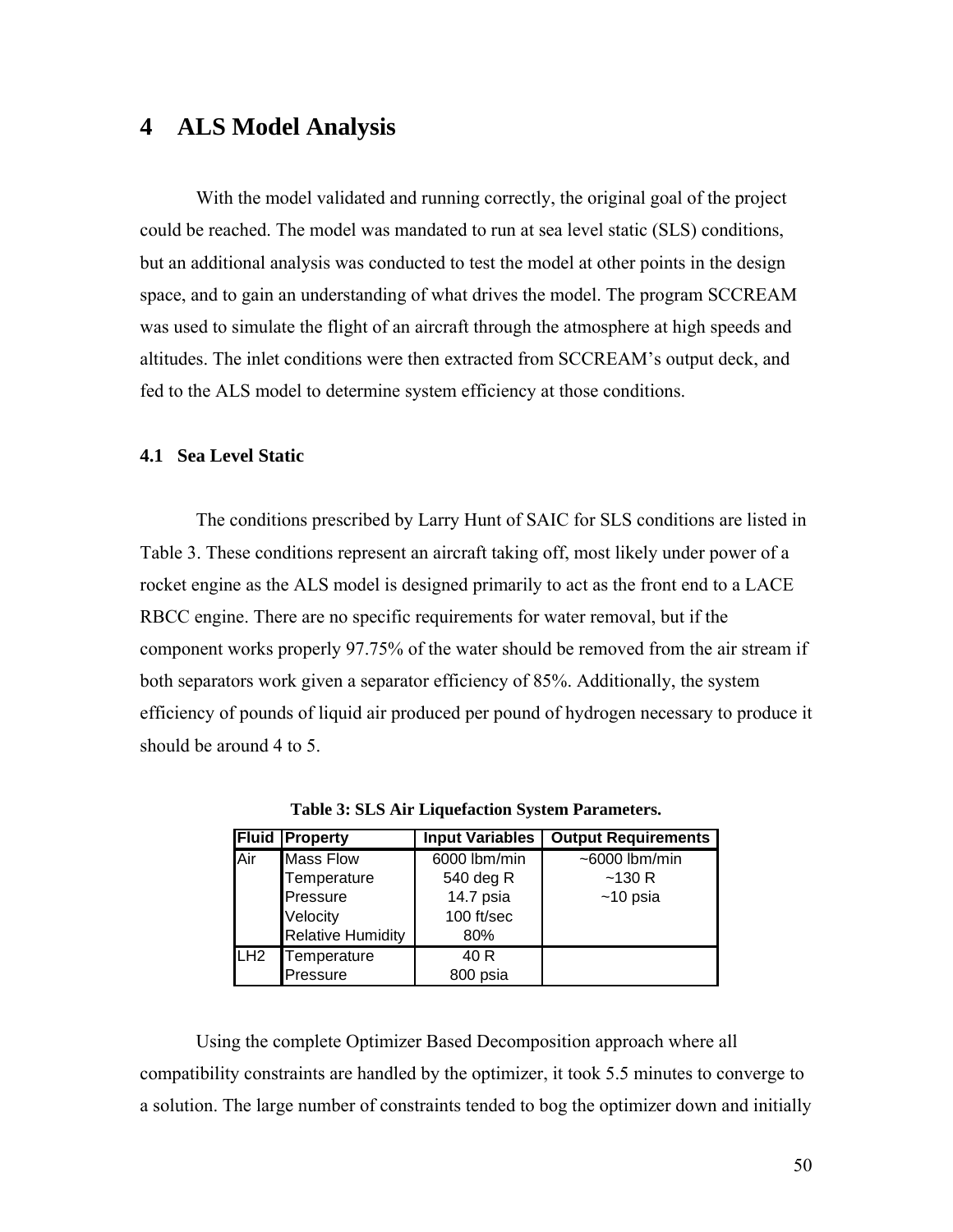sent it in directions that were far off minimum to meet constraints, as can be seen in Figure 18. The most important results from the optimized ALS are summarized in Table 4. The limiting components seem to be the water separators and the condenser. In the case of the condenser, this makes sense as it has to do much of the work of creating the liquid air. However, due to the fact that the water separator weight functions were not able to be validated, those numbers may be off.



**Figure 18: Optimization History of ALS Model for SLS Conditions.** 

In any event, the system has met the design goals. The mass flow of liquid air produced is 5935 lb/min at a temperature of 130 R and a pressure of 10.81, which roughly match the goals set in Table 3. Furthermore, the water separators worked correctly and removed most of the water from the air stream which should guarantee that the engine will continue to run. The highest mass flow of hydrogen necessary to run the system is 1419 lb/min, which results in a system efficiency of 4.18 lb liquid air per lb liquid hydrogen, within the stated requirements.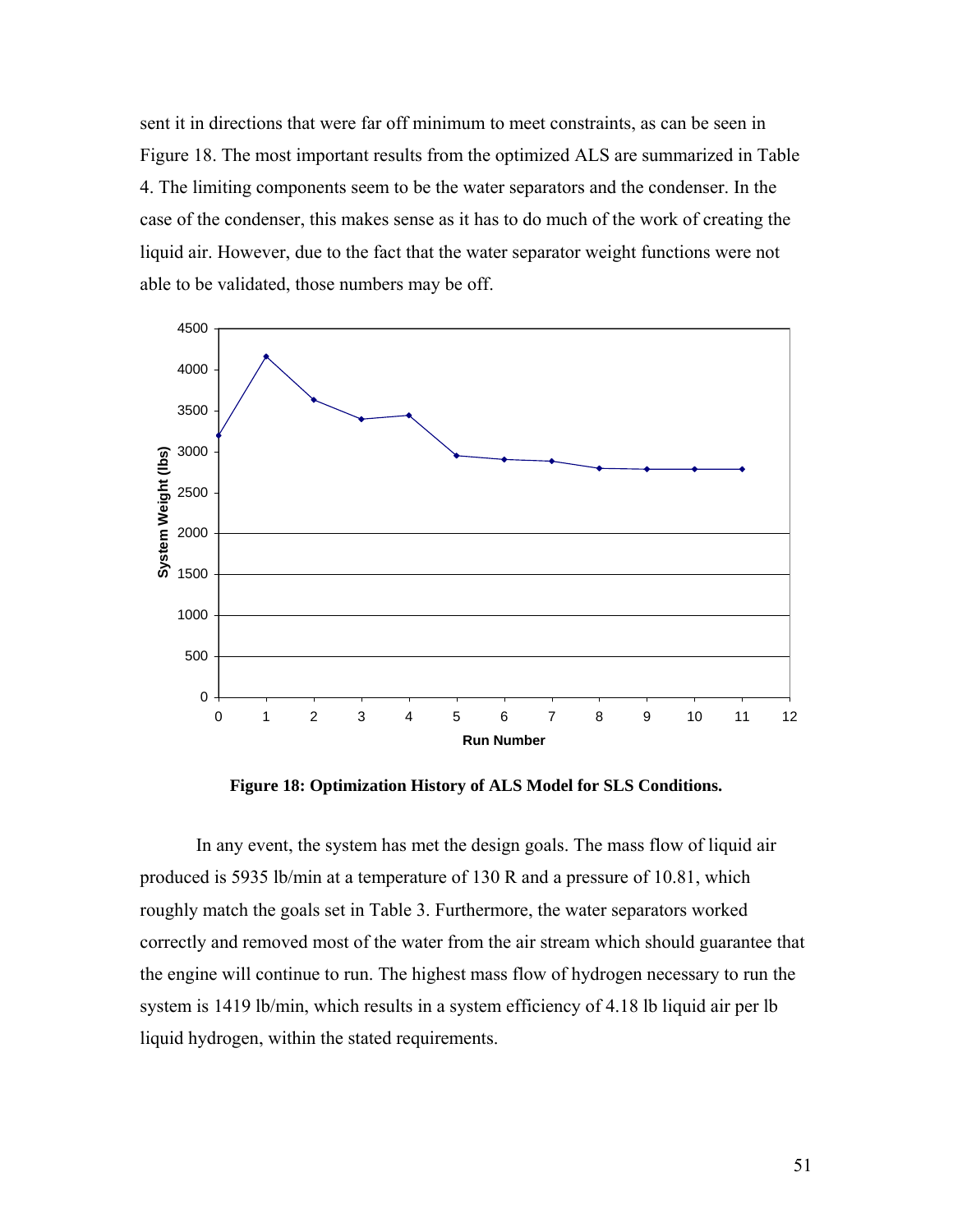| <b>Fluid</b> |                 | Precooler1 |        | Separator1 |                                         | Precooler2    |        | Separator2      |        | <b>Chiller</b> |                  | <b>Condenser</b> |        |
|--------------|-----------------|------------|--------|------------|-----------------------------------------|---------------|--------|-----------------|--------|----------------|------------------|------------------|--------|
|              | <b>Property</b> | In         | Out    | In         | Out                                     | In            | Out    | In              | Out    | In             | Out              | In               | Out    |
|              | T ( R)          | 540.00     | 513.99 | 513.99     | 513.99                                  | 513.99        | 489.53 | 489.53          | 489.53 | 489.53         | 382.84           | 382.84           | 129.67 |
| Air          | P (psia)        | 14.70      | 13.97  | 13.97      | 13.27                                   | 13.27         | 12.60  | 12.60           | 11.97  | 11.97          | 11.37            | 11.37            | 10.81  |
|              | Mdot (Ibm/min)  |            |        |            | 6000.00 6000.00 6000.00 5957.73 5967.88 |               |        | 5967.88 5935.21 |        | 5935.21        | 15935.2115935.21 |                  |        |
|              | е               |            | 0.10   |            |                                         | 0.10          |        |                 |        | 0.41           |                  | 0.74             |        |
|              | T ( R)          | 279.92     | 294.87 |            |                                         | 269.36 279.92 |        |                 |        | 229.01         | 267.72           | 40.00            | 231.04 |
| lH2          | P (psia)        | 686.91     | 652.57 |            |                                         | 721.98        | 685.88 |                 |        | 759.22         | 721.26           | 800.00           | 760.00 |
|              | Mdot (Ibm/min)  |            | 750.01 |            |                                         | 992.03        |        |                 |        |                | 1173.36          | 1419.48          |        |
|              | Weight (lbm)    |            | 43.81  |            | 561.60                                  | 42.95         |        | 558.59          |        |                | 187.53           | 1388.98          |        |
|              | Volume (ft3)    |            | 0.62   |            | 25.10                                   | 0.60          |        | 26.97           |        |                | 3.20             | 31.00            |        |

**Table 4: Results of Optimizer Based Decomposition on SLS ALS.** 

#### **4.2 Additional Cases**

Finally, it was desired to attempt to use the model at different conditions other than SLS. Using the program SCCREAM most of the data for the air entering the inlet at speeds above Mach 2.5 and altitudes above 30000 ft could be obtained. However, the humidity at these altitudes is unknown, so the water separator components were removed for this analysis. The optimization problem had to change somewhat. The optimization problem for this high speed case is the same as for the SLS system, but the design variable for the mass of ethylene glycol added to the system  $(m_{EG})$  was removed as the water separators are not being used.

The results of one optimization, which finished in roughly 6 minutes, are shown in Table 5 and Figure 19 below. The input conditions are for the entrance to a Scramjet inlet at Mach 2.5 at an altitude of 40000 ft. The exact model used for the SLS case had trouble converging and used zero gradients. It became clear that the system is very sensitive to the mass flow of hydrogen supplied to the condenser. Enough mass flow of hydrogen must be specified, or the optimizer will not be able to find a feasible and viable solution. However, a solution was found; the resulting system has a system efficiency of 5.24. Clearly the SLS system is easier to operate at the desired efficiency, but this result is very close to the desired goal. A total of 15765 lb air/min in liquid form at a pressure of 47.63 psia is the result of this system.

It is interesting to note that in both the SLS and high speed cases, the condenser is a large component. This is due primarily to the fact that it experiences the largest mass flow rates; the other components can use lower hydrogen mass flow rates, but hydrogen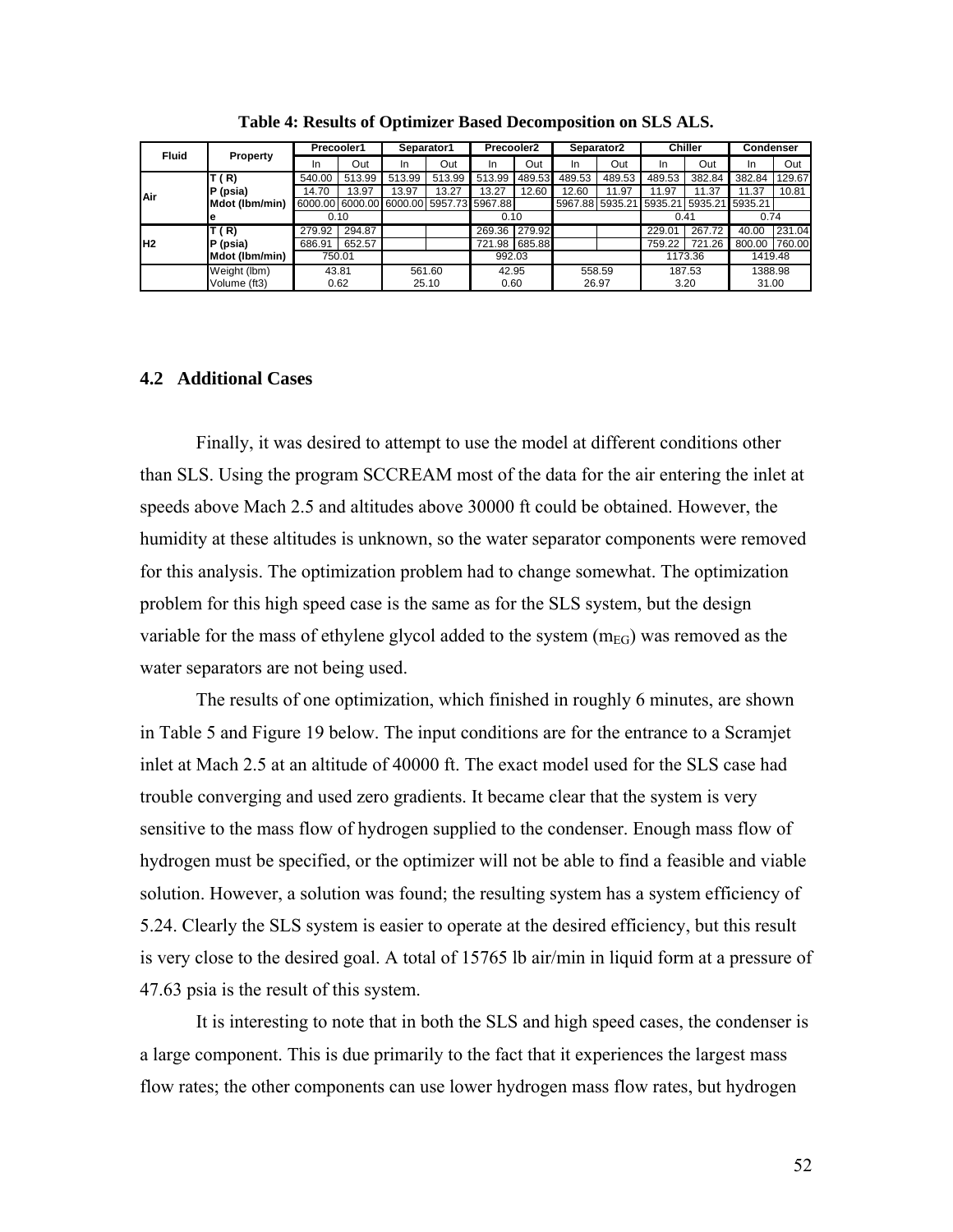flow can never be increased once it has been reduced. Another behavior of the ALS system that becomes more obvious for the high speed case is the optimizer dependence on initial values for mass flow rates. The optimizer explores a large range of heat exchanger effectiveness values, but rarely strays far from the initial guesses for mass flow rate. Therefore, it is vitally important to make good guesses for these flow rates if a solution near the system's true minimum is to be found.

**Table 5: Results of Optimizer Based Decomposition on High Speed and Altitude ALS.** 

| <b>Fluid</b> | Property       | Precooler1 |          | Separator1 |     | Precooler2 |                   | Separator1 |     | Chiller |                   | Condenser         |         |
|--------------|----------------|------------|----------|------------|-----|------------|-------------------|------------|-----|---------|-------------------|-------------------|---------|
|              |                | <b>In</b>  | Out      | In         | Out | ın         | Out               | In         | Out | In.     | Out               | <b>In</b>         | Out     |
|              | T(R)           | 882.00     | 840.42   |            |     | 840.42     | 650.95            |            |     | 650.95  | 422.62            | 422.62            | 129.67  |
| Air          | $P$ (psia)     | 58.48      | 55.56    |            |     | 55.56      | 52.78             |            |     | 52.78   | 50.14             | 50.14             | 47.63   |
|              | Mdot (Ibm/min) | 15765.00   | 15765.00 |            |     |            | 15765.00 15765.00 |            |     |         | 15765.00 15765.00 | 15765.00 15765.00 |         |
| Iе           |                | 0.10       |          |            |     | 0.42       |                   |            |     |         | 0.64              | 0.77              |         |
|              | T(R)           | 466.15     | 881.99   |            |     | 386.74     | 464.11            |            |     | 295.78  | 385.07            | 40.00             | 295.57  |
| lн2          | $P$ (psia)     | 685.90     | 651.61   |            |     | 722.00     | 685.90            |            |     | 760.00  | 722.00            | 800.00            | 760.00  |
|              | Mdot (Ibm/min) |            | 2700.00  |            |     |            | 2798.82           |            |     |         | 2898.38           |                   | 2999.83 |
|              | Weight (lbm)   |            | 111.76   |            |     |            | 545.82            |            |     |         | 903.12            |                   | 3884.94 |
|              | Volume (ft3)   |            | 1.78     |            |     |            | 10.75             |            |     |         | 19.03             | 99.48             |         |



**Figure 19: Run History for High Speed Case (Mach = 2.5).**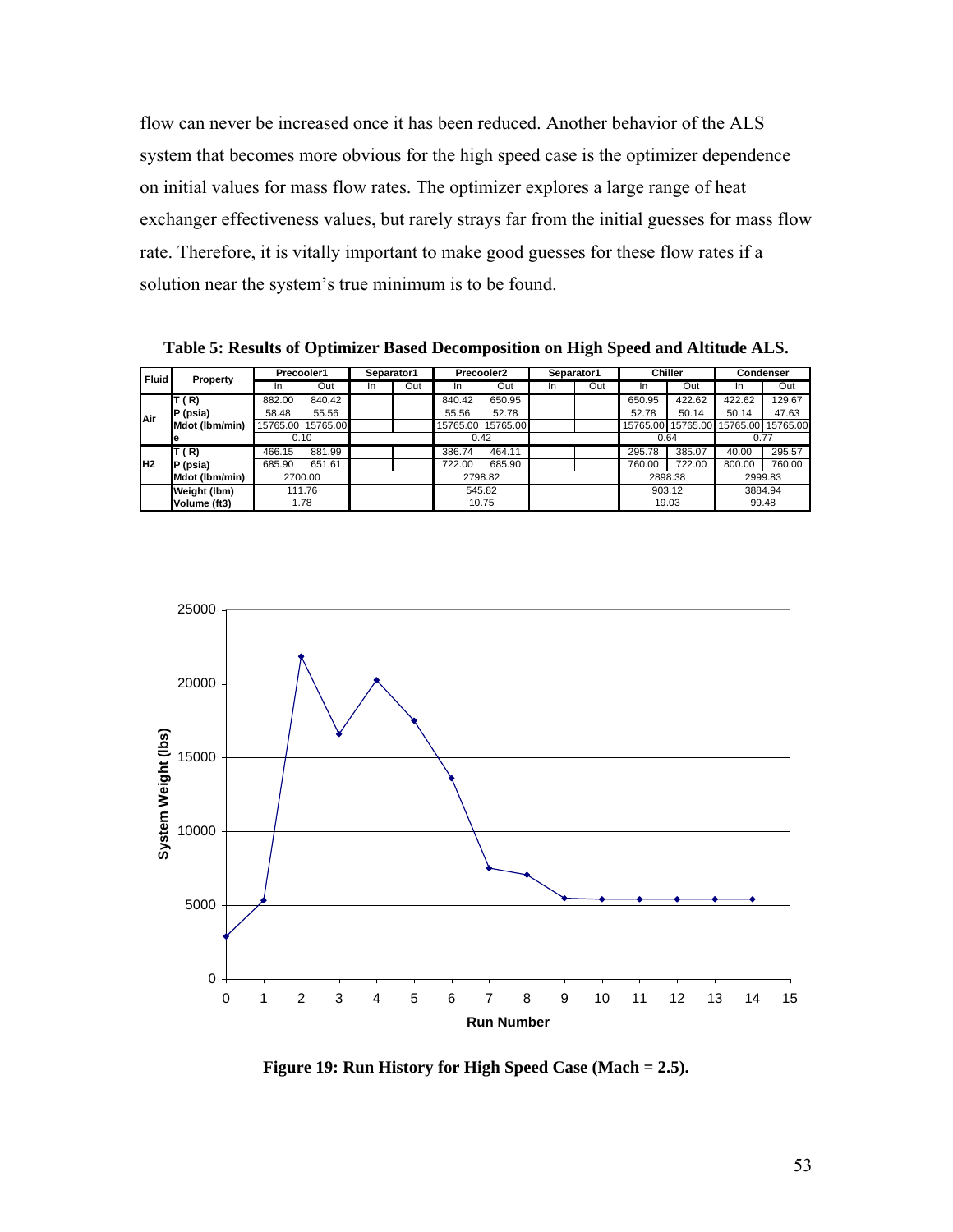## **4.3 Trade Studies**

Finally, some trade studies using the model were conducted. The use of the para/ortho catalyst was investigated for a single heat exchanger, as it can only be used when the hydrogen is in liquid form; this condition will only occur in the condenser. Although the results of the original study (Ref 3-3) showed that the desired catalyst performance was unattainable, the actual catalyst weight needed to convert hydrogen to its ortho form is sufficient to increase performance without gaining weight. The data suggests that at higher mass flows of hydrogen, this will no longer be the case; however, by the time this occurs more hydrogen would be used than liquid air produced. The previous system weight optimization showed that such high system efficiencies are not necessary. Figure 20 demonstrates this behavior.



**Figure 20: Effect of Para/Ortho Conversion Catalyst on Heat Exchanger Weight.** 

Additionally, a study was performed to determine how the required system efficiency affects system weight. The ALS goal was to obtain system efficiencies of 4 to 5; in other words, 4 to 5 times the amount of liquid air is created for every unit of liquid hydrogen required. Obtaining higher system efficiencies may be possible, but lower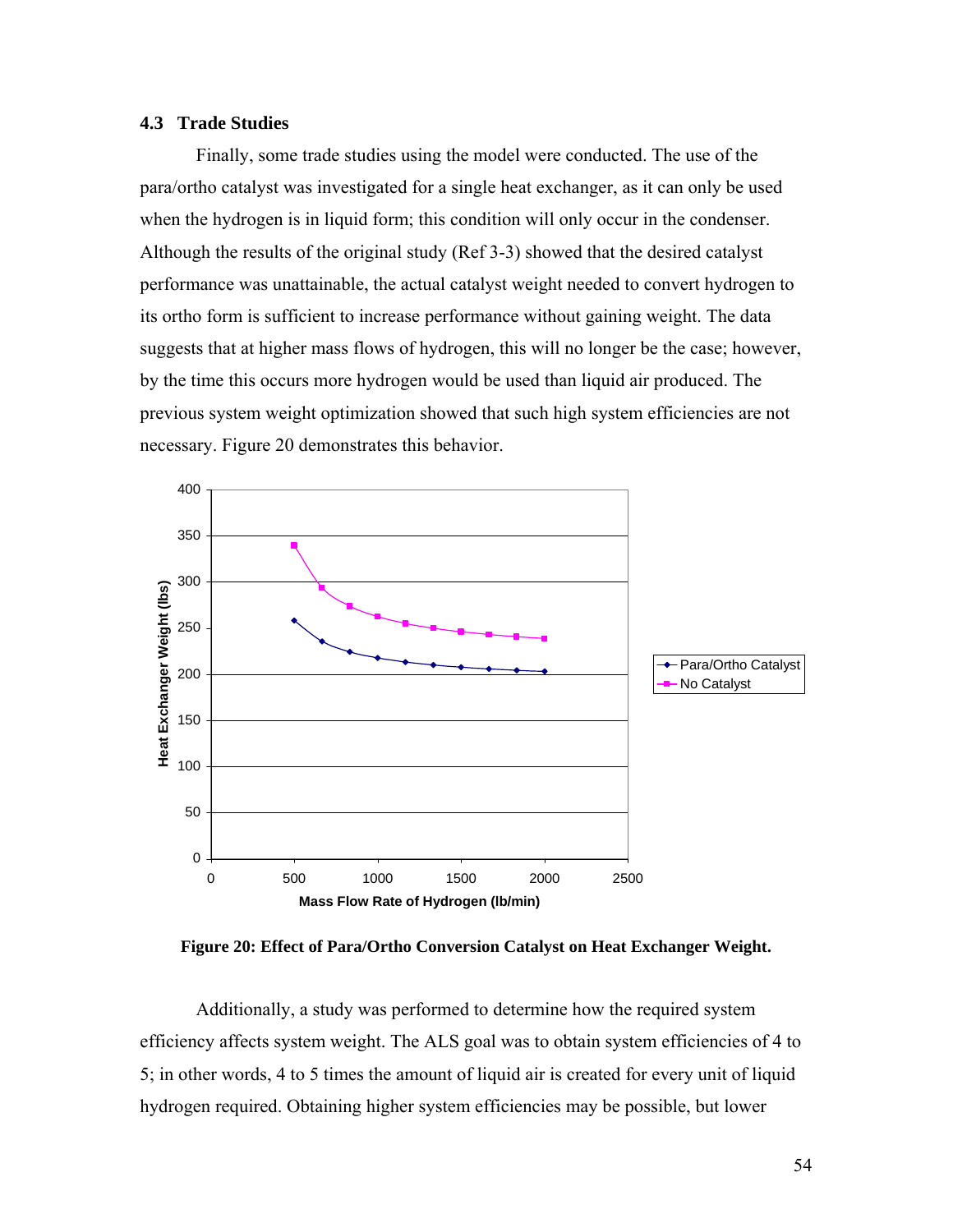system efficiencies will result in lower weight systems. Figure 21 shows the behavior of the system weight as the system efficiency is raised. The behavior is fairly linear for low efficiency values, but rapidly begins to become exponential after an efficiency of 3. A system efficiency of 6 was not even possible to obtain (or at least could not be found by the optimizer). A system efficiency of 5 seems to be roughly the best that could be achieved.



**Figure 21: System Weight vs. Required System Efficiency.**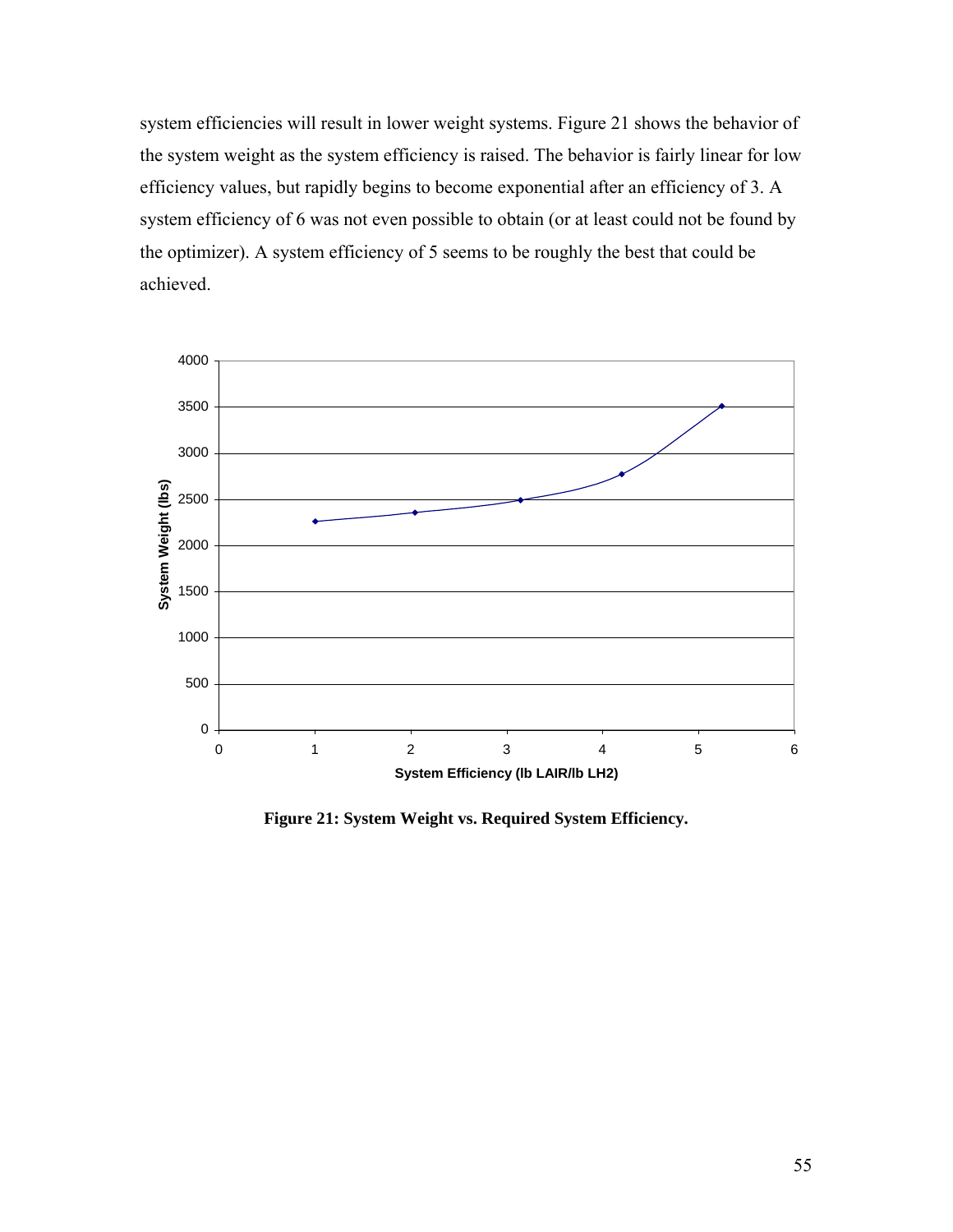# **Conclusions**

Air liquefaction has not become prevalent as a technology for enabling spaceplanes. This is in large part due to the design challenges and uncertainty in creating an engine cycle that can incorporate the heavy heat exchangers necessary to cool the air to its liquid state. Additionally, ice water fouling can ruin the effectiveness of such schemes to the point where the engine fails. In order to better understand the process of air liquefaction and to assess its suitability for incorporation into spaceplanes, the ALS tool has been created to model any air liquefaction scheme.

The ALS tool is comprised of two components: heat exchangers and water separators. These components have been validated against components already created for Modelogics' Model Engineer software. Additionally, the heat exchanger performance was validated against the ATREX engine currently in development. Overall, the components performed as expected, except in the category of weights and sizing. The heat exchanger components match fairly well with the Model Engineer components, although errors get worse as the temperature difference between the two working fluids rises. The water separator component was not validated for weights and sizing due to a dearth of data.

These components can be connected in virtually any configuration to demonstrate air liquefaction potential. In the scope of this project, a particular ALS design as specified by Larry Hunt of SAIC was explored. This ALS contains four heat exchangers and two water separators, with the capability to add an ethylene glycol spray to the air flow to prevent water fouling and improve water separation performance.

The resulting model can be executed in two design frameworks: Modelogics' Model Engineer and Phoenix Integration's ModelCenter. While both of these frameworks offer advantages to a user, it is within ModelCenter that the ALS really reaches its potential. The inability of Model Engineer to conduct complex optimizations leaves it suitable only for examining the performance of point designs. Within ModelCenter, the ALS model can be optimized upon until a minimum system weight is achieved and all performance requirements are met.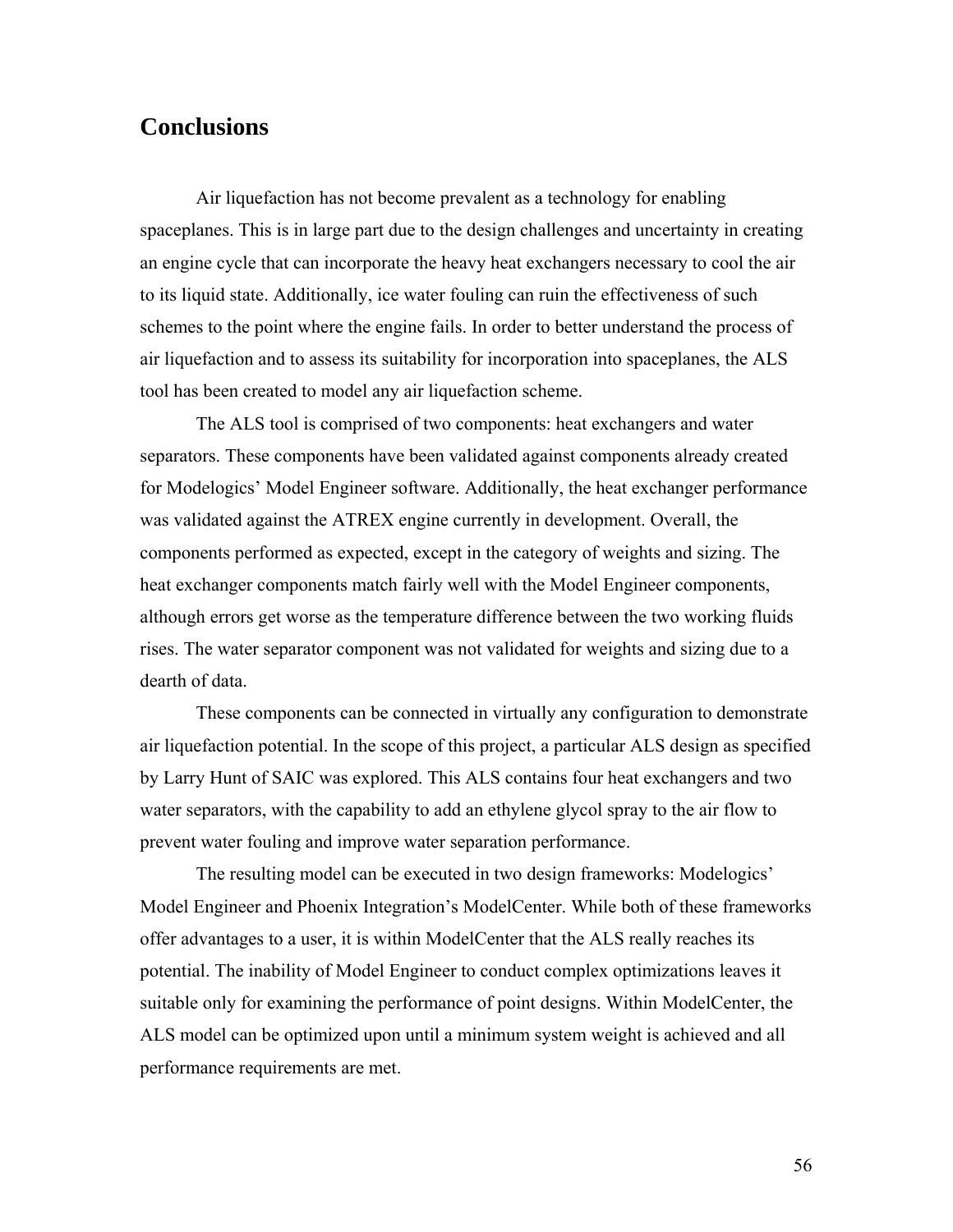This optimization was conducted for a specific set of conditions. SAIC provided the author with sea level static conditions after the engine inlet. These conditions and design requirements were listed in Table 3. This optimization completed successfully, and in only 5.5 minutes. The resulting ALS weighs 2783 lbm and produces 5935 lbm/min of liquid air at 129 R and 10.8 psia. This ALS requires a mass flow of liquid hydrogen of 1419 lb/min, for a total system efficiency of 4.18.

The ALS model was also executed for conditions at Mach 2.5 and 40000 ft. The results here were not as conclusive due to the lack of data of humidity levels at high altitudes; the high speed ALS does not include water separators. The limited optimization completed, however, resulting in a system producing 15675 lb/min of liquid air given almost 3000 lb/min of liquid hydrogen. This ALS weighs 5350 lbm and has an overall system efficiency of 5.225. This does not quite reach the goals set forth for the SLS system, but is nevertheless an encouraging result.

Despite some discrepancies in the validation of the weights and sizing parts of the ALS components, the performance aspects of all ALS components work admirably at low atmospheric conditions. Despite the issue of weight error, the weights and sizing variables do behave in a logical manner (rising and falling when they should), which allows the system to be optimized, and for that optimization to make sense. Furthermore, despite the complex nature of the design problem (15 design variables and 13 constraints) an optimum was reached in a fairly quick amount of time.

The ALS model is therefore a useful tool for evaluating the performance of an air liquefaction engine cycle at low atmospheric conditions. Its applicability to high speed flight at higher altitudes is yet undetermined due to lack of concrete data. Given the inputs behind the inlet of an engine, it will determine the mass flow of hydrogen, component weights, and water fouling measures necessary to produce liquid air for use in the combustion chamber. Given its modularity, it could easily be incorporated to a more complex system model within Model Engineer or ModelCenter to model an entire engine or even the whole spacecraft of which that engine is a part.

57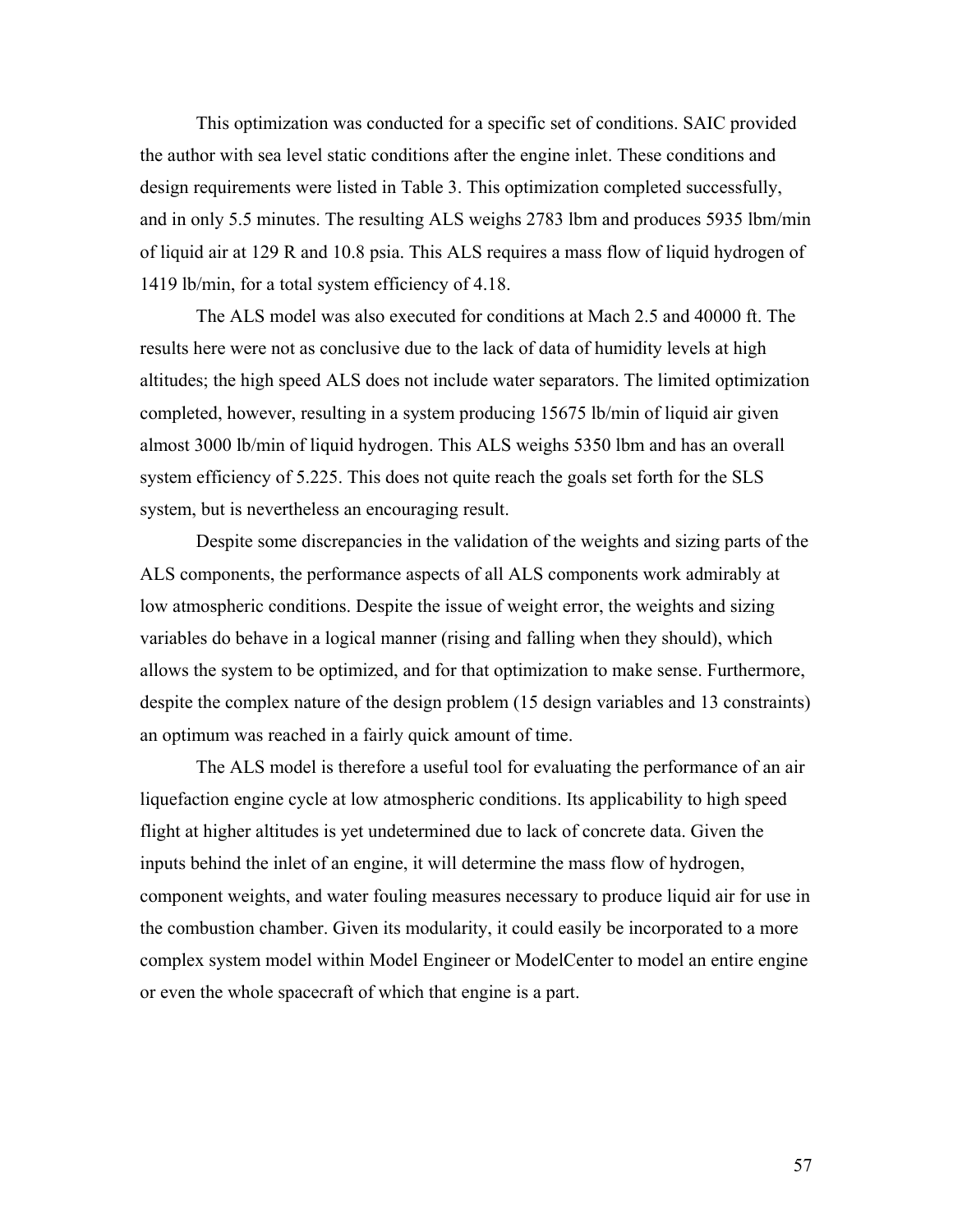# **References**

- 1. E., Mark "Weather Programs & Algorithms: Calculating Humidity Properties", http://snowball.frogspace.net/js/wxalgs2.html, May 02, 1999.
- 2. Escher, William J.D., "Cryogenic Hyrdogen-Indcued Air Liquefaction Technologies For Combined-Cycle Propulsion Applications," European RBCC Workshop, Delft, The Netherlands, November 6-9, 1995
- 3. Escher, W.J.D., Doughty, D.L., "Assessment of Cryogenic Hydrogen-Induced Air Liquefaction Technologies," Astronautics Technology Center, Astronautics Corporation of America, September 1986.
- 4. Hodge, E. "Model Engineer User's Guide," Modelogics, Inc.
- 5. "Raoult's Law," http://en.wikipedia.org/wiki/Raoult's law, June, 2003.
- 6. Sherif, S.A., Sullivan, N., Ihas, G., Zhou, D., "UF Low Temperature/Hydrogen Group Task #3 Hydrogen Storage," http://www.fsec.ucf.edu/hydrogen/pdf-slides-01-2003/uf-t3b.pdf.
- 7. "Technical FAQs" http://www.ashchem.com/adc/chemicals/faq\_answer.asp?typeID=3&is\_header=N, 2004.
- 8. "This file contains my notes on psychrometrics," http://courses.ncsu.edu/classes/wps203001/online/psychrometrics.htm.
- 9. Whitney, A.E., Whitman, C.E., Li, K.C., "Development of Integrated Environmental Control System Designs for Aircraft," Vol. III., McDonnell Aircraft Company, McDonnel Douglas Corporation, St. Loius, MO, May, 1972.
- 10. Harada, K., Yamauchi, H., Tanatsugu, N., Sato, T., Okabe, Y., Hamabe, K., Tomike, J., Kazari, M., "Development Study on Precooler for Atrex Engine," 1997.
- 11. Issacci, F., Farr, J.L., Jr., Wassel, A.T., Griethuysen, V.V., "An Integrated Thermal Management Analysis Tool," 1996 JANNAF Propulsion Meeting, Colombia, MD, December, 1996.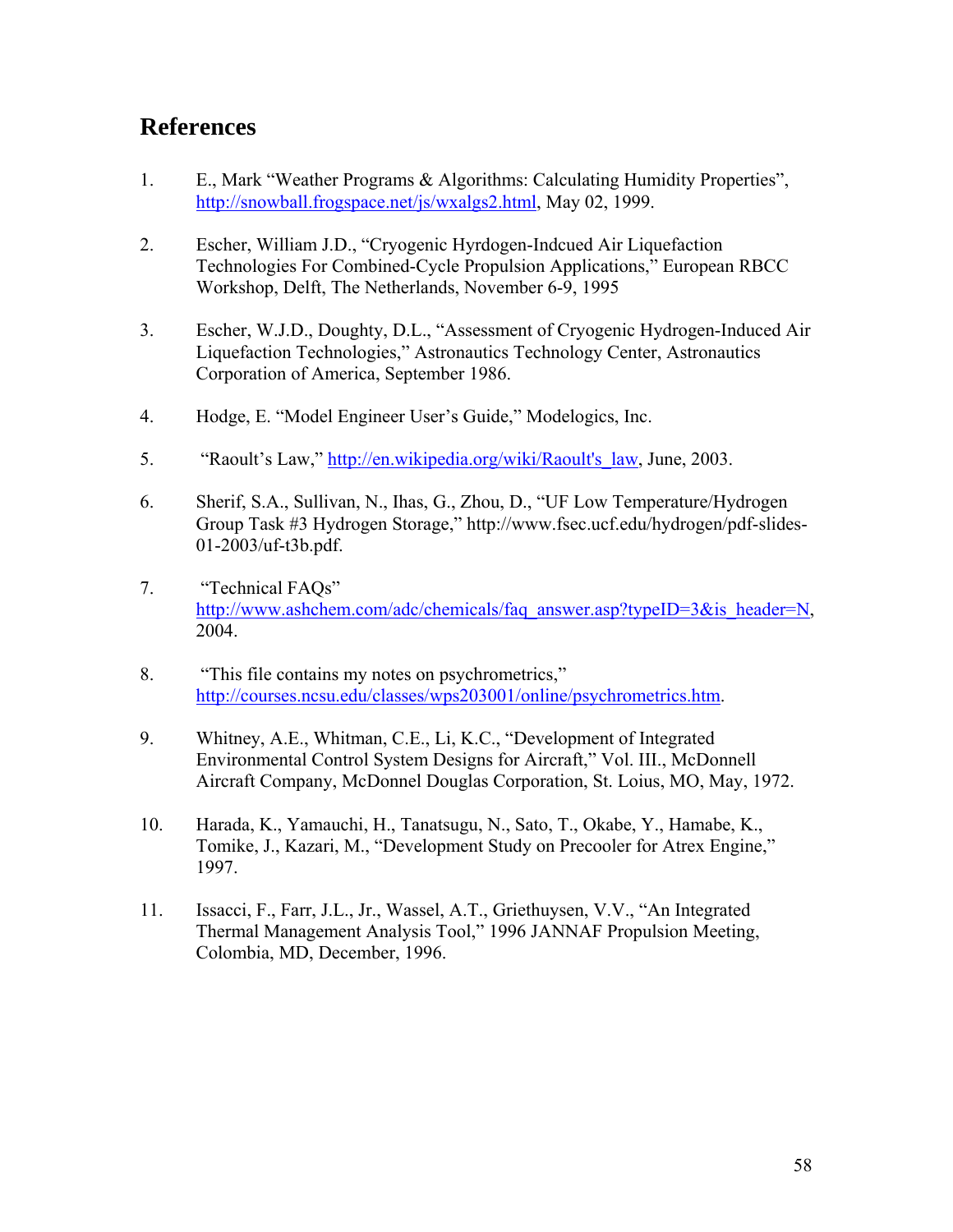# **Appendix A--ALS Model User Guide**

The Air Liquefaction System model is designed to allow the user to simulate the operation of the front end of an air liquefaction engine cycle. It consists of two types of components; heat exchangers and water separators. Although the model by default simulates a system with four heat exchangers and two water separators, the components can be used in any combination to model different air liquefaction schemes, or even simpler air/hydrogen heat exchange systems.

The model is available for execution in two operating environments; Modelogics Inc.'s Model Engineer, and Phoenix Integration's ModelCenter. Additionally, the components that comprise the model may be executed as stand alone C++ compiled executables.

The purpose of this guide is to educate new users in the use of this model and its components. It discusses in detail the input and output for both types of execution (Visual Basic and  $C_{++}$ ), and the process of combining components into a system. Therefore this guide is separated into three primary sections: Heat Exchanger Component, Water Separator Component, and ALS Model.

#### **Heat Exchanger Components in C++**

The simplest way to use the heat exchanger component is to run its executable. The component HX.exe was written in C++ and relies on simple file based input and output, and can be executed on any Windows operating system. Source code is available for compiling for different operating systems; it has been successfully compiled with Borland's BCC55 for Windows execution and the Unix compiler g++.

Shown below is the notional input file for the ALSHEX component. The first five lines are merely a header; these headers can be changed as desired as long as the number of lines before the actual data begins remains constant. Both the executable and the ModelCenter fileWrapper depend on knowing where the data are. The input file is fairly self-explanatory, but the entries in it will be delineated here.

#### **Notional Input File**

Header1

----------------------------------------------------- Header2 ----------------------------------------------------- TH PH MH HH STATEH EH VH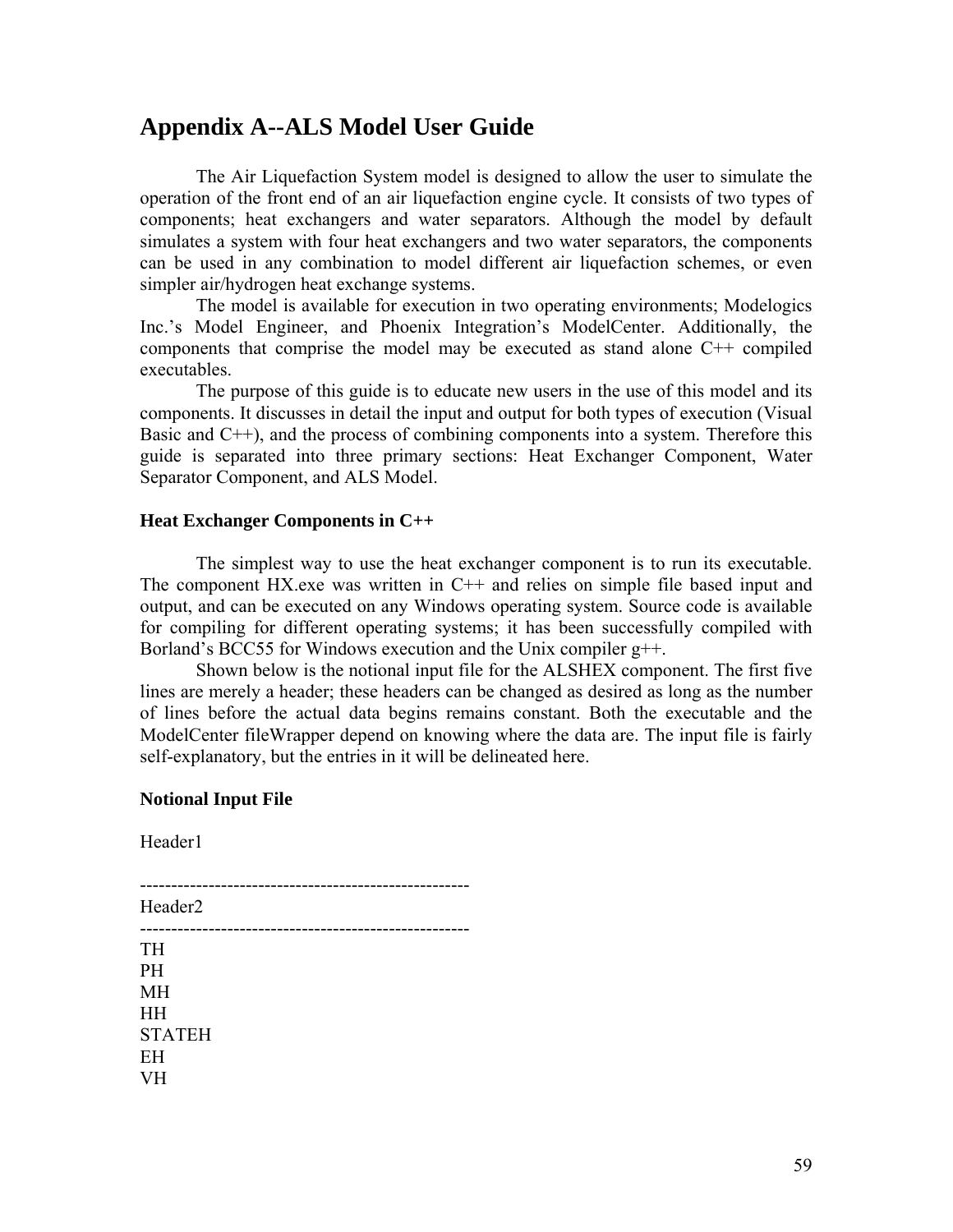TC PC MC HC **STATEC** EG TUBED MAT

Table A1 lists all of the variables along with their properties. The first seven input variables describe the hot side (air) inputs. While the lower bounds of most of these variables is 0, entering a value of zero for any of these variables will likely cause a system crash; having a temperature of absolute zero, putting no mass flow through the system, or specifying a 0 effectiveness can cause difficulty. The three integer variables (STATEH, STATEC, and MAT) reflect user choices, not literal numbers. For the state variables, 0 represents that the fluid is a gas, and 1 represents a liquid. For material choices, there are currently only two choices, aluminum (1) and stainless steel (2). A sample input file can be found at the end of this section.

| Variable               |           |                                     |                           |               | <b>Lower</b> | <b>Upper</b>   |
|------------------------|-----------|-------------------------------------|---------------------------|---------------|--------------|----------------|
| <b>Name</b>            | Group     | <b>Description</b>                  | <b>Units</b>              | <b>Type</b>   | <b>Bound</b> | <b>Bound</b>   |
| TH                     | Hot Side  | Temperature in                      | deg R                     | Double        | $\Omega$     |                |
| PH                     | Hot Side  | Pressure in                         | psia                      | Double        | 0            |                |
| MH                     | Hot Side  | Mass Flow in                        | lb/min                    | Double        | $\Omega$     |                |
| <b>HH</b>              | Hot Side  | Enthalpy in                         | Btu/lb                    | <b>Double</b> | --           |                |
| <b>STATEH</b> Hot Side |           | State in                            | Gas, Liquid               | Integer       | 0            |                |
| IЕH                    | Hot Side  | <b>Heat Exchanger Effectiveness</b> |                           | <b>Double</b> | 0            |                |
| <b>VH</b>              | Hot Side  | Flow Velocity In                    | ft/sec                    | Double        | $\Omega$     |                |
| <b>TC</b>              | Cold Side | Temperature in                      | deg R                     | <b>Double</b> | 0            |                |
| PC                     |           | Cold Side Pressure in               | psia                      | Double        | 0            |                |
| <b>MC</b>              |           | Cold Side Mass Flow in              | lb/min                    | Double        | 0            |                |
| <b>HC</b>              | Cold Side | Enthalpy in                         | Btu/lb                    | <b>Double</b> | --           |                |
| <b>STATEC</b>          | Cold Side | State in                            | Gas, Liquid               | Integer       | 0            |                |
| EG                     | Sizing    | Mass Flow of Ethylene Glycol        | lb/min                    | Double        | 0            |                |
| TUBED                  | Sizing    | Tube Diameter                       | ft                        | Double        | 0            |                |
| <b>MAT</b>             | Sizing    | <b>Material Choice</b>              | Aluminum, Stainless Steel | Integer       | 1            | $\overline{c}$ |

**Table A1: ALSHEX System Inputs** 

The executable is run using the command HX.exe (or ALSHEX if it has been compiled using the  $g++$  command line  $g++$  hx.cpp –o ALSHEX). This will produce the output file. If using the ModelCenter version of the ALSHEX component, the program will be executed automatically by running the component. The output file has the notional format below: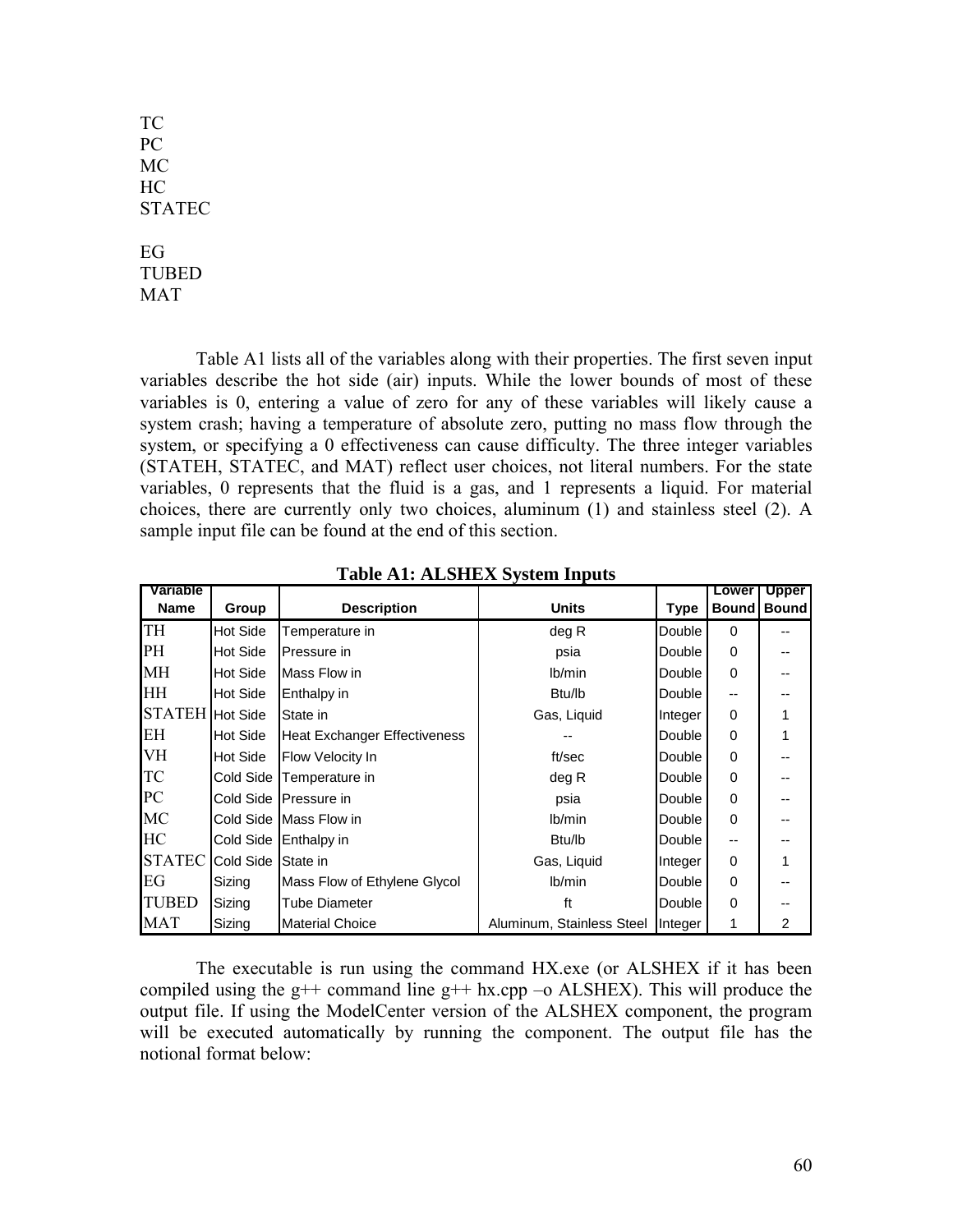#### **Notional Output File**

Heat Exchanger Output File

| Property | Hot Side                                                                                                             | Cold Side                                                                                                  |
|----------|----------------------------------------------------------------------------------------------------------------------|------------------------------------------------------------------------------------------------------------|
|          | THOUT<br>PHOUT<br>MHOUT<br>HHOUT<br><b>CPH</b><br>RHOH<br>STATEH                                                     | <b>TCOUT</b><br><b>PCOUT</b><br><b>MCOUT</b><br><b>HCOUT</b><br><b>CPC</b><br><b>RHOC</b><br><b>STATEC</b> |
|          | EHOUT<br>$\rm V$<br>A<br>$\mathbf{L}$<br><b>TUBES</b><br><b>CU</b><br>RI<br><b>WTCORE</b><br><b>WTHEX</b><br>ERRFLAG | <b>ECOUT</b>                                                                                               |

Again, the properties of these variables are listed below in Table A2. Many of the output variables are similar to the input variables, but there are some differences. The specific heat and density of the fluids at the exits are output just to provide more information on the outgoing flow. Additionally, the actual effectiveness of the heat exchanger is output; these numbers may not be the same as what was indicated in the input file if hydrogen mass flow is insufficient to achieve that effectiveness. The variables CU and RI represent cost units and reliability index respectively, but the relationships providing these values did not provide units; therefore, they should only be used to gauge relative prices and reliabilities of different heat exchanger designs. ERRFLAG indicates if the mass flow was insufficient to gain the specified performance out of the heat exchanger. A value of 0 indicates no error, while a value of 1 indicates a flow deficiency. A sample output file is shown at the end of the section.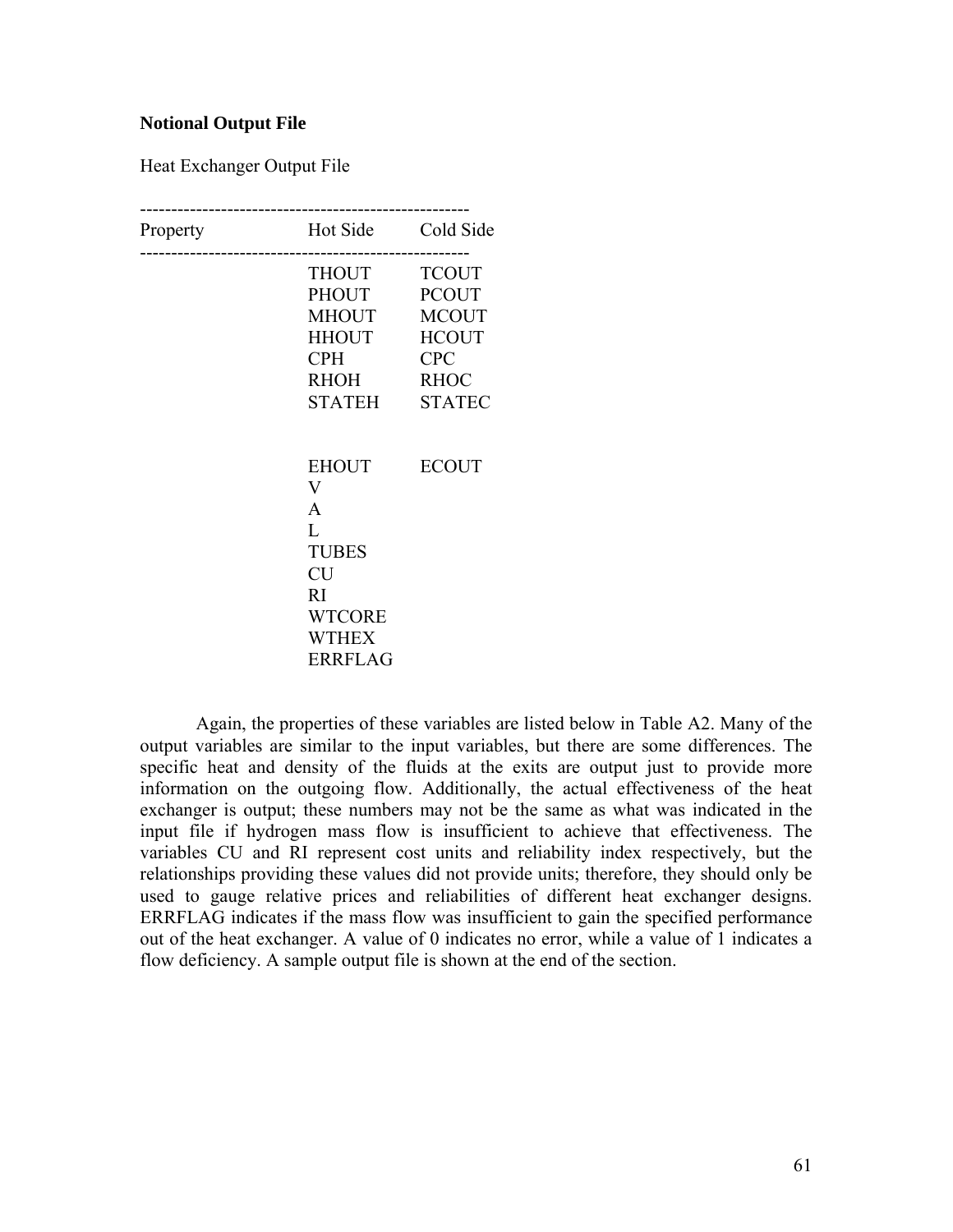| Variable       |                 |                                 |                                  |             |
|----------------|-----------------|---------------------------------|----------------------------------|-------------|
| <b>Name</b>    | Group           | <b>Description</b>              | <b>Units</b>                     | <b>Type</b> |
| <b>THOUT</b>   | <b>Hot Side</b> | Temperature out                 | deg R                            | Double      |
| <b>PHOUT</b>   | <b>Hot Side</b> | Pressure out                    | psia                             | Double      |
| <b>MHOUT</b>   | <b>Hot Side</b> | Mass flow out                   | Ibm/min                          | Double      |
| <b>HHOUT</b>   | <b>Hot Side</b> | Enthalpy out                    | Btu/lbm                          | Double      |
| CPH            | Hot Side        | Specific Heat out               | Btu/lbm/R                        | Double      |
| <b>RHOH</b>    | <b>Hot Side</b> | Density out                     | Ibm/ft3                          | Double      |
| <b>STATEH</b>  | <b>Hot Side</b> | State out                       | Gas, Liquid                      | Integer     |
| <b>EHOUT</b>   | <b>Hot Side</b> | Effectiveness out               |                                  | Double      |
| TCOUT          |                 | Cold Side Temperature out       | deg R                            | Double      |
| <b>PCOUT</b>   |                 | Cold Side Pressure out          | psia                             | Double      |
| <b>MCOUT</b>   |                 | Cold Side Mass flow out         | Ibm/min                          | Double      |
| <b>HCOUT</b>   | Cold Side       | Enthalpy out                    | Btu/lbm                          | Double      |
| <b>CPC</b>     | Cold Side       | Specific Heat out               | Btu/lbm/R                        | Double      |
| <b>RHOC</b>    |                 | Cold Side Density out           | Ibm/ft3                          | Double      |
| <b>STATEC</b>  | Cold Side       | State out                       | Gas, Liquid                      | Integer     |
| <b>ECOUT</b>   | Cold Side       | Effectiveness out               |                                  | Double      |
| V              | Sizing          | <b>Heat Exchanger Volume</b>    | ft3                              | Double      |
| A              | Sizing          | Cross-sectional Area            | ft2                              | Double      |
| L              | Sizing          | Length                          | ft                               | Double      |
| <b>TUBES</b>   | Sizing          | Number of heat exchanigng tubes |                                  | Integer     |
| <b>CU</b>      | Sizing          | <b>Cost Units</b>               | ?                                | Double      |
| RI             | Sizing          | <b>Reliability Index</b>        | ?                                | Double      |
| <b>WTCORE</b>  | Sizing          | Core Weight                     | Ibm                              | Double      |
| WTHEX          | Sizing          | Overall Heat Exchanger Weight   | Ibm                              | Double      |
| <b>ERRFLAG</b> | Sizing          | <b>Error Flag</b>               | No error, insufficient mass flow | Integer     |

#### **Table A2:ALSHEX System Outputs**

#### **Heat Exchanger Operation in ModelCenter**

To operate the ALSHEX component in ModelCenter, a fileWrapper was created. Filewrappers are stored on an Analysis Server and tell ModelCenter where to find input and output variables. The fileWrapper at the end of this section details the input, execution, and output of the heat exchanger component. The variables are indexed by row and field number in the input and output files. For more information on the operation of fileWrappers, please consult the ModelCenter documentation.

To load the HX component, simply connect to an Analysis Server that hosts the HX fileWrapper, executables, and input/output files. Drag the component into the project window, and the component will automatically load. Input variables are displayed by icons with green arrows heading into a box, while output variables are displayed by icons with blue arrows heading out of the box. The input and output variables are grouped by the fileWrapper to help organize them. Input groups include the following variables:

HotSideIN: Contains all input applying to hot (air) side inputs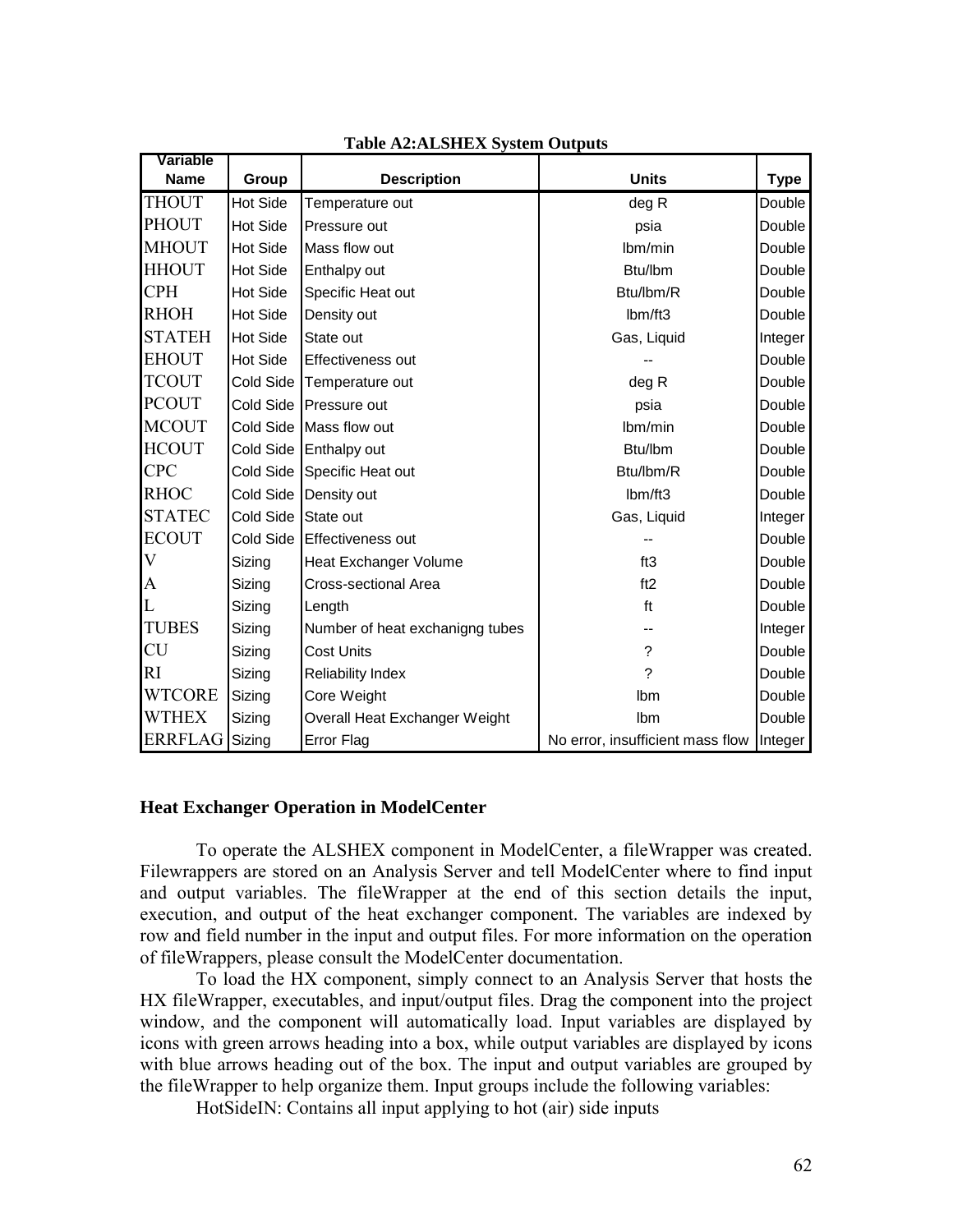ColdSideIN: Contains all input applying to cold (hydrogen) side inputs SizingIN: Contains all input applying to sizing inputs Output groups include the following variables:

HotSideOUT: Contains all outputs pertaining to the hot (air) stream ColdSideOUT: Contains all outputs pertaining to the cold (hydrogen) stream SizingOUT: Contains all weight, sizing, cost, reliability, and error outputs

To execute the model, either right click on the component and select Run, or click on the arrow in the upper left hand corner of the component in the Project Window.

# **Heat Exchanger Operation in Model Engineer**

To operate the ALSHX component in Model Engineer, you must have Visual Basic, the Model Engineer libraries, and the ALSHX component installed and registered on your system. Open Visual Basic, and start a new project (Standard EXE). A form will be created. Hit Alt-P or click on "Project" in the Visual Basic Toolbar and hit Ctrl-T or select "Components…" to open the Components window. Scroll through the available components until you find ALSHXProj. Check the box next to the component (see Figure A1) and press OK. A new component will appear on the toolbar to the left. By clicking and dragging this icon to the form, the ALSHX component can be added to the form.

| <b>Components</b>                                                                                                                   | $\vert x \vert$                                                               |
|-------------------------------------------------------------------------------------------------------------------------------------|-------------------------------------------------------------------------------|
| Controls   Designers   Insertable Objects                                                                                           |                                                                               |
| Active Setup Control Library<br>ALSHXProj<br>ALSHXProj<br>☑ ALSHXProj<br>ALSHXv3Proj<br>ALSHXv4Proj<br>ALSHXv5Proj<br>ALSWSepdbProj | <b>HOLE</b><br>置<br>i i<br>回<br>982<br>雇<br>m.<br>ð<br>题<br>标。<br>₩<br>祠<br>m |
| ALSWSepProj<br><b>ALSWSepProj</b><br><b>ALSWSepProj</b><br>ALSWSv7Proj<br>ALSWSv8Proj<br>:-) VideoSoft vsFlex3 Controls.            | Browse<br>Selected Items Only                                                 |
| C:\WINDOWS\System32\VSFLEX3.OCX<br>Location:<br>OΚ                                                                                  | Cancel<br>Apply                                                               |

**Figure A1: Visual Basic Component Window** 

There are two ways to edit the inputs and view the outputs of the ALSHX component. First, you may use the Properties window and select the ALSHX component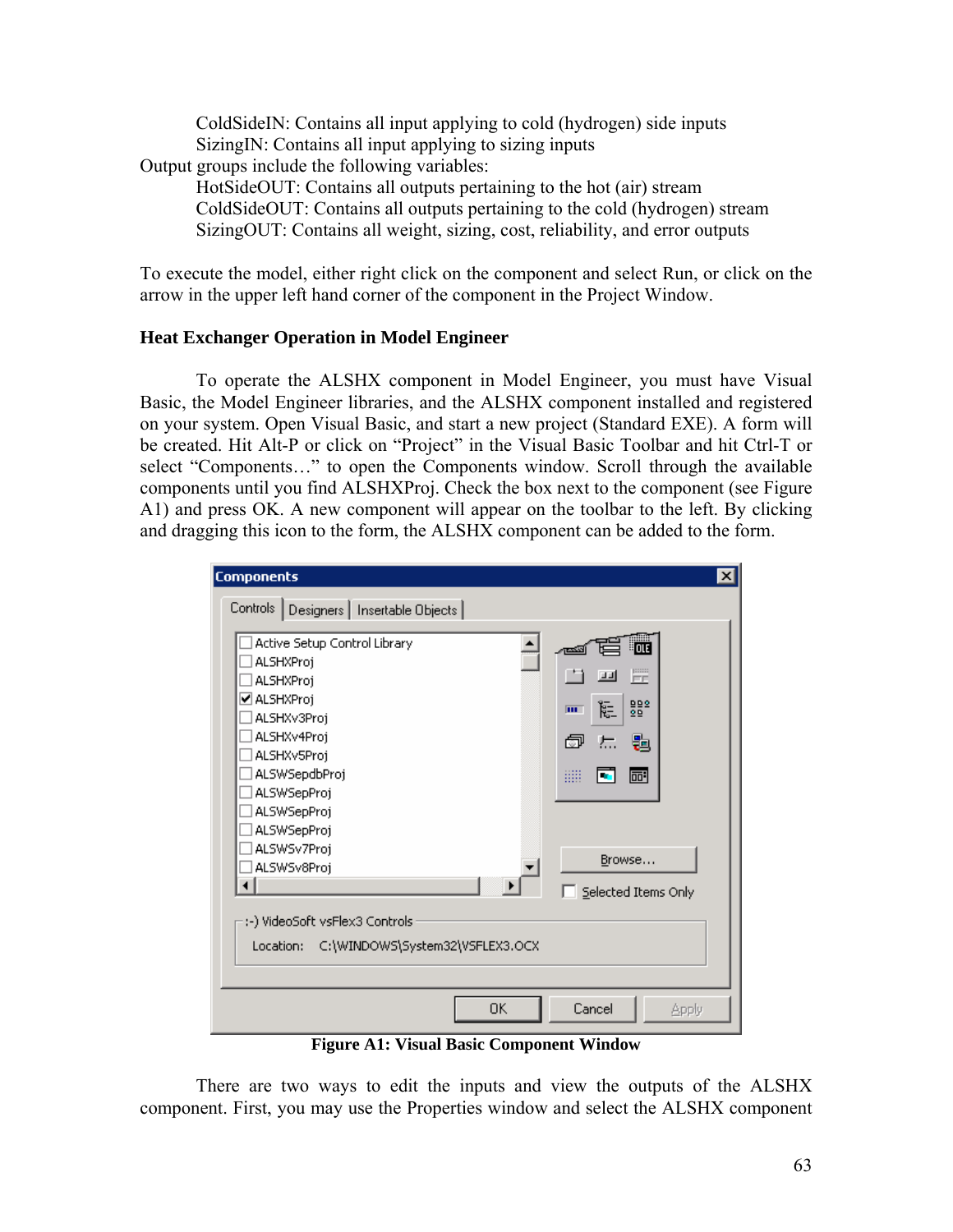from the drop down menu. The variables of the component will be listed below, and may be edited by clicking in the appropriate box and typing in a new number. Secondly, you can right click on the component itself and select "Edit". Then right click again and select "Properties" to open the component. There are four property pages; the first simply contains information for Model Engineer. The next three pages contain hot side, cold side, and sizing properties respectively. Any variable boxes colored blue are read only, but any other variable boxes may be edited. To see the results of an input change, simply press the Apply button and the output values will update automatically.

#### **Sample Heat Exchanger Input/Output/FileWrapper Files:**

## **Sample Input File (hx.in)**

Heat Exchanger Input File ----------------------------------------------------- Hot Side/ColdSide ----------------------------------------------------- 492.893 Hot Side Temperature 11.9699 Hot Side Pressure 5924.34 Hot Side Mass Flow Hot Side Enthalpy 0 Hot Side State 0.8 Hot Side Effectiveness Hot Side Velocity 180.879 Cold Side Temperature 798.0 Cold Side Pressure 1500.0 Cold Side Mass Flow 459.33 Cold Side Enthalpy 0 Cold Side State 0.0 EG Mass flow in Air 0.08 Tube Diameter 1 Material **Sample Output File (hx.out)** 

Heat Exchanger Output File

| Property                                                                                                                                                      | Hot Side                                                                  | Cold Side                                                     |
|---------------------------------------------------------------------------------------------------------------------------------------------------------------|---------------------------------------------------------------------------|---------------------------------------------------------------|
| Temperature (R)<br>Pressure (psia)<br>Mass Flow (lb/min)<br>Enthalpy $(R)$<br>Specific Heat $(Btu/lb/R)$<br>Density (lb/ft3)<br>State $(0 = qas, 1 = liquid)$ | 243.282<br>11.3714<br>5924.34<br>$-84.1652$<br>0.240765<br>0.0655553<br>0 | 251.565<br>796<br>1500<br>694.435<br>3.32604<br>0.822179<br>∩ |
| Effectiveness                                                                                                                                                 | 0.8                                                                       | 0.0331857                                                     |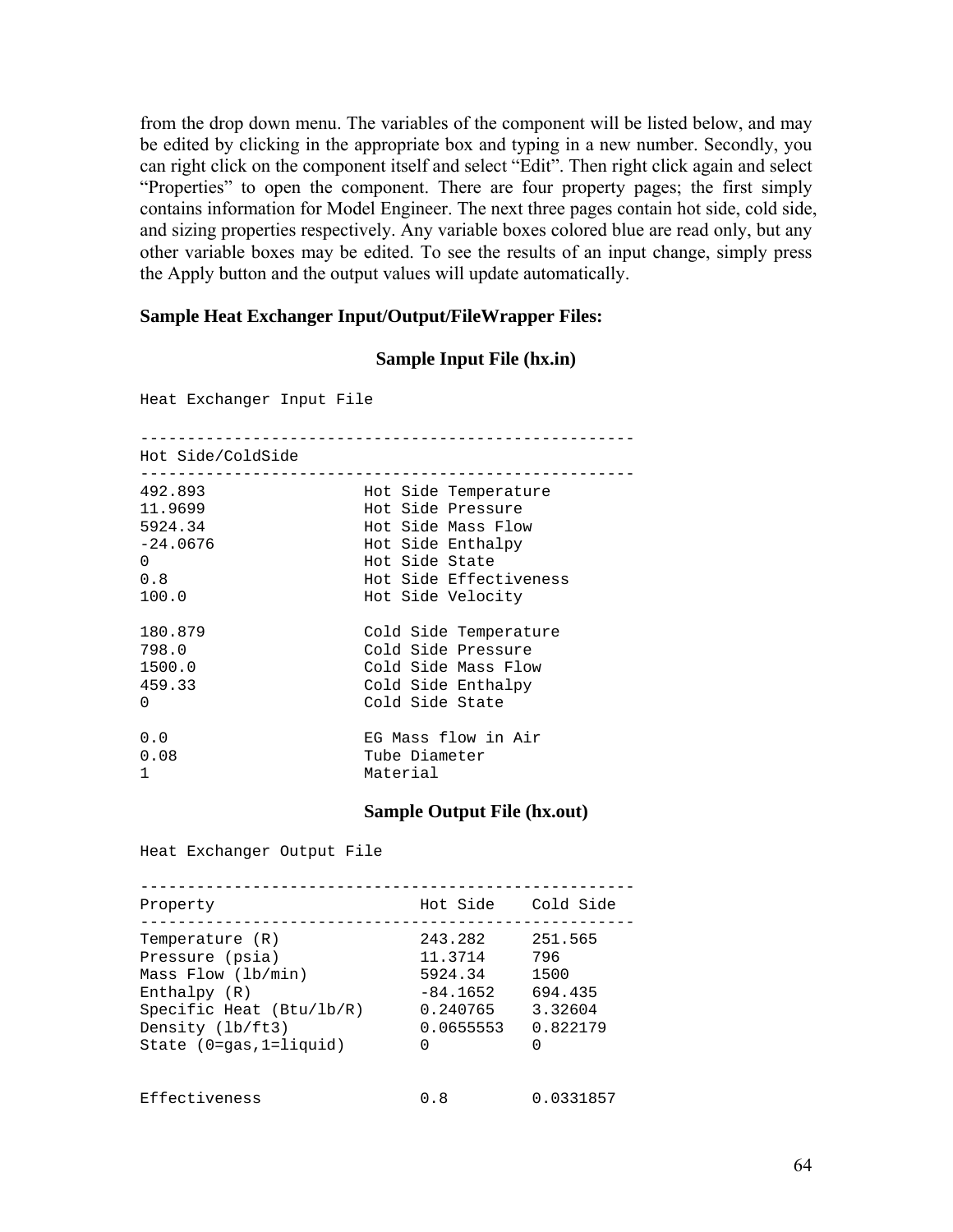| Volume (ft3)      | 124.599 |
|-------------------|---------|
| Area (ft2)        | 15.0619 |
| Length (ft)       | 8.27245 |
| Number of tubes   | 470     |
| Cost Units        | 81888.6 |
| Reliability Index | 0.00328 |
| Core weight (lbs) | 21530.7 |
| HEX Weight (lbs)  | 39369.5 |
| Error flag        | 0       |
|                   |         |

#### **HX.fileWrapper**

```
# @author: John Crowley 
# @version: 3 
# @description: ALS HEX wrapper 
RunCommands 
{ 
     generate HXin 
     run "HX.exe" 
     parse HXout 
} 
RowFieldInputFile HXin 
{ 
     templateFile: hx.inp.template 
     fileToGenerate: hx.inp 
    setGroup HotSideIN<br>variable: T
                      double 6 1 description="Incoming air temperature"
                       lowerBound=0.00 units="deg R" 
    variable: P double 7 1 description="Incoming air pressure" units="psia" 
                       lowerBound=0.00 
    variable: Mdot double 8 1 description="Incoming air Mass flow" 
                      lowerBound=0.00 units="lb/min" 
    variable: H double 9 1 description="Incoming air Enthalpy" 
                      units="Btu/lb/R" 
    variable: State integer 10 1 description="Incoming air state" enumValues="0,1" 
                      enumAliases="Gas,Liquid" 
    variable: e double 11 1 description="Air side effectiveness" 
                      lowerBound=0.00 upperBound=1.00<br>double 12 1 description="In
    variable: v double 12 1 description="Incoming air velocity" units="ft/s" 
                      lowerBound=0.0 
    variable: EGmdot double 20 1 description="Mass flow of ethylene glycol" 
                      units="lb/min" lowerBound=0
    setGroup ColdSideIN<br>variable: T d
                      double 14 1 description="Incoming LH2 temperature"
                       lowerBound=0.00 units="deg R" 
    variable: P double 15 1 description="Incoming LH2 pressure" units="psia" 
                      lowerBound=0.00<br>double 16 1
    variable: Mdot double 16 1 description="Incoming LH2 Mass flow" 
                      lowerBound=0.00 units="lb/min" 
    variable: H double 17 1 description="Incoming LH2 Enthalpy" 
                      units="Btu/lb/R" 
    variable: State integer 18 1 description="Incoming LH2 State" enumValues="0,1" 
                      enumAliases="Gas,Liquid" 
    setGroup SizingIN<br>variable: tube_diameter
                             double 21 1 description="HEX Tube Diameter" units="ft"
                      lowerBound=0.00 
    variable: Material int 22 1 description="Material" enumValues="1,2" 
                      enumAliases="Aluminum, Stainless Steel"
}
```
RowFieldOutputFile HXout { fileToParse: hx.out setDelimiters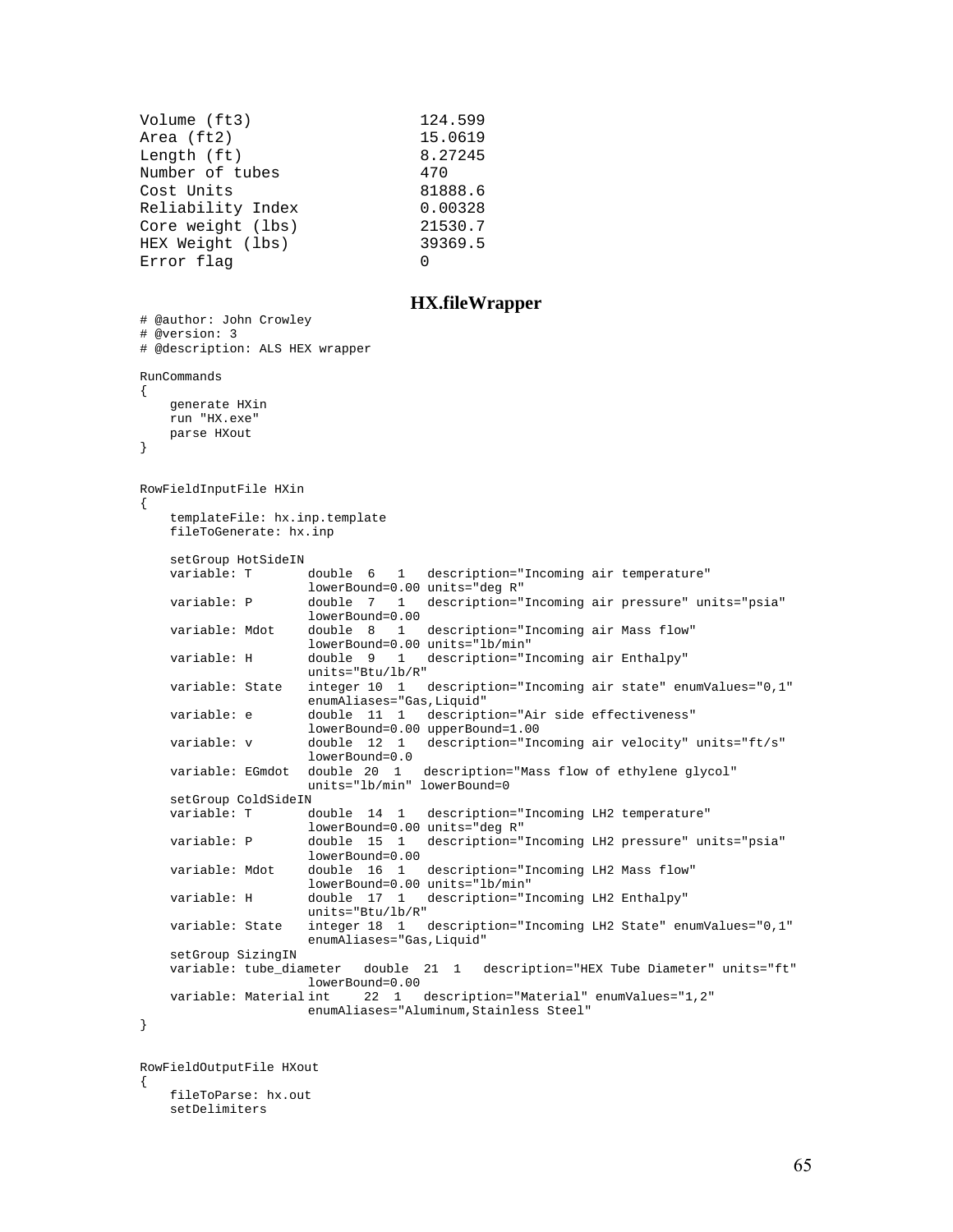```
 setGroup HotSideOUT 
 variable: T double 6 3 description="Outgoing air temperature" units="deg R" 
 variable: P double 7 3 description="Outgoing air pressure" units="psia" 
    variable: mdot double 8 4 description="Outgoing air mass flow" units="lb/min" 
    variable: H double 9 3 description="Outgoing air enthalpy" 
                    units="Btu/lb/R" 
   variable: Cp double 10 4 description="Air specific heat" units="Btu/lb"<br>variable: rho double 11 3 description="Air density" units="lb/ft3"
                   double 11 3 description="Air density" units="lb/ft3"
    variable: State integer 12 3 description="Outgoing air state" enumValues="0,1" 
                     enumAliases="Gas,Liquid" 
 variable: e double 15 2 description="Actual hot Side effectiveness" 
    setGroup ColdSideOUT 
 variable: T double 6 4 description="Outgoing LH2 temperature" units="deg R" 
 variable: P double 7 4 description="Outgoing LH2 pressure" units="psia" 
   variable: mdot double 8 5 description="Outgoing LH2 mass flow" units="lb/min"<br>variable: H double 9 4 description="Outgoing LH2 enthalpy"
                                   description="Outgoing LH2 enthalpy"
                    units="Btu/lb/R" 
    variable: Cp double 10 5 description="LH2 specific heat" units="Btu/lb" 
    variable: rho double 11 4 description="LH2 density" units="lb/ft3" 
 variable: e double 15 3 description="Cold side effectiveness" 
 variable: State integer 12 4 description="Outgoing LH2 state" enumValues="0,1" 
                    enumAliases="Gas,Liquid" 
    setGroup SizingOUT 
    variable: V double 16 3 description="HEX Volume" units="ft3" 
 variable: A double 17 3 description="Cross-sectional area" units="ft2" 
 variable: Length double 18 3 description="HEX length" units="ft" 
 variable: Tubes int 19 4 description="Number of tubes" 
 variable: CU double 20 3 description="Cost units" units="?" 
    variable: RI double 21 3 description="Reliability Index" units="?" 
 variable: wt_core double 22 4 description="Core weight" units="lbs" 
 variable: wt_hex double 23 4 description="Overall HEX weight" units="lbs" 
 variable: error_flag int 24 3 description="Error flag" enumValues="0,1" 
                           enumAliases="No error,Insufficient Mass Flow"
```

```
}
```
#### **Water Separator Component in C++**

As with the heat exchangers, the simplest way to use the water separator component is to run its executable. The component WS.exe was written in C++ and relies on simple file based input and output, and can be executed on any Windows operating system. Source code is available for compiling for different operating systems; it has been successfully compiled with Borland's BCC55 for Windows execution and the Unix compiler g++.

Shown below is the notional input file for the ALSWS component. The first five lines are merely a header; these headers can be changed as desired as long as the number of lines before the actual data begins remains constant. Both the executable and the ModelCenter fileWrapper depend on knowing where the data are. The input file is fairly self-explanatory, but the entries in it will be delineated here.

### **Notional Input File**

Header1

-----------------------------------------

Header2 ----------------------------------------- TI

T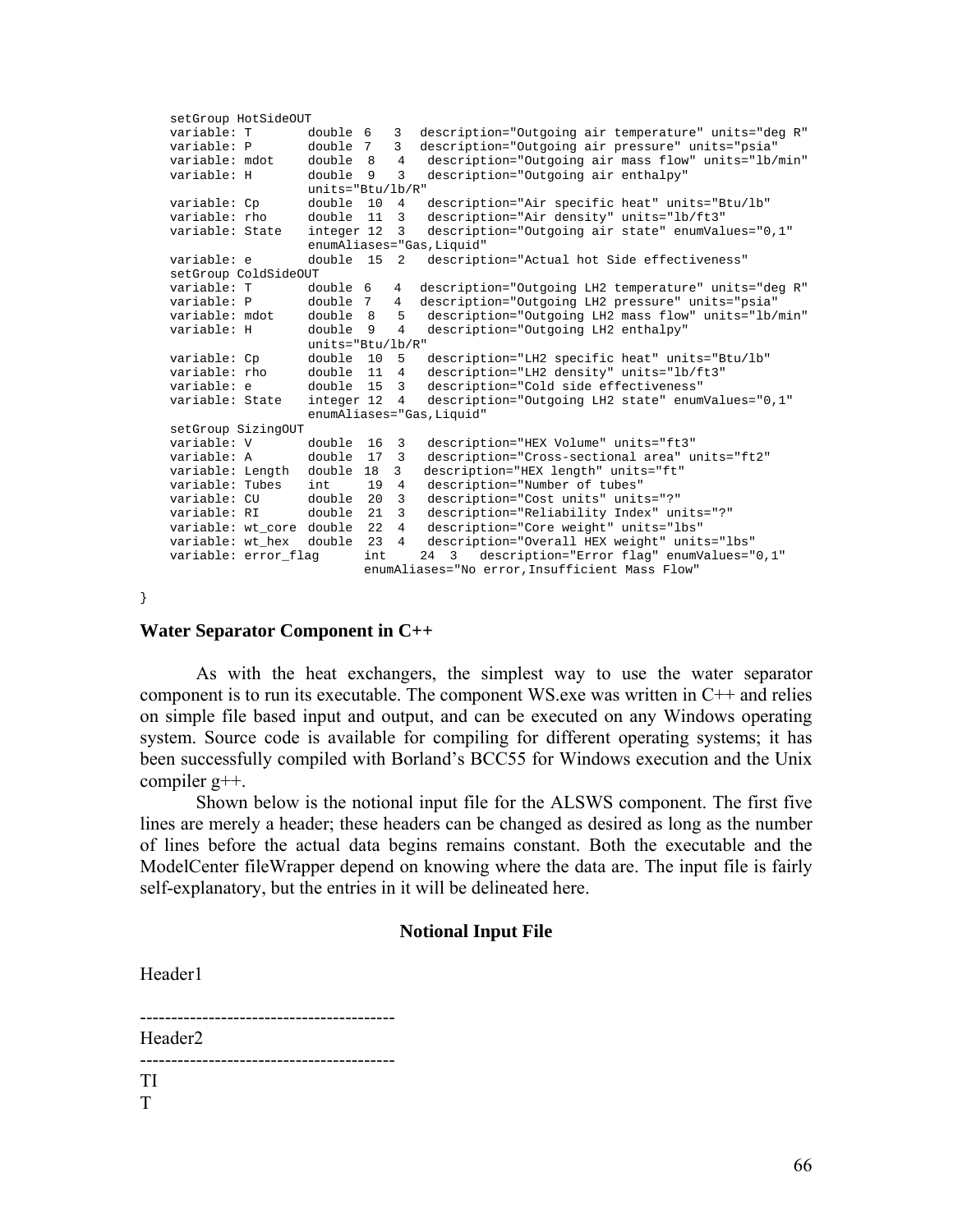PI P MDOT EGMDOT H RHI ETA STATE

Table A3 lists all of the variables along with their properties. The three variables ending with "I" are reference variables; TI, PI, and RHI describe air properties at which the relative humidity of the air stream is known. This applies to the air entering the inlet in most cases. STATE is an integer variable that describes the state of the air entering the separator. It is mostly used as a flow variable to be passed to heat exchanger components, but will return an error if the air is a liquid (STATE=1). A sample input file can be found at the end of this section.

| <b>Variable</b><br><b>Name</b> | <b>Description</b>                        | <b>Units</b>         | <b>Type</b> | Lower<br><b>Bound</b> | <b>Upper</b><br><b>Bound</b> |
|--------------------------------|-------------------------------------------|----------------------|-------------|-----------------------|------------------------------|
| <b>TI</b>                      | Reference Temperature of Air              | deg R                | Double      | $\Omega$              |                              |
| IТ                             | Incoming Air Temperature                  | deg R                | Double      | $\Omega$              |                              |
| PI                             | Reference Pressure of Air                 | psia                 | Double      | $\Omega$              |                              |
| $\mathbf{P}$                   | Incoming Air Pressure                     | psia                 | Double      | $\Omega$              |                              |
| <b>MDOT</b>                    | Mass Flow of Incoming Air                 | lbm/min              | Double      | $\Omega$              |                              |
| <b>EGMDOT</b>                  | Mass Flow of Ethylene Glycol Added to Air | lbm/min              | Double      | $\Omega$              |                              |
| H                              | Incoming Air Enthalpy                     | B <sub>tu</sub> /lbm | Double      |                       |                              |
| <b>RHI</b>                     | Reference Relative Humidity of Air        |                      | Double      | $\Omega$              |                              |
| <b>ETA</b>                     | <b>Water Separator Efficiency</b>         |                      | Double      | 0                     |                              |
| <b>STATE</b>                   | Incoming Air State                        | Liquid, Gas          | Integer     | 0                     |                              |

**Table A3: ALSWS System Inputs** 

The executable is run using the command WS.exe (or WS if it has been compiled using the  $g++$  command line  $g++$  ws.cpp –o WS). This will produce the output file. If using the ModelCenter version of the WS component, the program will be executed automatically by running the component. The output file has the notional format below:

## **Notional Output File**

Water Separator Output File

----------------------------------------------------- Property **Value** -----------------------------------------------------

TOUT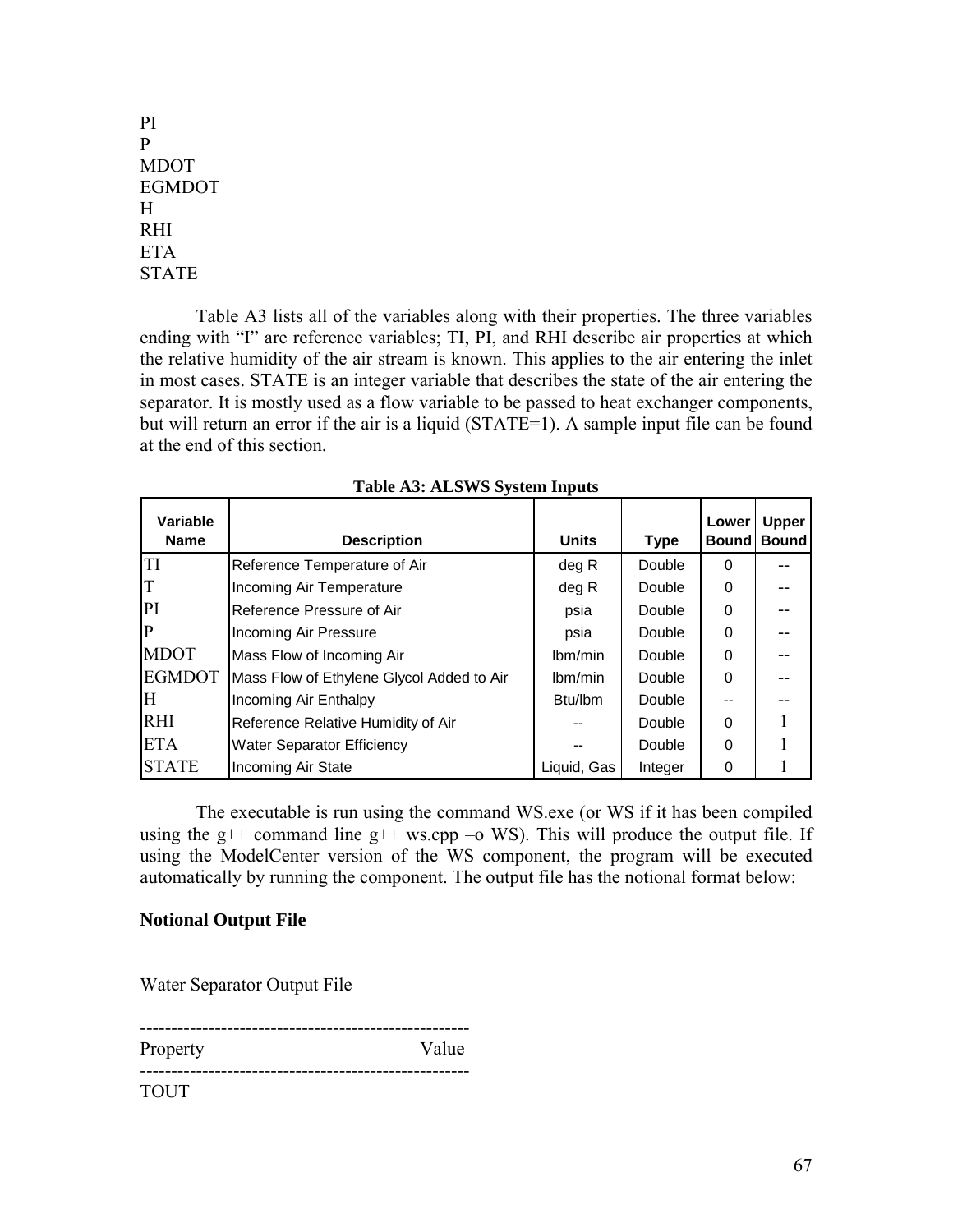| <b>TDEW</b>    |
|----------------|
| <b>POUT</b>    |
| <b>MOUT</b>    |
| <b>HOUT</b>    |
| <b>PVDEW</b>   |
| <b>PVDRY</b>   |
| <b>HRIN</b>    |
| <b>HROUT</b>   |
| <b>RHOUT</b>   |
| <b>DELTAHR</b> |
| <b>HRSAT</b>   |
| <b>WDRAIN</b>  |
| <b>CU</b>      |
| <b>DR</b>      |
| RI             |
| V              |
| <b>WT</b>      |
| <b>WTERROR</b> |
| <b>WTI</b>     |
| <b>STATE</b>   |
| <b>ERRFLAG</b> |

Again, the properties of these variables are listed below in Table A4. A number of the output variables are the outflow of input variables. However, it also outputs several variables describing the humidity of the air stream before and after separation. PVDEW and PVDRY are the vapor pressures at the dew point and the incoming air temperature. HRIN and HROUT are absolute humidities in lbm water/lbm air. If they are the same, no water is removed and DELTAHR and WDRAIN will be zero. HRSAT is the saturation humidity of the air stream at its specified temperature. The variables CU and RI represent cost units and reliability index respectively, but the relationships providing these values did not provide units; therefore, they should only be used to gauge relative prices of different water separator designs. ERRFLAG indicates if there was an error in the component; a value of 0 indicates no errors, a value of 1 indicates that the air was already liquid when it entered the separator, and a value of 2 indicates that the water has frozen. A sample output file is shown at the end of the section.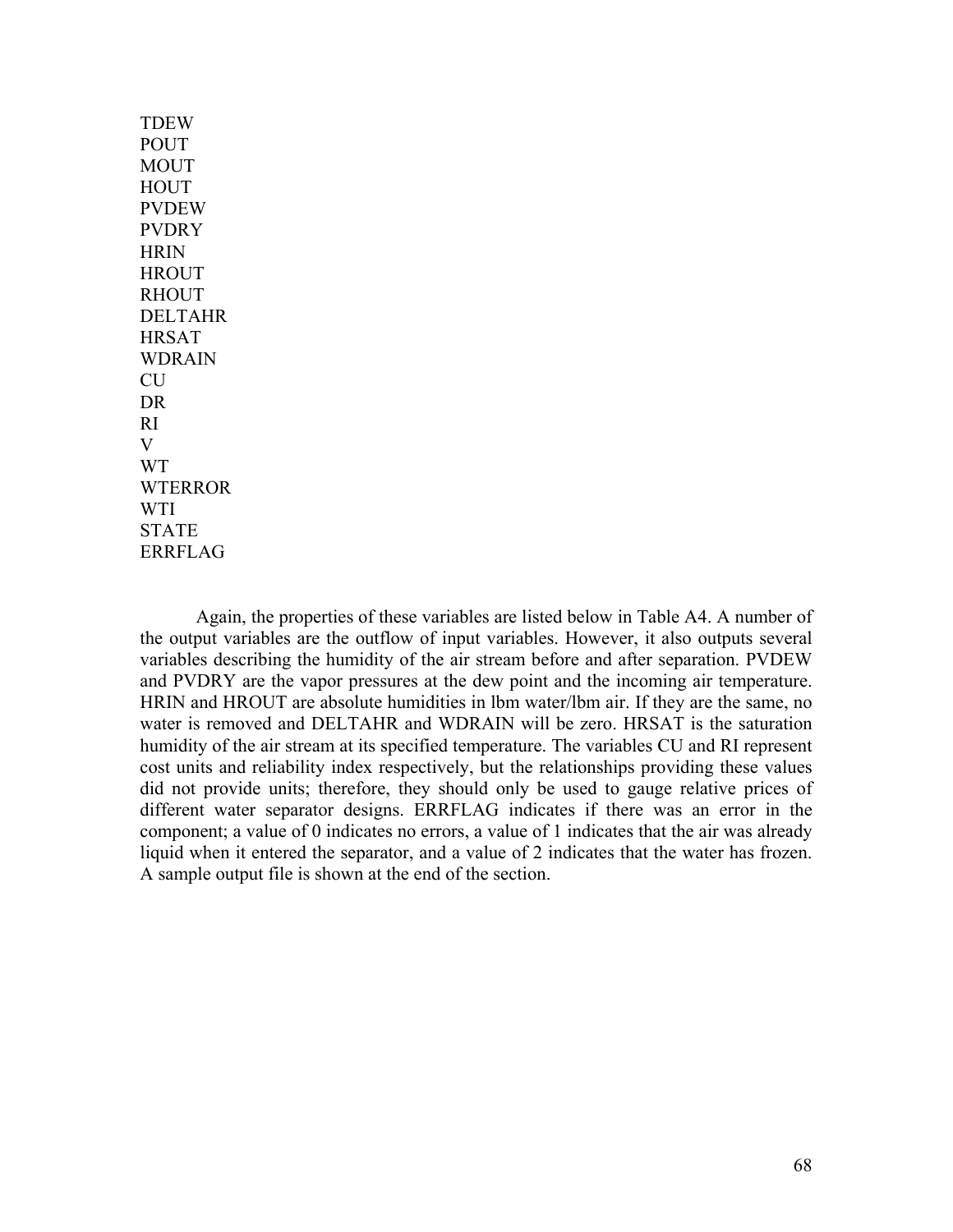| Variable       |               |                                                        |                                   |             |
|----------------|---------------|--------------------------------------------------------|-----------------------------------|-------------|
| <b>Name</b>    | Group         | <b>Description</b>                                     | <b>Units</b>                      | <b>Type</b> |
| TOUT           |               | Performance Outgoing Air Temperature                   | deg R                             | Double      |
| <b>TDEW</b>    |               | Performance Dew Point of Incoming Air                  | deg R                             | Double      |
| <b>POUT</b>    |               | Performance Outgoing Air Pressure                      | psia                              | Double      |
| <b>MOUT</b>    |               | Performance Outgoing Mass Flow                         | Ibm/min                           | Double      |
| <b>HOUT</b>    |               | Performance Outgoing Enthalpy                          | Btu/lbm                           | Double      |
| <b>PVDEW</b>   |               | Performance Vapor Pressure at Dew Point                | psia                              | Double      |
| <b>PVDRY</b>   |               | Performance Vapor Pressure at Incoming Air Temperature | psia                              | Double      |
| <b>HRIN</b>    |               | Performance Absolute Humidity of Incoming Air Stream   | Ibm water/Ibm air                 | Double      |
| <b>HROUT</b>   |               | Performance Absolute Humidity of Outgoing Air Stream   | Ibm water/Ibm air Double          |             |
| <b>RHOUT</b>   |               | Performance Outgoing Relative Humidity                 |                                   | Double      |
| <b>DELTAHR</b> | Performance I | Change in Absolute Humidity                            | Ibm water/Ibm air                 | Double      |
| <b>HRSAT</b>   | Performance   | Absolute Humidity of Saturated Air                     | Ibm water/Ibm air                 | Double      |
| <b>WDRAIN</b>  |               | Performance Water Removed From Air Stream              | Ibm/min                           | Double      |
| <b>CU</b>      | Sizing        | <b>Cost Units</b>                                      | ?                                 | Double      |
| <b>DR</b>      | Sizing        | Development Risk                                       | ?                                 | Double      |
| RI             | Sizing        | <b>Reliability Index</b>                               | $\gamma$                          | Double      |
| V              | Sizing        | Volume                                                 | ft3                               | Double      |
| <b>WT</b>      | Sizing        | Weight                                                 | Ibm                               | Double      |
| <b>WTERROR</b> | Sizing        | <b>Weight Error</b>                                    | Ibm                               | Double      |
| WTI            | Sizing        | Installed Weight Factor                                | Ibm                               | Double      |
| <b>STATE</b>   | Sizing        | <b>State</b>                                           | Liquid, Gas                       | Integer     |
| <b>ERRFLAG</b> | Sizing        | Error flag                                             | No error, Air<br>Liquefied, Water | Integer     |
|                |               |                                                        | Frozen                            |             |

#### **Table A4: ALSWS System Outputs**

#### **Water Separator Operation in ModelCenter**

To operate the ALSWS component in ModelCenter, a fileWrapper was created. Filewrappers are stored on an Analysis Server and tell ModelCenter where to find input and output variables. The fileWrapper, seen at the end of this section, details the input, execution, and output of the heat exchanger component. The variables are indexed by row and field number in the input and output files. For more information on the operation of fileWrappers, please consult the ModelCenter documentation.

To load the ALSWS component, simply connect to an Analysis Server that hosts the ALSWS fileWrapper, executables, and input/output files. Drag the component into the project window, and the component will automatically load. Input variables are displayed by icons with green arrows heading into a box, while output variables are displayed by icons with blue arrows heading out of the box. The output variables are grouped by the fileWrapper to help organize them. Output groups include the following variables: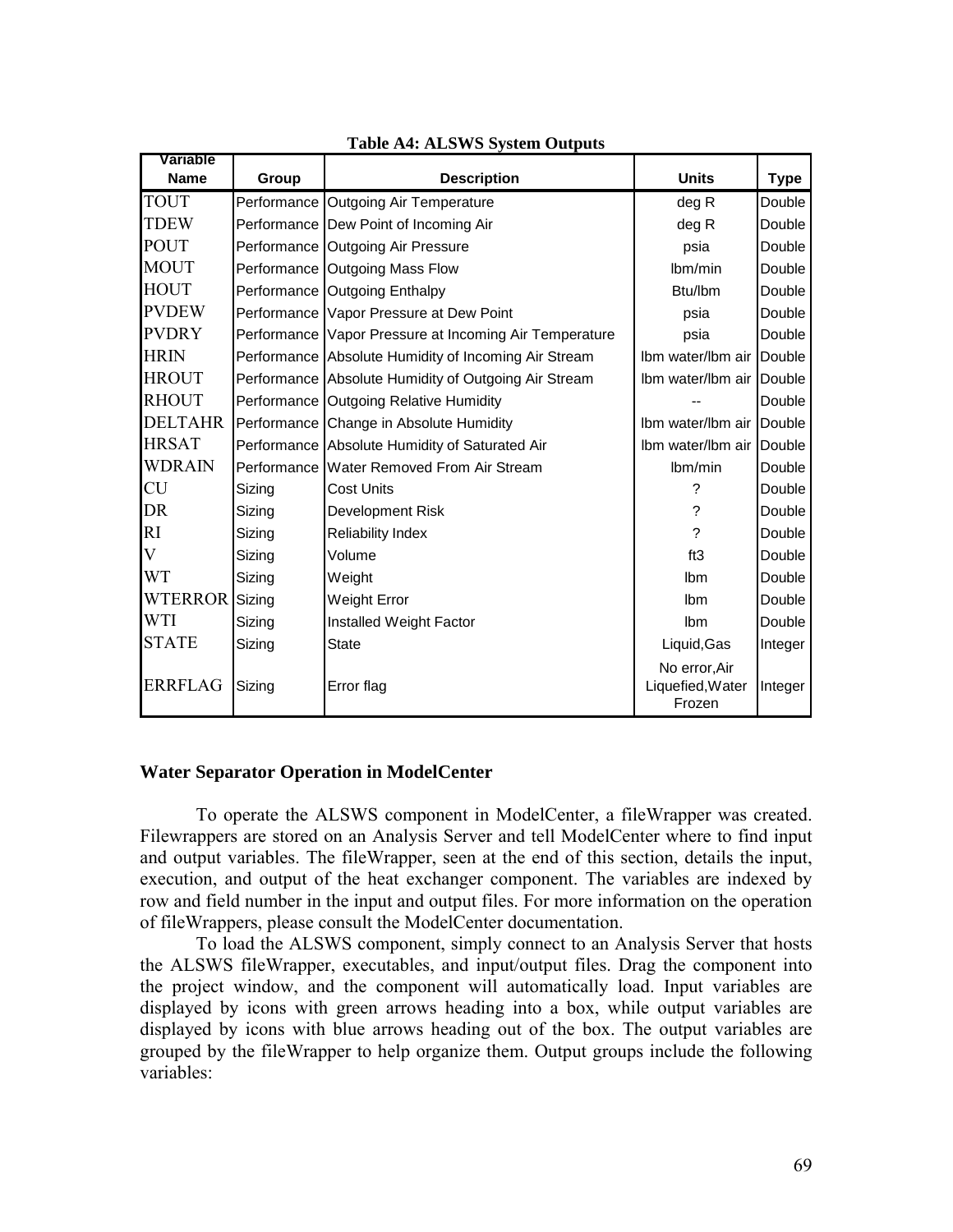|         | Performance: Contains all outputs applying to air properties such as temperature, |
|---------|-----------------------------------------------------------------------------------|
|         | pressure, and humidity properties                                                 |
| Sizing: | All weights, dimensions, and the error flag are found in this group               |

To execute the model, either right click on the component and select Run, or click on the arrow in the upper left hand corner of the component in the Project Window.

## **Water Separator Operation in Model Engineer**

To operate the ALSWS component in Model Engineer, Visual Basic, the Model Engineer libraries, and the ALSWS component must be installed and registered on your system. Open Visual Basic, and start a new project (Standard EXE). A form will be created. Hit Alt-P or click on "Project" in the Visual Basic Toolbar and hit Ctrl-T or select "Components..." to open the Components window. Scroll through the available components until you find ALSWS. See the Model Engineer Heat Exchanger section for figures displaying these steps. By clicking and dragging this icon to the form, the ALSWS component can be added to the form.

As before, there are two ways to edit the inputs and view the outputs of the ALSWS component. First, you may use the Properties window and select the ALSWS component from the drop down menu. The variables of the component will be listed below, and may be edited by clicking in the appropriate box and typing in a new number. Secondly, you can right click on the component itself and select "Edit". Then right click again and select "Properties" to open the component. There are three property pages; the first simply contains information for Model Engineer. The next two pages contain performance and sizing properties respectively. Any variable boxes colored blue are read only, but any other variable boxes may be edited. To see the results of an input change, simply press the Apply button and the output values will update automatically.

#### **Sample Water Separator Input/Output/FileWrapper Files:**

#### **Sample Input File (ws.inp)**

Water Separator Input File ----------------------------------------- Value ----------------------------------------- 498.21 Ti 449.919 T 13.2668 Pi 13.2668 P<br>6000.0 Ai Air stream mass flow 12.0 EG mass flow -21.7276 H 1.0 RHi 0.85 Efficiency 0 State (0=gas, 1=liquid)

**Sample Output File (ws.out)**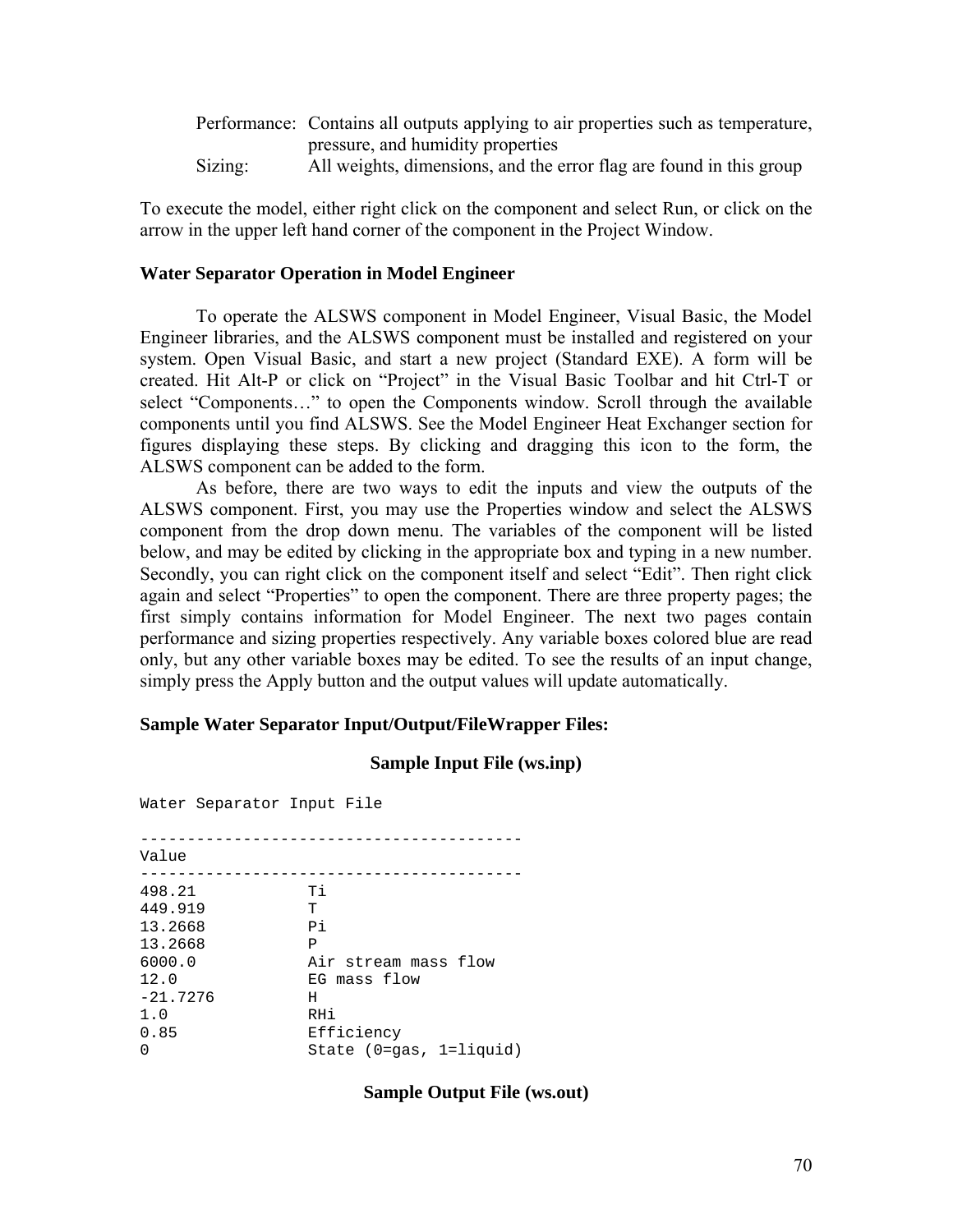Water Separator Output File

| Property                           | Value        |
|------------------------------------|--------------|
| Temperature (R)                    | 449.919      |
| Dew Point Temperature (R)          | 449.914      |
| Pressure (psia)                    | 12.6035      |
| Mass Flow (lb/min)                 | 5974.83      |
| Enthalpy $(Btu/lb)$                | $-21.7276$   |
| Vapor Pressure Tdew (psia)         | 0.01375      |
| Vapor Pressure Tdry (psia)         | 0.01375      |
| Humidity IN (lb H2O/lb air)        | 0.00543516   |
| Humidity OUT (lb H2O/lb air)       | 0.00121765   |
| Relative Humidity OUT              | $\mathbf{1}$ |
| delta Humidity (lb H2O/lb air)     | 0.0042175    |
| Saturated Humidity (lb H2O/lb air) | 0.000473388  |
| Water Removed (lb/min)             | 25.1682      |
| Cost Units (?)                     | 1186.95      |
| Development Risk (?)               | $\mathbf{1}$ |
| Reliability Index                  | 0.00285      |
| Volume (ft3)                       | 980639       |
| Water Separator Weight (lbs)       | 561.6        |
| Weight error (lbs)                 | 97.1568      |
| Installed Weight Factor            | 115.128      |
| State                              | 0            |
| Error Flag                         | $\Omega$     |

### **WS.fileWrapper**

```
# @author: John Crowley 
# @version: 3 
# @description: ALS Water Separator wrapper 
RunCommands 
{ 
    generate WSin 
    run "WS3.exe" 
    parse WSout 
} 
RowFieldInputFile WSin 
{ 
    templateFile: ws2.inp.template 
    fileToGenerate: ws.inp 
   variable: Ti double 6 1 description="Reference air temperature" 
                     lowerBound=0.00 units="deg R" 
   variable: T double 7 1 description="Incoming Air temperature" 
                     lowerBound=0.00 units="deg R" 
   variable: Pi double 8 1 description="Reference air pressure" units="psia" 
                     lowerBound=0.00 
   variable: P double 9 1 description="Incoming air pressure" units="psia" 
                     lowerBound=0.00 
   variable: Mdot double 10 1 description="Incoming air Mass flow" 
                     lowerBound=0.00 units="lb/min" 
   variable: EGmdot double 11 1 description="Ethyelene glycol mass flow" 
                     lowerBound=0.00 units="lb/min" 
   variable: H double 12 1 description="Incoming air Enthalpy" 
                     units="Btu/lb/R"
```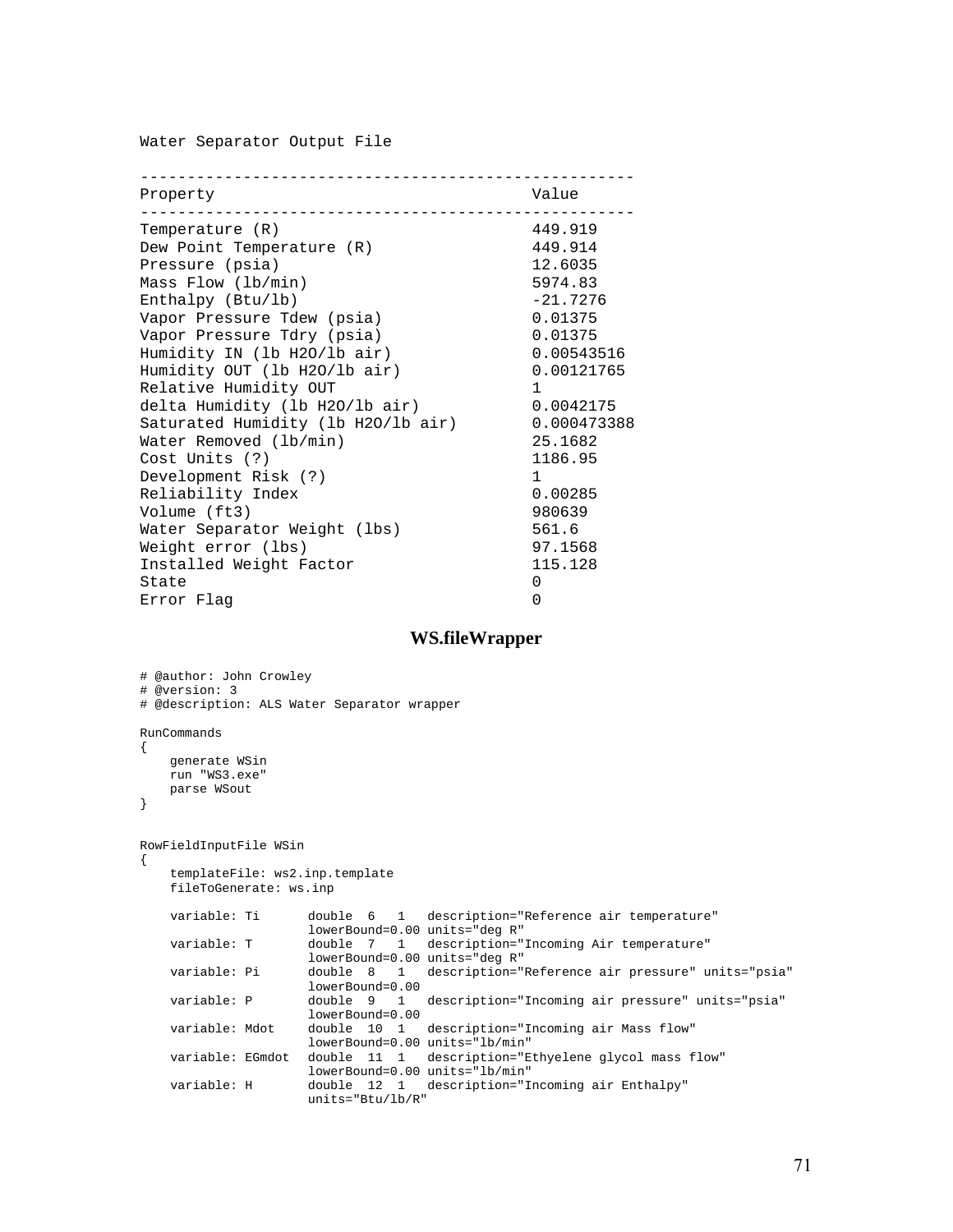```
variable: RHi double 13 1 description="Reference Relative Humidity" 
                       lowerBound=0.00 upperBound=1.00 
    variable: e double 14 1 description="Separator Efficiency" lowerBound=0.00 
                       upperBound=1.00 
    variable: State integer 15 1 description="State of fluid" lowerBound=0 
                       upperBound=1 enumValues="0,1" enumAliases="Gas,Liquid" 
} 
RowFieldOutputFile WSout 
{ 
     fileToParse: ws.out 
   setGroup Performance<br>variable: T do
                     double 6 3 description="Outgoing air temperature" units="deg R"
 variable: Tdew double 7 5 description="Dew Point Temperature" units="deg R" 
 variable: P double 8 3 description="Outgoing air pressure" units="psia" 
 variable: PvTdew double 11 5 description="Vapor Pressure at Tdew" units="psia" 
    variable: PvTdry double 12 5 description="Vapor Pressure at Tdry" units="psia" 
   variable: mdot double 9 4 description="Outgoing air mass flow" units="lb/min"<br>variable: Wirain double 18 4 description="Water removed" units="lb/min"<br>variable: H double 10 3 description="Outgoing air enthalpy"
                                        description="Water removed" units="lb/min"
                                       description="Outgoing air enthalpy"
                       units="Btu/lb/R"<br>double 13 6
    variable: HRin double 13 6 description="Absolute incoming Humidity" units="lb 
    water/lb air"<br>variable: HRout double 14 6
                                        description="Absolute outgoing humidity" units="lb
                       water/lb air"<br>double 15 4
    variable: RH double 15 4 description="Relative outgoing humidity"<br>variable: deltaHR double 16 6 description="Change in absolute humidity
                                        description="Change in absolute humidity" units="lb
                       water/lb air"<br>double 17 6
    variable: HRsat double 17 6 description="Saturated Humidity" units="lb 
                           water/lb air" 
   setGroup Sizing<br>variable: V
 variable: V double 22 3 description="Separator Volume" units="ft3" 
 variable: CU double 19 4 description="Cost units" units="?" 
    variable: DR double 20 4 description="Development Risk" units="?" 
 variable: RI double 21 3 description="Reliability Index" units="?" 
 variable: wt_ws double 23 5 description="Overall Separator weight" units="lbs" 
 variable: wt_d double 24 4 description="Separator weight error" units="lbs" 
    variable: wt_i double 25 4 description="Installed Weight Factor" 
    variable: State integer 26 2 description="State of outgoing fluid" 
                       enumValues="0,1" enumAliases="Gas,Liquid" 
    variable: errorFlag integer 27 3 description="Error flag" enumValues="0,1,2" 
                               enumAliases="No errors,air liquefied,waterfrozen" 
}
```
## **Creating System Models in ModelCenter**

Creating models comprised of the heat exchanger and water separator components is a simple matter of loading each individual component and then linking them together. For each component in a system, a separate component should be added to the Project Window. The Link Editor should then be opened in ModelCenter and links created. There are two approaches that may be used to create system models: Brute-Force, and Optimizer Based Decomposition (OBD). OBD is desirable from a Multidisciplinary Design Optimization standpoint, but takes longer to set up and it is suggested that the user has a good understanding of the system and components involved when trying to create an OBD model.

The Brute-Force method involves linking every flow variable possible, which will in effect cause feedback loops to occur. As the properties of the fluids running through the heat exchangers change, the components will have to be reexecuted to account for changes to the air and hydrogen properties. But once the components are executed again,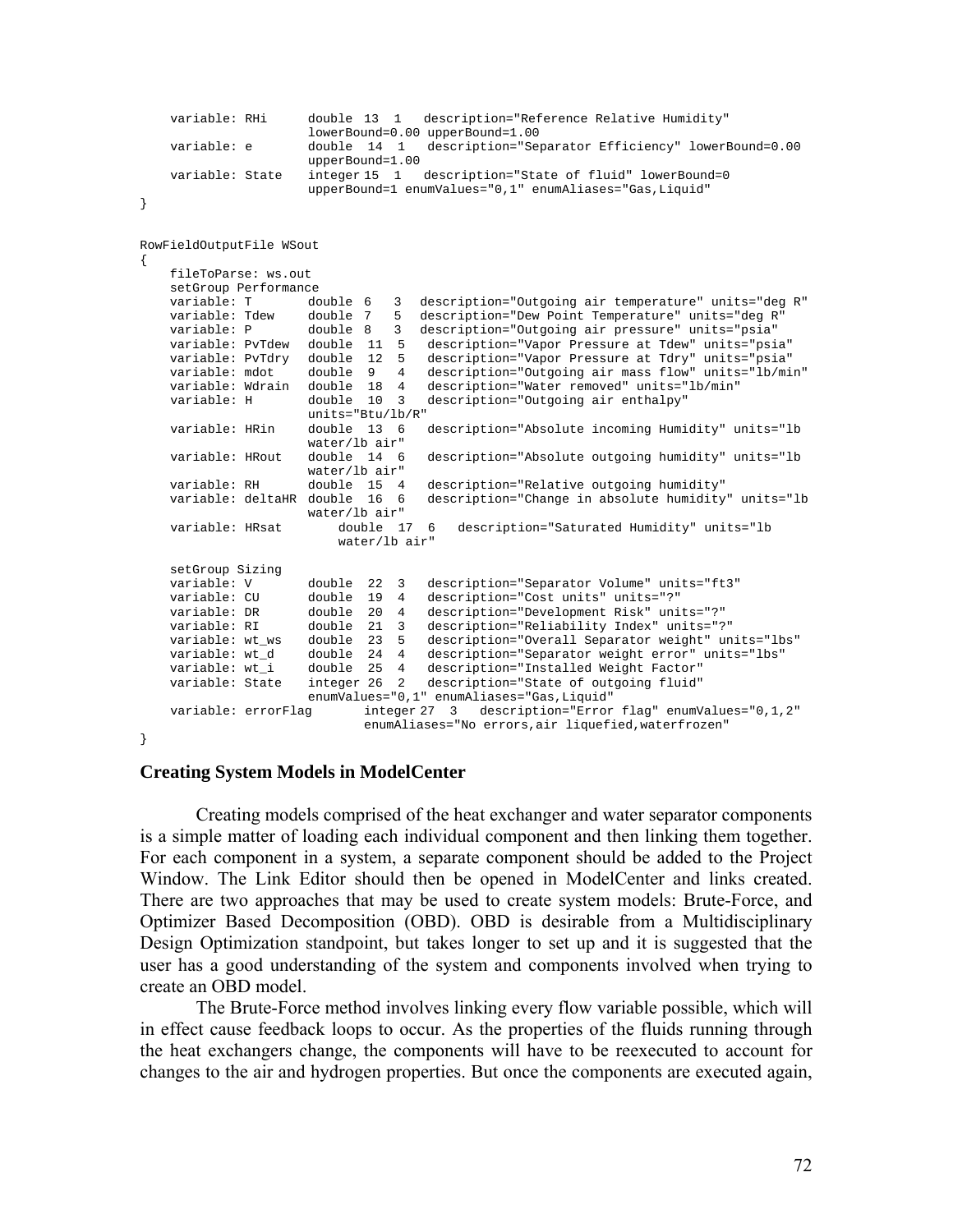the properties will have changed. This process iterates until there is no longer a significant change between executions and the model stops at the solution.

To create a system model that employs feedback, all temperature, pressure, enthalpy, state, velocities, and mass flow variables should be linked. However, the mass flow inputs for the cold (hydrogen) side may be left unlinked if you wish to remove some hydrogen mass flow as it moves through the system. It is generally not advisable to do this, as the mass of hydrogen entering a component should always be equal to or less than the preceding component; removing hydrogen and then adding it back again later will not be modeled properly as the two hydrogen streams will have different properties. Links are created in ModelCenter's Link Editor; simply drag an output variable from the left on top of the appropriate input variable on the right. Once the links are created, the option to manually enter the values for linked input variables will no longer exist.

With the links fully defined, it simply remains to enter all the input values. This includes tube sizes, heat exchanger effectiveness values, material selections, ethylene glycol mass flow, separator efficiencies, and reference humidity values. If reference temperatures and pressures in the water separator components are not linked, these must also be specified. Once all inputs have been specified, click on the Run Scheduler to automatically iterate the model until it has converged.

The OBD method will require fewer runs of the components on the whole, although the quick execution of the ALS components mitigates this issue somewhat. To create an OBD scheme, an optimizer will have to be employed to maintain compatibility constraints between the cold side heat exchangers. There are no longer any feedbacks, so the only links are those between the hot side inputs and outputs. Links should be created between the temperature, pressure, mass flow, enthalpy, and state variables of all hot side inputs.

Now constraints must be defined. Blank script components are found in ModelCenter's Common/Functions directory. Between every heat exchanger, there must be compatibility constraints for temperature and pressure. For a number N heat exchangers, there will  $2*(N-1)$  compatibility constraints. To calculate these constraints, the output and input cold side temperatures and pressures should be input into the script. For a simple two heat exchanger system consisting of a precooler and condenser, for example, there would be two compatibility constraints calculated by:

Tconstraint = Precooler.ColdSideIN.Temperature-Condenser.ColdSideOUT.Temperature Pconstraint = Precooler.ColdSideIN.Pressure-Condenser.ColdSideOUT.Pressure

It is advisable that these constraints be normalized and then squared; in this manner, the compatibility constraint can be reflected as inequality constraints rather than equality constraints. When fed to an optimizer, the only way for this constraint to be satisfied is for  $T_{in}$  to be equal to  $T_{out}$ . By normalizing the magnitude of one constraint cannot dominate over another.

Other constraints may be necessary depending on the system being analyzed. If there are conditions at the exits of either the hot or cold sides that must be met these should be represented as inequality constraints as well. Additionally, if cold side mass flows are allowed to be different between heat exchangers, the constraints should be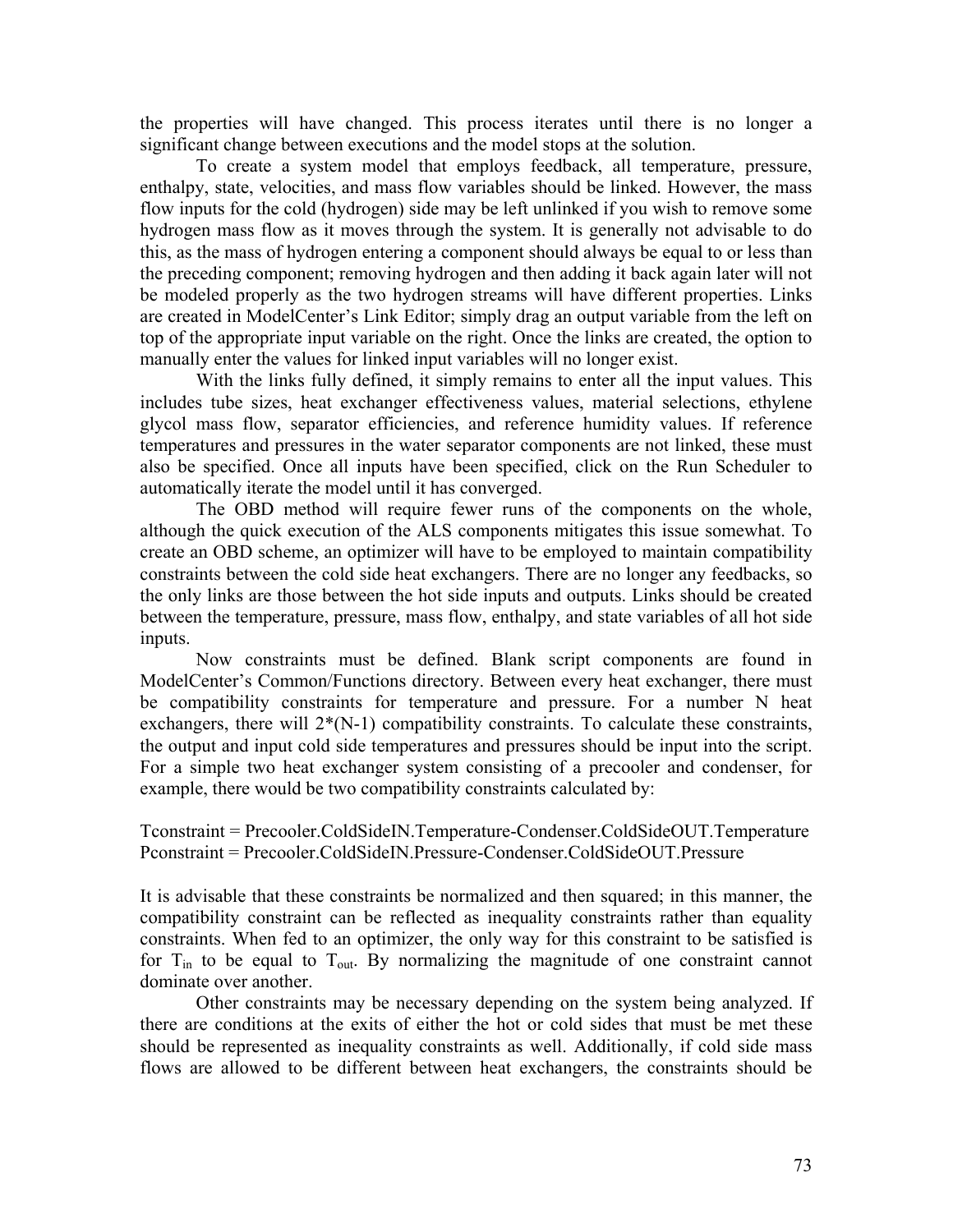added that mass flow can only decrease as the hydrogen moves through the system, never increase.

With the constraints defined, the optimizer that will drive the OBD can be added. ModelCenter includes a default optimizer in its Common/Drivers directory. Any variable or combination of variables can be optimized as long as an appropriate objective function is defined. To optimize total system weight, for example, create a script that adds all the individual component weights together, and use the output as the objective function. The constraints defined in the constraint script should all be dragged in to the constraint window. Finally, the design variables must be chosen.

All of the input variables that defined the compatibility constraints must be used as design variables to allow those constraints to be met. Any other design variables should be added as appropriate; generally, the mass flows of hydrogen and the heat exchanger effectiveness values should be design variables, as they are major drivers of the system.

## **Creating System Models in Model Engineer**

Creating a system model in Model Engineer can be a more difficult proposition if the Fixed Point Iteration approach is to be taken. The Brute-Force method is easily achievable, however. To create a Model Engineer ALS model, a new Visual Basic Standard EXE project should be started as normal. The components must be added to the form as described in the heat exchanger and water separator sections of this document. Additionally, the Modelogics Data Flow and Modelogics Data Viewing libraries should be added.

To connect the components in the model, the Connector Arrow is dragged from component to the other. Model Engineer should automatically identify those variables which are to be connected, but within the connector window the link direction and individual links may be changed. Direct links from one component to another should be made only between hot side variables; this includes links to any water separators. To create the feedback links for the cold side variables, the Splice component from the Data Flow library should be added in between each heat exchanger. The cold side outputs can be routed through this component and to the cold side inputs of the next component.

To execute the model, a DataGenerator component from the Data Viewing library must be added. By right clicking on it and selecting "Properties", the execution order of the component can be set. The system should execute in the order that the hot air goes through the system. Make sure to check the box next to each component to ensure that it runs.

If desired, a schematic viewer can be added that allows the user to see the system variables changing as the model executes. To create a schematic viewer, the S-Viewer component should be added from the Data Viewing Library. Next, a drawing of the system can be created in Microsoft Power Point, although this is optional. The Power Point drawing should be saved as a Windows Metafile (\*.wmf). By right clicking on the S-Viewer component and selecting "Properties", the \*.wmf file can be added to the component and will be displayed when the S-Viewer is clicked during execution. In the S-Viewer property pages, the variables to be displayed on the picture are selected. These